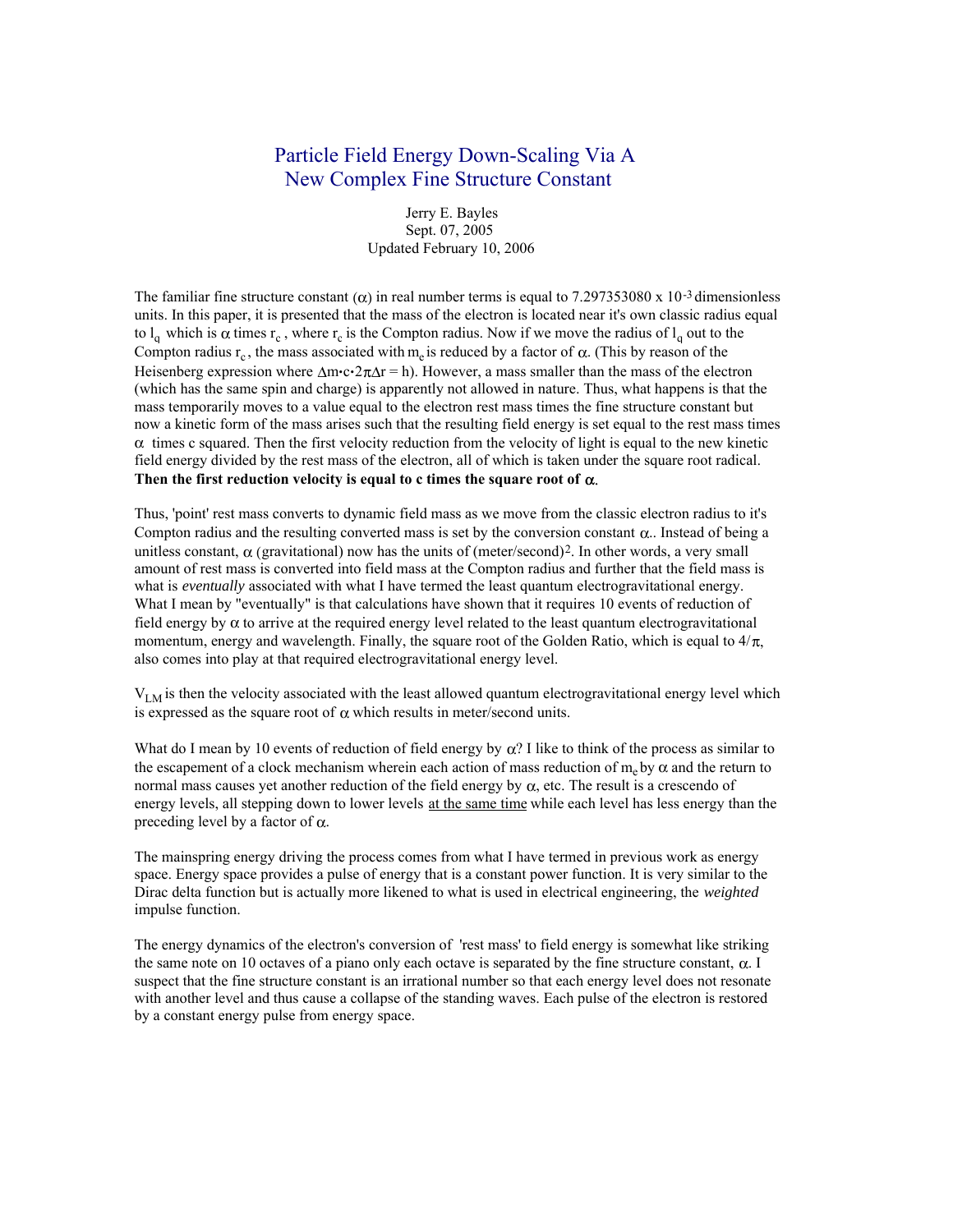#### **Developing A New Complex Fine Structure Constant**

Starting with a perfect square where all sides are numerically equal to one, we then add to the unit length of 1 an unknown  $(x)$  length such that the horizontal rectangle formed has an arbitrary ratio of the long side  $(1 + x)$ horizontal to 1 vertical. Further, that this ratio is equal to 1 divided by the unknown value x, which is formed by a new smaller and immediately adjacent vertical rectangle, we have the below expression where x is solved for in quadratic equation form.

$$
\left(\frac{1+x}{1}\right) = \left(\frac{1}{x}\right)
$$
 yields 
$$
\left(x^2 + x - 1\right) = (0) \text{ In the quadratic form.}
$$

The solutions for x are: 
$$
\left|\frac{-1}{2} + \frac{1}{2} \sqrt{5}\right|
$$
 where,  $\frac{-1}{2} + \frac{1}{2} \sqrt{5} = 0.61803398875$  2)

roots of the golden  
ratio, Φ.) 
$$
\left[\frac{-1}{2} - \frac{1}{2} \cdot \sqrt{5}\right]
$$
 and  $\frac{-1}{2} - \frac{1}{2} \cdot \sqrt{5} = -1.61803398875$  3)

One solution yields a negative number of -1.618033988750 and the square root of which will yield an imaginary number very close in real magnitude to  $4/\pi$ .

Or: 
$$
\Phi_1
$$
  $\text{imag} := \sqrt{-1.61803398875}$  then:  $\Phi_1$   $\text{imag} = 1.272019649514i$  (4)

When n = 360, to create the natural spiral based on e, a full revolution is the result which =  $2\pi$ .

Let: 
$$
n := 0, 1 ... 360
$$
  $\theta(n) := 2 \cdot \pi \cdot \frac{n}{360}$   $e = 2.718281828459$ 

$$
R_{enat}(n) := (e)^{\begin{pmatrix} i & \theta(n) + \frac{\theta(n)}{2\pi} \end{pmatrix}} \frac{(A)}{CCW} \qquad R1_{enat}(n) := \begin{pmatrix} -i & \theta(n) + \frac{\theta(n)}{2\pi} \end{pmatrix} \frac{(B)}{CW} \qquad 5)
$$

The first exponent term in the spiral formula (5A) above creates a ccw rotation through the Argand diagram below. The negative first term in the exponent in the second formula (5B) creates a clockwise rotation in the same diagram. The second exponent term in both equations above is the spiral growth exponent which results in a number equal to the natural number (e) at 360 degrees.

| Let: |                                                                                                 | $\theta$ 1 = 90 (degrees) (Result close to -4/pi.)                                | The minus and plus imaginary terms of                                                     | 6) |
|------|-------------------------------------------------------------------------------------------------|-----------------------------------------------------------------------------------|-------------------------------------------------------------------------------------------|----|
|      |                                                                                                 | R1 enat( $\theta$ 1) = 7.862128418726 $\cdot$ 10 <sup>-17</sup> - 1.284025416688i | $R1_{enat}(\theta1)$ and $\Phi1_{imag}$ are added to<br>obtain a difference result below. | 7) |
|      | diff $_{\text{imag}}$ = R <sub>1</sub> enat( $\theta$ <sub>1</sub> ) + $\Phi$ <sub>1</sub> imag |                                                                                   | diff $_{\text{imag}}$ = 7.862128418726 $\cdot$ 10 <sup>-17</sup> - 0.012005767174i        | 8) |

Note that the imaginary result for 90 degrees is close to the magnitude of  $\Phi1_{\text{imag}}$  in eq. 4 above but is negative in sign.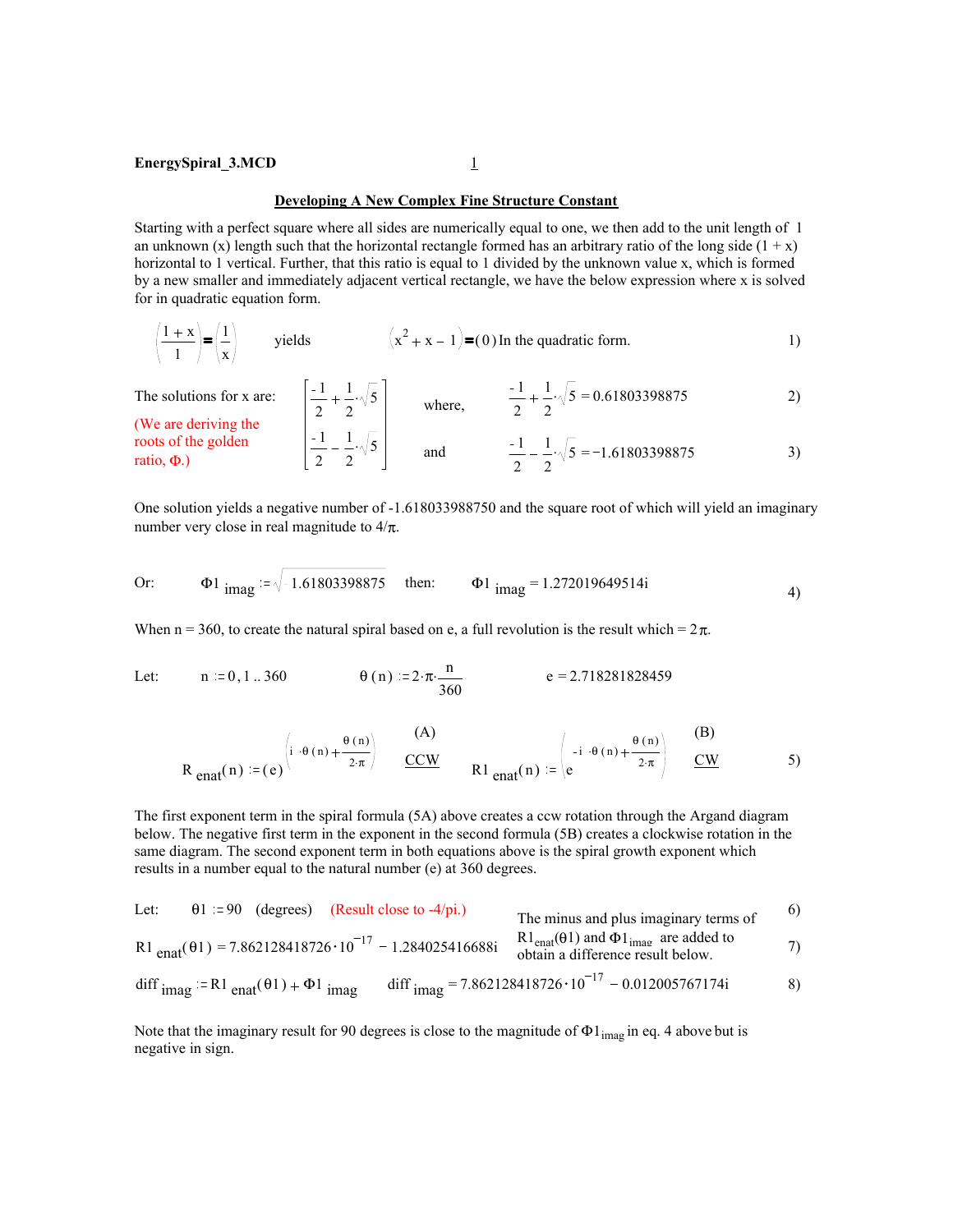

It is possible to demonstrate mathematically a scaling of energy and mass by application of a power series of the fine structure constant. Further, it is suggested that a summation of the power series of the fine structure constant results in a constant slightly larger than the fine structure constant itself. Let the sum of the fine structure constant plus the square of the fine structure constant plus the cube of the fine structure constant etc., be expressed as:

$$
\alpha := 7.297353080 \cdot 10^{-03} \quad \alpha = 7.29735308 \cdot 10^{-3} \qquad m1 := 1, 2 ... 10
$$
  
\n
$$
\alpha 1 := \sum_{m1}^{\infty} \alpha^{m1} \qquad \alpha 1 = 7.350995892517 \cdot 10^{-3}
$$

It is further suggested that the above equation (8) expresses a difference in the imaginary plane that is greater in magnitude than the fine structure constant and that this difference may be exploited for energy extraction without destroying the stability of the Bohr Hydrogen-1 atom n1 energy level. For example: Adding the adjusted fine structure constant in eq. (9) (as an imaginary value) to the negative imaginary result in equation (8) yields the difference shown below.

$$
\alpha 1_{diff} = (R1_{enat}(01) + \Phi 1_{imag}) + i \cdot \alpha 1_{diff} = 7.862128418726 \cdot 10^{-17} - 4.654771281114 \cdot 10^{-3} i
$$

10)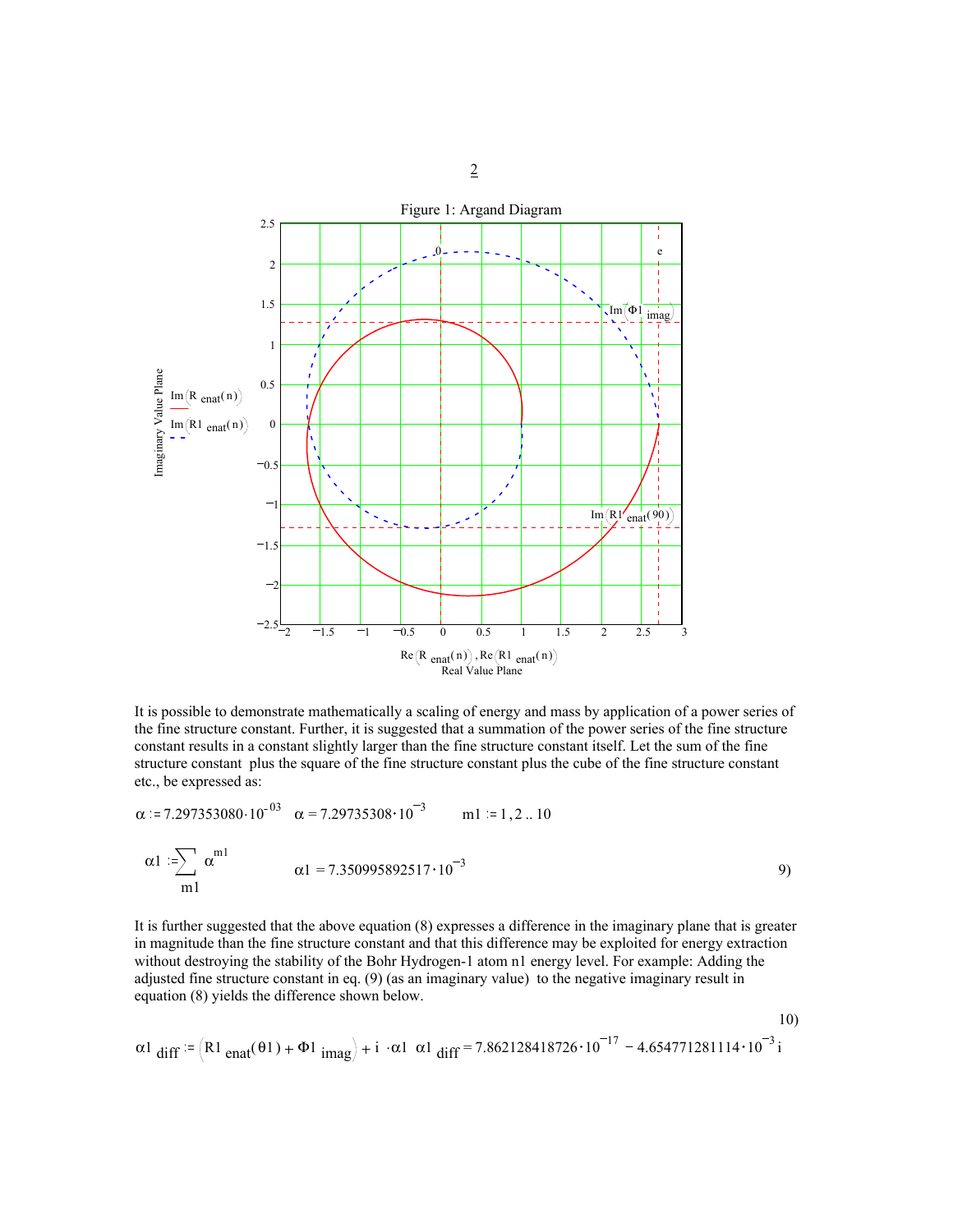The difference in equation (10) above can represent leftover standing wave energy above the fine structure constant level to establish stability of the n1 energy level of the Bohr Hydrogen-1 atom. The sum of the real number fine structure constant + 90 degrees + the result of eq. 10 yields an angle very close to one radian.

$$
\arg\left(\alpha 1 + \alpha 1 \text{ diff}\right) + 90 \cdot \text{deg} = 57.657337821033 \cdot \text{deg}
$$

Where: 
$$
\frac{360 \cdot \text{deg}}{2 \cdot \pi} = 57.295779513082 \cdot \text{deg}
$$
 which is one radian in degrees.

Let us now establish an approximate positive real fine structure number for diff1<sub>imag</sub> as shown below:

Let new angle 
$$
\theta
$$
2 be established as:  $\theta$ 2 := 89.6264769 degrees. Then:  
\nR1 <sub>enat</sub>( $\theta$ 2) = 8.36208867574•10<sup>-3</sup> - 1.282666591645i (Real value close to  $\alpha$ .)  
\ndiff1 <sub>imag</sub> := R1 <sub>enat</sub>( $\theta$ 2) +  $\Phi$ 1 <sub>imag</sub> diff1 <sub>imag</sub> = 8.36208867574•10<sup>-3</sup> - 0.010646942131i 13)  
\nWhere: arg (diff1 <sub>imag</sub>) = -51.85397441201 ·deg  
\nNOTE:  $\arctan\left(\frac{4}{\pi}\right)$  = 51.853974012777 ·deg However, now let:  $\theta$ 3 := 89.6643867

And let: 
$$
\Phi_2
$$
  $\frac{\Delta_2}{\pi}$  or:  $\Phi_2$   $\frac{\Delta_2}{\pi}$  or:  $\Phi_2$   $\frac{\Delta_2}{\pi}$  = 1.273239544735i and  $\alpha = 7.29735308 \cdot 10^{-3}$ 

#### **(Real value very is now much closer to** α **.)** 15)

diff2 
$$
imag := R1
$$
  $enat(03) + (\Phi2 \text{ imag})$  then: diff2  $imag = 7.514200735124 \cdot 10^{-3} - 9.567377799271 \cdot 10^{-3}$ 

Where: 
$$
\arg\left(\text{diff2}_{\text{imag}}\right) = -51.853974816351 \cdot \text{deg} \text{ Very close to } \tan\left(\frac{4}{\pi}\right) = 51.853974012777 \cdot \text{deg} \quad 16)
$$

It is therefore established that when the ratio of  $i(4/\pi)$  is used in eq. (15), the result is a real number very close to the fine structure constant whereas the actual Golden Ratio quadratic solution of  $\Phi1_{\text{image}}$  derived in equation (4) results in a real number in equation (13) that is not quite as close to the actual fine structure constant  $\alpha$ 1 in equation (9) above. Lastly, the geneses of the fine structure constant is also demonstrated as intimately connected to the natural number e.

Thus the ratio of i4/π is likely more fundamentally related to the fine structure constant as shown above in final results of equations (15) and (16). Equation (16) result demonstrates a negative angle which is capacitive reactance. Matching this angle in the positive or inductive reactance sense would be a conjugate match which would allow for maximum power transfer to a load.. Energy space would supply the necessary recovery energy to keep the n1 energy level stable. Energy space is thus a *dynamic* and necessary interface to our normal local space.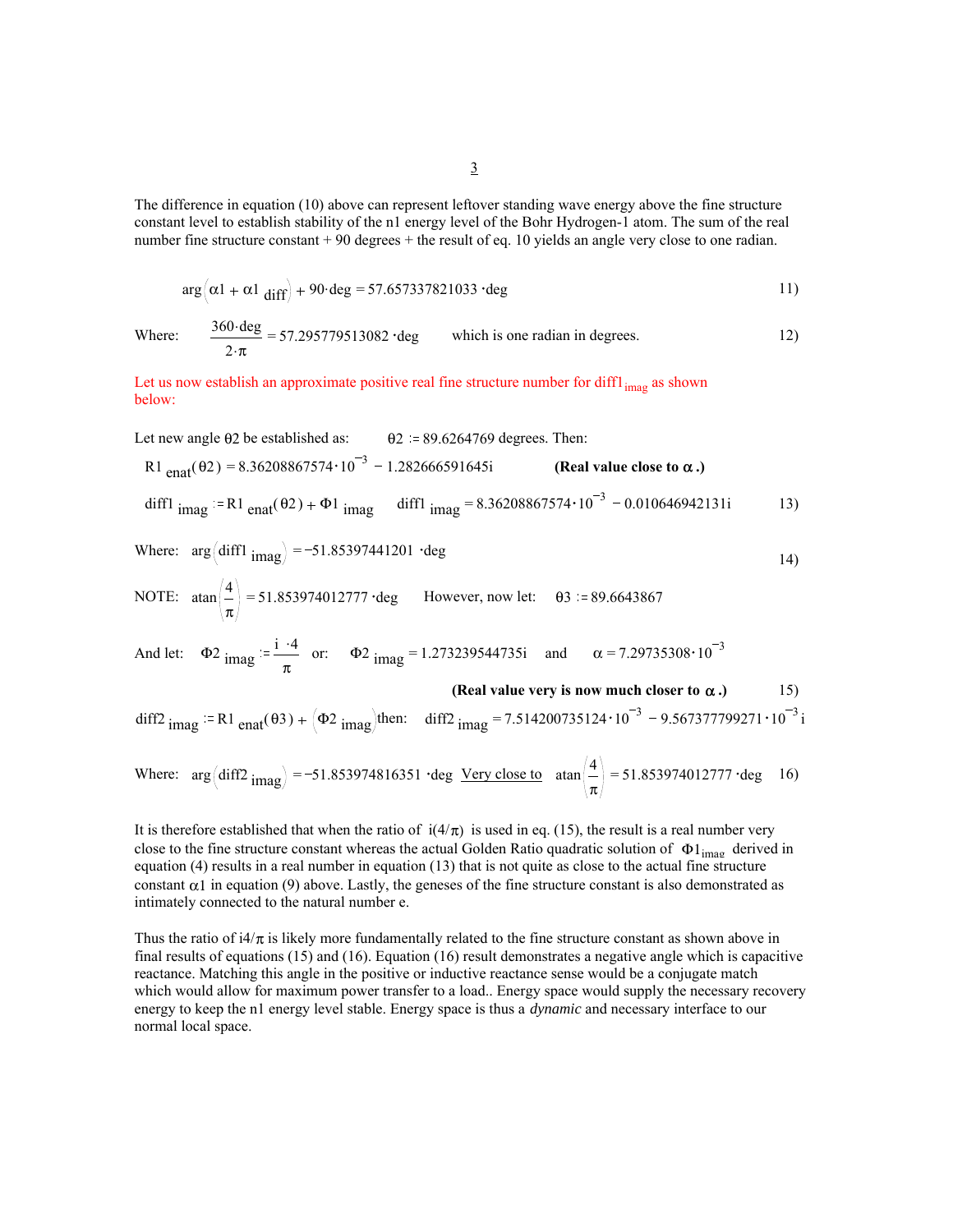4

Now let an angle be found which will yield an <u>exact</u> value in the real plane equal to the accepted fine structure constant <u>as well as an imaginary value</u> so that the new angle =  $-\tan(4/p)$ .

Let: 
$$
\theta
$$
4 := 89.67408083857 and  $\alpha$  = 7.29735308·10<sup>-3</sup> (Exact alpha = 89.67408083857deg) 17)

And: 
$$
\Phi 3
$$
  $\text{imag}$  := i  $\frac{4}{\pi \cdot .9997550971168653}$   $\alpha = 7.29735308 \cdot 10^{-3}$  18)

$$
Diff3imag (below) is the new complex alpha ratio. 19)
$$

Then: diff3 
$$
imag := R1
$$
  $enat(\theta 4) + \Phi 3$   $imag$  diff3  $imag = 7.297353079709 \cdot 10^{-3} - 9.29127851298 \cdot 10^{-3}$ 

where: 
$$
arg\left(dff3\right]_{\text{imag}} = -51.853974012777 \text{ deg where, } tan\left(\frac{4}{\pi}\right) = 51.853974012777 \text{ deg}
$$
 20)

Let: 
$$
p := 0, 1 ... 10
$$
 Then:  $\alpha(p) := (diff3 \text{ imag})^p$  and:  $angle(p) := arg(\alpha(p)) \cdot \frac{360}{2 \cdot \pi}$  21)

| $\alpha(p)$                                                                            | angle $(p)$            | p              |
|----------------------------------------------------------------------------------------|------------------------|----------------|
|                                                                                        | $\Omega$               | $\theta$       |
| $7.297353079709 \cdot 10^{-3} - 9.29127851298 \mathrm{i} \cdot 10^{-3}$                | $-51.853974012778$     |                |
| $-3.307649443583 \cdot 10^{-5} - 1.356034797423 \mathrm{i} \cdot 10^{-4}$              | $-103.707948025555$  2 |                |
|                                                                                        | -155.561922038333      | 3              |
| $-1.501300556152 \cdot 10^{-6} - 6.8222354848 \mathrm{i} \cdot 10^{-7}$                | 152.58410394889        | $\overline{4}$ |
| $-1.729424923404 \cdot 10^{-8} + 8.970575486348 \mathrm{i} \cdot 10^{-9}$              | 100.730129936112       | $\overline{5}$ |
| $-4.285412764393 \cdot 10^{-11} + 2.261471429585i \cdot 10^{-10}$                      | 48.876155923335        | 6              |
| $1.788474389801 \cdot 10^{-12} + 2.048445185506i \cdot 10^{-12}$                       | -2.977818089443        | $\tau$         |
| $3.20838038335 \cdot 10^{-14} - 1.668985885909i \cdot 10^{-15}$                        | $-54.83179210222$      | 8              |
|                                                                                        | $-106.68576611499899$  |                |
| $2.18619832013 \cdot 10^{-16} - 3.102787364674 \mathrm{i} \cdot 10^{-16}$              | - 158.539740127775 10  |                |
| $\frac{1}{2}$ 1.287540052749 · 10 <sup>-18</sup> - 4.295471240822i · 10 <sup>-18</sup> |                        |                |
| $-4.930605401216 \cdot 10^{-20} - 1.938267706131i \cdot 10^{-20}$                      |                        |                |

Each increase in power p increases the angle by the exact same basic angle at  $p = 1$ .

Note that  $a(p)$  is the new complex form of the fine structure constant which normally is regarded only as a real positive number by contemporary physics.

The animated graphics of an expanding horn-shaped three dimensional spiral in space, which is located on the first page of my web site at **http://www.electrogravity.com**, illustrates my conceptual view of how an electron pulsates in size as described above. It is one of the many "horns" that are controlled by the reduction factor of  $\alpha(p)$  so that many more are synchronized to the first pulse driven event. I like to think of the pulsating electron as being like a quantum heart, beating in synchronization with the energy restoring pulse from energy space as described above. In that sense, it is 'alive' with energy. The center of the electron is connected to all other electrons instantaneously through non-local space (energy space) while the external fields are connected via local space. Thus the internal action is non-local and the external field reaction is local and relativistic.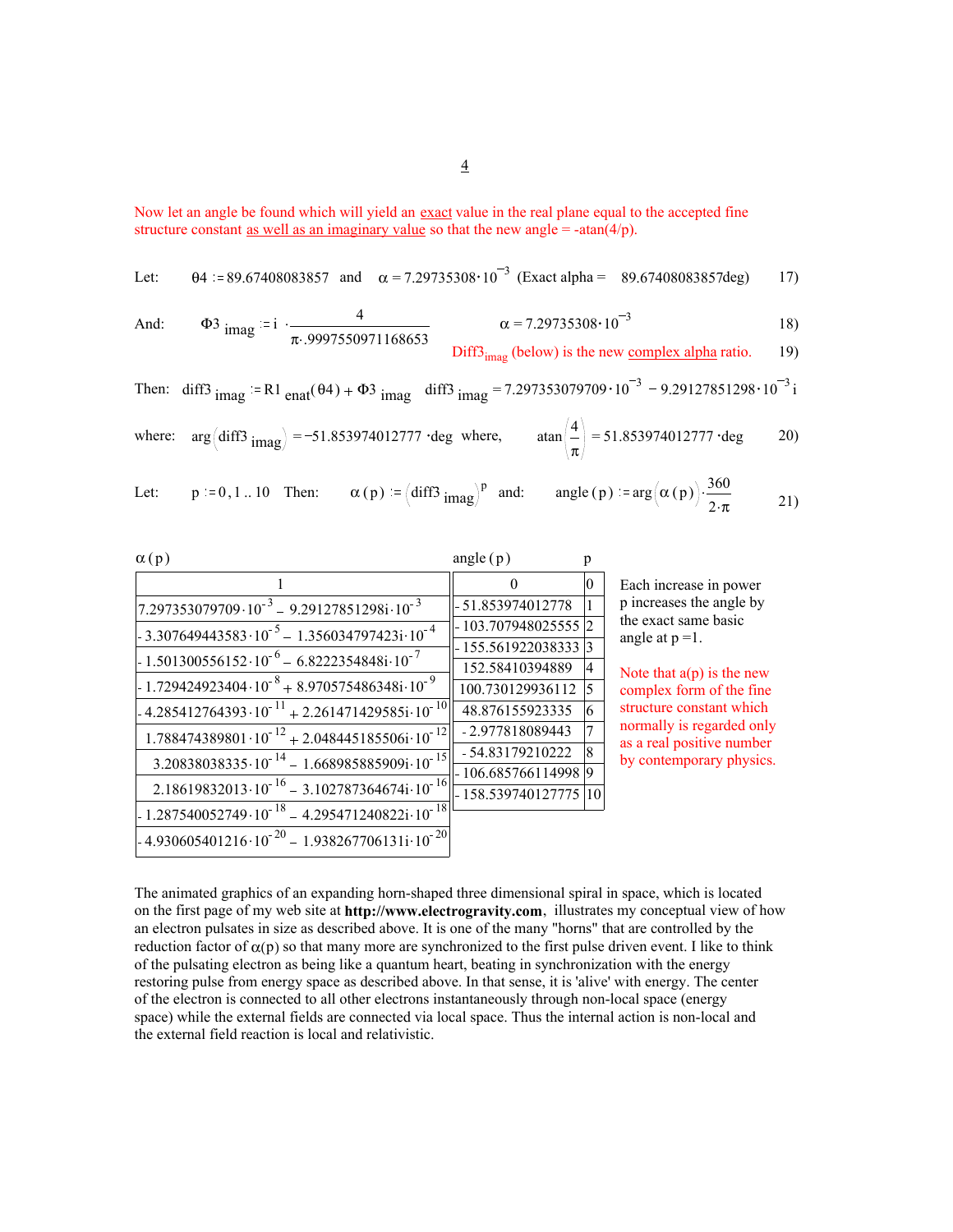Let the following constants be stated for the purpose of determining the dynamic and complex mass-energy of the electron and then the actual cascade of field energies related to the dynamic and complex valued fine structure constant  $\alpha(p)$  in eq. (21) above.

m e := 9.109389700·10<sup>-31</sup> kg  
\nc <sub>vel</sub> := 2.997924580·10<sup>08</sup>.  
\n
$$
\frac{m}{\sec} \left(\frac{4}{\pi}\right)^2 = 1.621138938277
$$

Where the rest mass of the electron is:

$$
E_e := m_e \cdot c_{vel}^2
$$
 or,  $E_e = 8.187111168007 \cdot 10^{-14}$  'joule 22)

Then the energy cascade levels based on powers of  $\alpha(p)$  above are:

$$
E_e(p) = E_e \alpha(p) \qquad \qquad 23)
$$

| $Im(E_e(p))$                                                                 | p                   |
|------------------------------------------------------------------------------|---------------------|
| $0 \cdot \text{kg} \cdot \text{m}^2 \cdot \text{sec}^{-2}$                   |                     |
| $-7.606873007868 \cdot 10^{-16}$ kg·m <sup>2</sup> ·sec <sup>-2</sup>        |                     |
| $-1.110200763418 \cdot 10^{-17}$ kg·m <sup>2</sup> ·sec <sup>-2</sup>        | $\overline{c}$<br>3 |
| $-5.585440032838 \cdot 10^{-20}$ kg·m <sup>2</sup> ·sec <sup>-2</sup>        | $\overline{4}$      |
| 7.344309874773 $\cdot 10^{-22}$ kg m <sup>2</sup> sec <sup>-2</sup>          | 5                   |
| $1.851491799728 \cdot 10^{-23}$ kg m <sup>2</sup> sec <sup>-2</sup>          | 6                   |
| $1.677084845531 \cdot 10^{-25}$ kg m <sup>2</sup> sec <sup>-2</sup>          | 7<br>8              |
| $-1.366417298577 \cdot 10^{-28}$ kg $\cdot$ m <sup>2</sup> sec <sup>-2</sup> | 9                   |
| $2.540286508528 \cdot 10^{-29}$ kg m <sup>2</sup> sec <sup>-2</sup>          | 10 <sup>1</sup>     |
| $-3.516750056759 \cdot 10^{-31}$ kg·m <sup>2</sup> ·sec <sup>-2</sup>        |                     |
| $-1.586881318345 \cdot 10^{-33}$ kg m <sup>2</sup> sec <sup>-2</sup>         |                     |
|                                                                              |                     |

It is of <u>extreme interest</u> the the tenth power of the complex expression of alpha, or  $\alpha(p)$ , yields a negative **real** energy that is almost exactly equal to  $(\pi/4)^2$  of the energy required in my original previous solutions) of a quantum system's least electrogravitational energy.

Let: 
$$
h := 6.626075500 \cdot 10^{-34}
$$
 joule-  
sec and:  $f_{LM} := 1.003224805 \cdot 10^{01}$ ·Hz

$$
E_{LM} = h \cdot f_{LM} \qquad E_{LM} = 6.647443301403 \cdot 10^{-33} \quad \text{joule} \quad = \text{Least Quantum EG energy.} \tag{25}
$$

$$
\frac{E_{LM}}{Re(E_e(10))} = -1.646734965882 \text{ and } \left(\frac{4}{\pi}\right)^2 = 1.621138938277
$$

angle (10) = -158.539740127775 degrees = electrogravitational angle at 
$$
E_e(10)
$$
 above.  
angle (1) = -51.853974012778 28)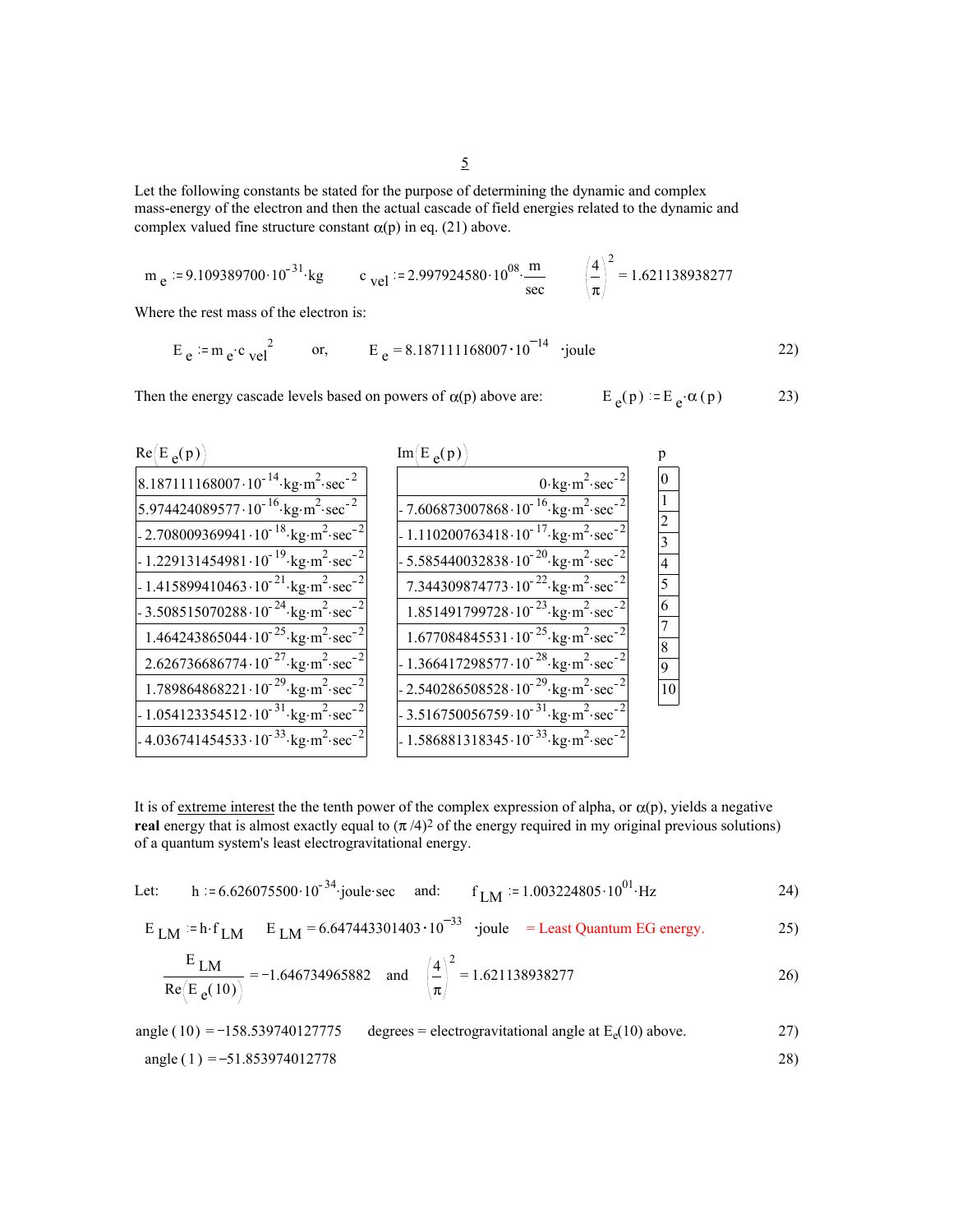A ratio of the previous to the next energy related to the power (p) of alpha that yields field energy  $E_e$  is:

p := 0, 1... 10 
$$
\tan\left(\frac{4}{\pi}\right)
$$
 = 51.853974012777 deg  $\Phi$ 1  $\tan\left(\frac{2}{\pi}\right)$   
\n $\frac{\pi}{E_e(p+1)}$   $\frac{\pi}{2\cdot\pi}$   $\frac{\pi}{E_e(p+1)}$   $\frac{E_e(p)}{E_e(p+1)}$   $\frac{7.28769424838 \cdot 10^{-3}}{7.28769424838 \cdot 10^{-3}}$   
\n51.853974012778  
\n51.853974012778  
\n51.853974012778  
\n51.853974012778  
\n51.853974012778  
\n51.853974012778  
\n51.853974012778  
\n51.853974012778  
\n51.853974012778  
\n51.853974012778  
\n51.853974012778  
\n51.853974012778  
\n51.853974012778  
\n51.853974012778  
\n51.853974012778  
\n51.853974012778  
\n51.853974012778  
\n51.853974012778  
\n51.853974012778  
\n51.853974012777  
\n51.853974012777  
\n51.853974012777  
\n51.853974012777  
\n51.853974012777  
\n51.853974012777  
\n51.853974012777  
\n51.853974012777  
\n51.853974012777  
\n51.853974012777  
\n51.853974012777  
\n51.853974012777  
\n51.853974012777

$$
\left| \mathbf{E}_{e}(10) \right| = 4.337450159858 \cdot 10^{-33} \quad \text{joule} \quad \text{and} \quad \frac{\mathbf{E}_{LM}}{\left| \mathbf{E}_{e}(10) \right|} = 1.532569379799 \quad 30)
$$

$$
\text{atan}\left(\frac{E_{LM}}{|E_{e}(10)|}\right) = 56.875591741061 \text{ deg} \qquad \text{and} \qquad 2 \cdot \pi \cdot \text{atan}\left(\frac{E_{LM}}{|E_{e}(10)|}\right) = 357.35988236458 \text{ deg} \qquad 31)
$$

$$
360 \cdot \text{deg} - 2 \cdot \pi \cdot \text{atan}\left(\frac{E_{LM}}{|E_{e}(10)|}\right) = 2.64011763542 \cdot \text{deg}
$$

$$
\frac{360 \cdot \text{deg} - 2 \cdot \pi \cdot \text{atan}\left(\frac{E_{LM}}{|E_{e}(10)|}\right)}{360 \cdot \text{deg}} = 7.33366009839 \cdot 10^{-7}
$$

Eqs. 30 through 34 simply establish that even at the electrogravitational energy level, a full 360 degrees is not completed in the rotation cycle. 2.64011763542 deg 32)

7.33366009839•10<sup>-3</sup> where, 
$$
\alpha = 7.29735308 \cdot 10^{-3}
$$
 33)

360-deg - 2·
$$
\pi
$$
·atan  $\left( \frac{E LM}{|E e^{(10)}|} \right)$  Note completing the full rotation cycle suggests energy leakage  
360-deg\n
$$
- (\alpha) = 3.630701838998 \cdot 10^{-5}
$$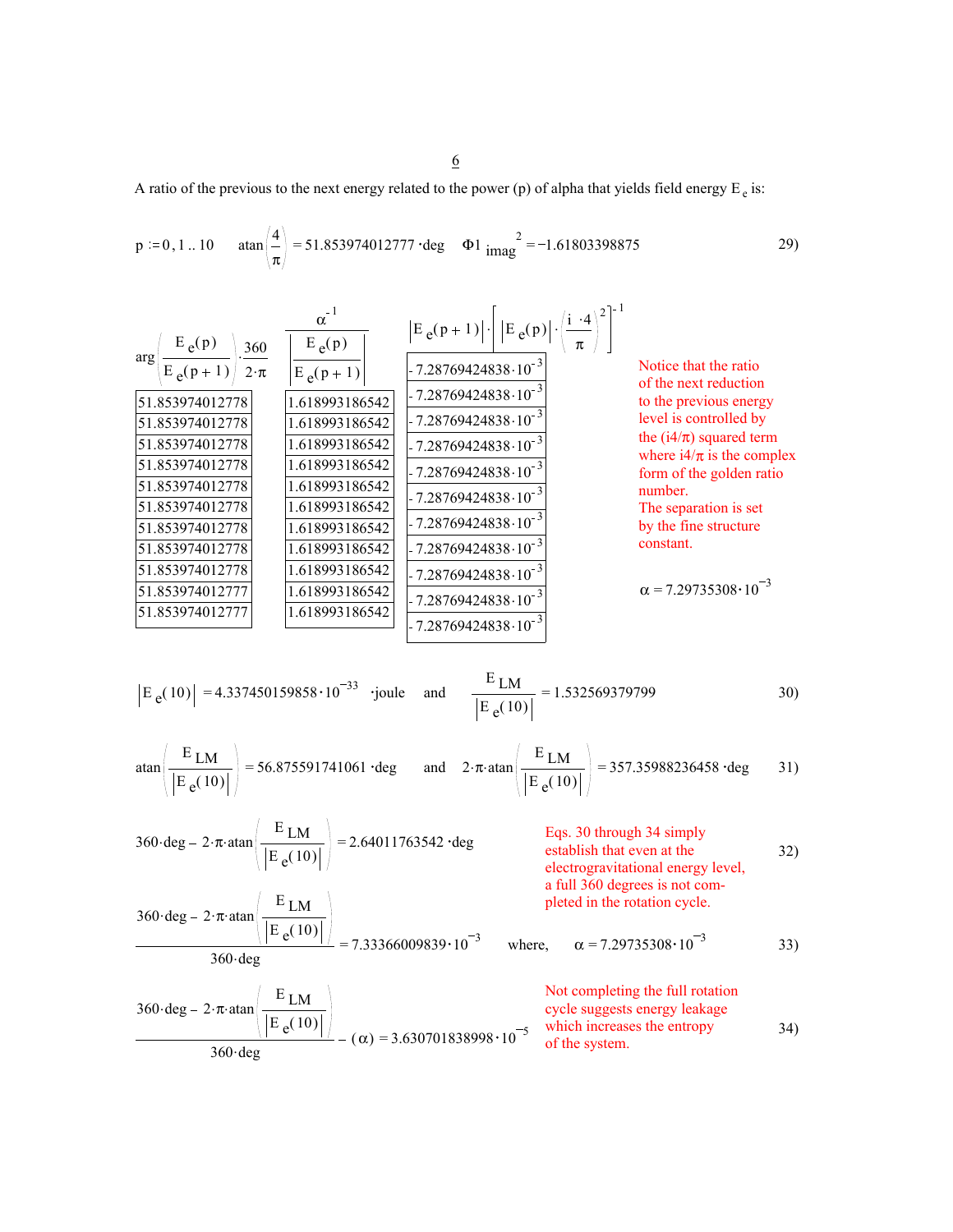The complex quantum velocities related to the above electron down-scaled energies are:

$$
v0 := \sqrt{\frac{E_e(0)}{m_e}} \qquad v0 = 2.99792458 \cdot 10^8 \quad \text{m} \cdot \text{sec}^{-1}
$$

**Velocity below related to construct of proton mass??**

v1 := 
$$
\sqrt{\frac{E_e(1)}{m_e}}
$$
 v1 = 2.930593414607 \cdot 10^7 - 1.424725900052 \cdot 10^7 i \cdot m \cdot sec^{-1}  
\n**Note:**  $(mp/me) / ((Re(v1) / Vn1) / a) = 1.000241023$  (See below.)

$$
v2 := \sqrt{\frac{E_e(2)}{m_e}} \qquad v2 = 2.18769141666 \cdot 10^6 - 2.785455223369 \cdot 10^6 i \qquad \text{m} \cdot \text{sec}^{-1} \tag{37}
$$
  
Imaginary divided by real =  $4/\pi$  in the above n1 level velocity.

$$
v3 := \sqrt{\frac{E_e(3)}{m_e}} \qquad v3 = 8.148049737416 \cdot 10^4 - 3.762568755791 \cdot 10^5 i \qquad \text{m} \cdot \text{sec}^{-1} \tag{38}
$$

$$
v4 := \sqrt{\frac{E_e(4)}{m_e}} \qquad v4 = 9.916083568941 \cdot 10^3 + 4.065290050528 \cdot 10^4 i \qquad \text{m} \cdot \text{sec}^{-1} \tag{39}
$$

$$
v5 := \sqrt{\frac{E_e(5)}{m_e}} \qquad v5 = 2.901315464979 \cdot 10^3 + 3.502737264248 \cdot 10^3 i \qquad \text{m} \cdot \text{sec}^{-1} \tag{40}
$$

Let the following constants be stated for the purpose of evaluating a possible connection to the derivation of the proton mass from the complex alpha approach above.:

m<sub>e</sub> := 9.109389700·10<sup>-31</sup> kg = mass of electron 
$$
m_p = 1.672623100·10^{-27} kg = mass of proton \t 41)
$$

Then: 
$$
V_{n1} := \alpha \cdot c_{vel}
$$
 or,  $V_{n1} = 2.187691416747 \cdot 10^6 \cdot m \cdot sec^{-1}$  Eq. 43 result is  
very Important!!

$$
\frac{m p}{m e} = 1.836152755656 \cdot 10^3 \quad \text{and} \quad \frac{(v1)}{V_{n1} \cdot \alpha} = 1.835710307674 \cdot 10^3 - 892.441785783225i \tag{43}
$$

where, 
$$
\frac{(v1)}{\alpha} = 4.015967683733 \cdot 10^9 - 1.952387234704 \cdot 10^9 \text{ i}
$$
  $\text{m} \cdot \text{sec}^{-1}$  Exceeds velocity of light, c.

Also, 
$$
\left(\frac{\text{Re}(v1)}{V_{n1}}\right) = 13.395826267695
$$
 which can be taken as a multiplier of m<sub>e</sub> which = m'<sub>e</sub>. 44)

**The significance of eq. (43) result is immense. It derives the necessary mass ratio related to the proton field mass divided by electron field mass solely from electron's complex field velocity considerations along with the new complex fine structure constant.**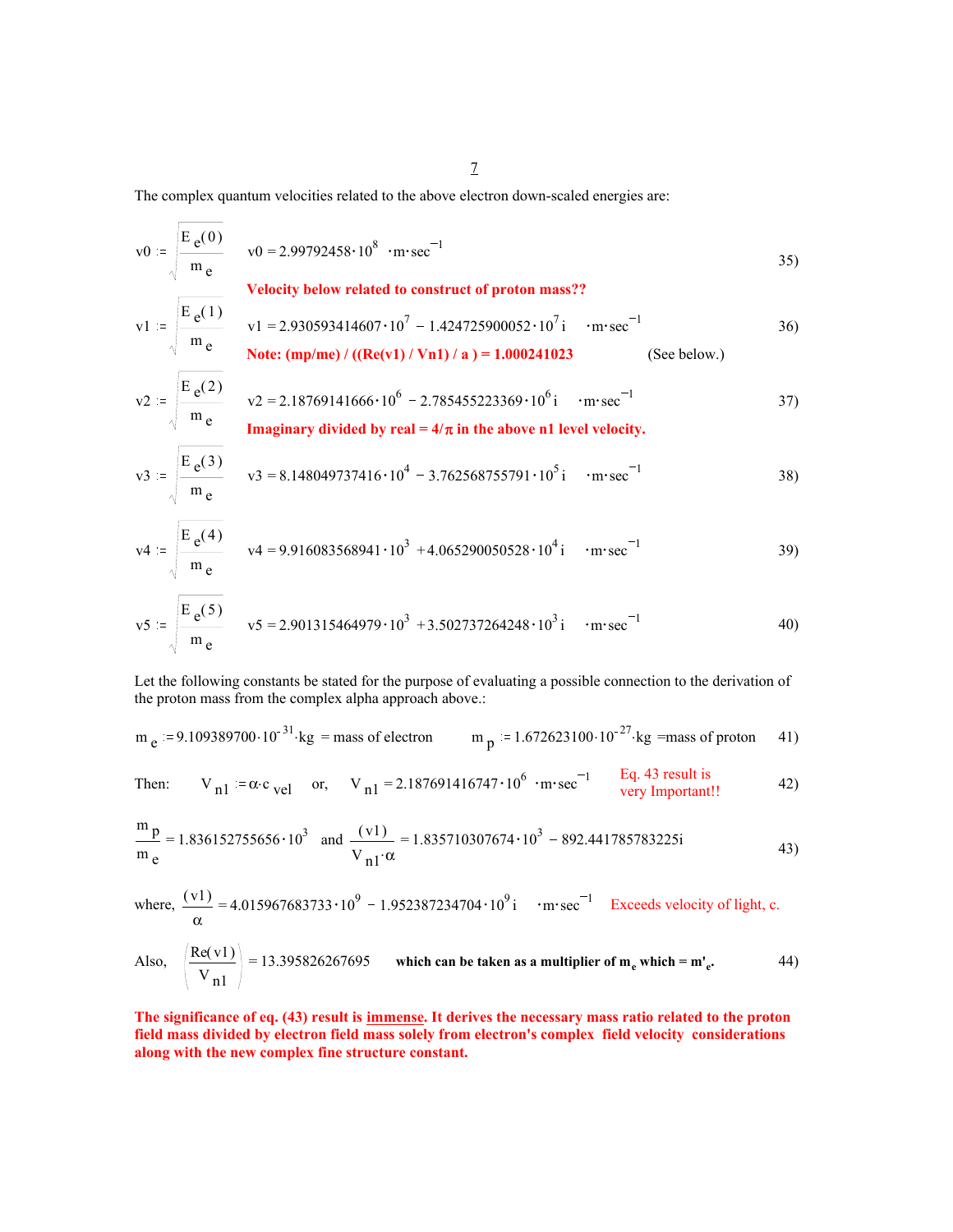and where: 
$$
E_{\text{proton}} = m_p \cdot c_{\text{vel}}^2
$$
 or,  $E_{\text{proton}} = 1.5032786732 \cdot 10^{-10}$  joule 45)

Then: 
$$
m'_{e} := m_{e'} \left( \frac{Re(v1)}{V_{n1}} \right)
$$
 or,  $m'_{e} = 1.220278018259 \cdot 10^{-29} \cdot kg$  Quasi-electron mass. 46)

$$
E' \text{ proton} = (m' e) \cdot \left[ \frac{(v1)}{\alpha} \right]^2 \text{ or, } E' \text{ proton} = 1.502916436059 \cdot 10^{-10} - 1.913572638822 \cdot 10^{-10} i \text{ (joul47)}
$$

Note: 
$$
arg(E' \text{ proton}) = -51.853974012777 \text{ deg} \text{ where, } tan(\frac{4}{\pi}) = 51.853974012777 \text{ deg}
$$
 48)

## **Which exactly interfaces with v2, the n1 electron energy level velocity at the same angle.**

or, 
$$
arg(v2) = -51.853974012777
$$
 deg

50)

 $E_e(p)$ m <sub>e</sub>

The complete table of downscaled electron related field velocities are:

| Re(ve(p))                                                                  | Im(ve(p))                                             |                |
|----------------------------------------------------------------------------|-------------------------------------------------------|----------------|
| $2.99792458 \cdot 10^8 \cdot m \cdot sec^{-1}$                             | $0 \cdot m \cdot \sec^{-1}$                           |                |
| 2.930593414607 $\cdot$ 10 <sup>7</sup> $\cdot$ m $\cdot$ sec <sup>-</sup>  | $-1.424725900052 \cdot 10^{7} \cdot m \cdot sec^{-1}$ | 2              |
| $2.18769141666 \cdot 10^{6}$ ·m·sec                                        | $-2.785455223369 \cdot 10^{6} \text{ m-sec}^{-1}$     | 3              |
| $8.148049737416 \cdot 10^{4} \text{ m-sec}$                                | $-3.762568755791 \cdot 10^5$ m · sec                  | $\overline{4}$ |
| 9.916083568941 $\cdot$ 10 <sup>3</sup> $\cdot$ m $\cdot$ sec <sup>-1</sup> | $4.065290050528 \cdot 10^4 \cdot m \cdot sec^{-1}$    | 5              |
| $2.901315464979 \cdot 10^{3} \text{ m} \cdot \text{sec}^{-1}$              | $3.502737264248 \cdot 10^{3} \cdot m \cdot sec^{-1}$  | 6              |
| 450.078583925531 · m · sec                                                 | $204.52547450431 \cdot m \cdot sec^{-1}$              | 8              |
| 53.716830823498 · m · sec                                                  | $-1.396219476469 \cdot m \cdot sec$                   | 9              |
| 5.184685487139 · m · sec                                                   | $-2.689310874727 \cdot m \cdot sec$                   | 10             |
| 0.379018016821 · m· sec                                                    | $-0.509286742512 \cdot m \cdot sec$                   |                |
| $0.012847344262 \cdot m \cdot sec$                                         | $-0.067797207857 \cdot m \cdot sec^{-1}$              |                |

$$
\left| \text{ve (10)} \right| \cdot \frac{\text{i} \cdot 4}{\pi} = 0.087858286017 \text{i} \cdot \text{m} \cdot \text{sec}^{-1} \qquad \text{where,} \qquad \sqrt{\alpha} = 0.085424546121 \qquad 51)
$$

Then the absolute value of the square root of the 10th field energy reduction in eq. 19 above of diff3<sub>imag</sub> (divided by the electron rest mass) above when multiplied by  $i4/\pi$  yields the least quantum velocity related directly to the least quantum energy of electrogravitational action.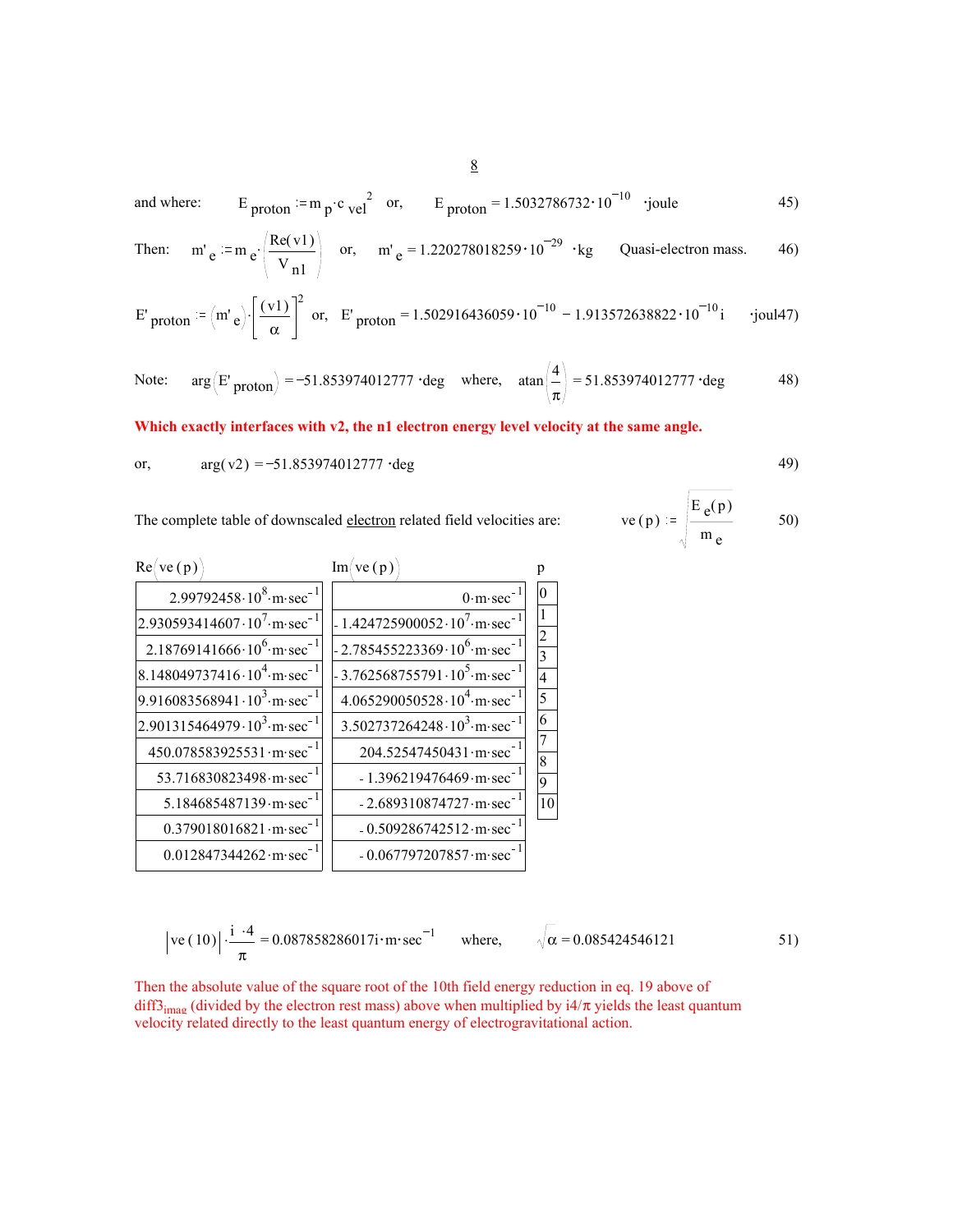For the proton: 9

$$
E' \text{ proton}(p) := \left(\frac{m' e}{\alpha}\right) \cdot ve(p)^2 \qquad \text{vp}(p) := \left(\frac{E' \text{ proton}(p)}{m_p}\right) \qquad \qquad 52)
$$

| $Re(E'_{proton}(p))$                                                  | Re(vp(p))                                                          | Im(vp(p))                                                           |
|-----------------------------------------------------------------------|--------------------------------------------------------------------|---------------------------------------------------------------------|
| $1.502916436119 \cdot 10^{-10}$ kg·m <sup>2</sup> ·sec <sup>-2</sup>  | $2.997563361253 \cdot 10^8 \cdot \text{m} \cdot \text{sec}^{-1}$   | $0 \cdot m \cdot \sec^{-1}$                                         |
| $1.096731188366 \cdot 10^{-12}$ kg·m <sup>2</sup> ·sec <sup>-2</sup>  | $2.930240308566 \cdot 10^{7} \text{ m-sec}^{-1}$                   | $-1.424554235392 \cdot 10^{7} \cdot \text{m} \cdot \text{sec}^{-1}$ |
| $-4.97112071368 \cdot 10^{-15}$ kg·m <sup>2</sup> ·sec <sup>-2</sup>  | $2.187427822586 \cdot 10^{6} \text{ m-sec}^{-1}$                   | $-2.785119604971 \cdot 10^{6}$ m sec <sup>-1</sup>                  |
| $-2.256329281395 \cdot 10^{-16}$ kg·m <sup>2</sup> ·sec <sup>-2</sup> | $8.147067982126 \cdot 10^4$ m sec                                  | $-3.76211540537 \cdot 10^5 \cdot m \cdot sec^{-1}$                  |
| $-2.599181142418 \cdot 10^{-18}$ kg·m <sup>2</sup> ·sec <sup>-2</sup> | 9.914888783954.10 <sup>3</sup> ·m·sec <sup>-1</sup>                | $4.064800225338 \cdot 10^4 \cdot m \cdot sec^{-1}$                  |
| $-6.440617279159 \cdot 10^{-21}$ kg·m <sup>2</sup> ·sec <sup>-2</sup> | $2.900965886627 \cdot 10^{3} \cdot \text{m} \cdot \text{sec}^{-1}$ | $3.502315220821 \cdot 10^{3} \cdot \text{m} \cdot \text{sec}^{-1}$  |
| $2.687927556009 \cdot 10^{-22}$ kg·m <sup>2</sup> ·sec <sup>-2</sup>  | 450.02435413498 · m · sec                                          | $204.500831310786 \cdot m \cdot sec^{-1}$                           |
| $4.821927611458 \cdot 10^{-24}$ kg·m <sup>2</sup> ·sec <sup>-2</sup>  | 53.7103585038 · m · sec                                            | $-1.396051246537 \cdot m \cdot sec^{-1}$                            |
| $3.285673387938 \cdot 10^{-26}$ kg·m <sup>2</sup> ·sec <sup>-2</sup>  | 5.184060786435 · m · sec                                           | $-2.688986840723 \cdot m \cdot sec^{-1}$                            |
| $-1.935065107438 \cdot 10^{-28}$ kg·m <sup>2</sup> ·sec <sup>-2</sup> | 0.37897234909 · m · sec                                            | $-0.509225378754 \cdot m \cdot sec^{-1}$                            |
| $-7.410287897502 \cdot 10^{-30}$ kg·m <sup>2</sup> ·sec <sup>-2</sup> | $0.01284579629 \cdot m \cdot sec^{-1}$                             | $-0.067789038998 \cdot m \cdot sec^{-1}$                            |

Ratio (p) := 
$$
\frac{p_{\text{mass}}(p)}{e_{\text{mass}}(p)}
$$
 53)

$$
e_{\text{mass}}(p) := \frac{\text{Re}(E_e(p))}{c_{\text{vel}}^2}
$$

$$
p_{\text{ mass}}(p) := \frac{\text{Re}(E'_{\text{proton}}(p))}{c_{\text{vel}}^2}
$$

| $e_{\text{mass}}(p)$                   | Ratio (p)                     |
|----------------------------------------|-------------------------------|
| 9.1093897 $\cdot 10^{-31}$ ·kg         | 1.835710307674.10             |
| $6.647443298156 \cdot 10^{-33}$ kg     | $1.835710307674\cdot 10^{3}$  |
| $-3.013066777259 \cdot 10^{-35}$ kg    | $1.835710307674\cdot 10^{3}$  |
| $-1.367593182281 \cdot 10^{-36}$ kg    | $1.835710307674\cdot 10^{3}$  |
| $-1.575400558418 \cdot 10^{-38}$ kg    | $1.835710307674 \cdot 10^{3}$ |
| $-3.903749489621 \cdot 10^{-41}$ kg    | $1.835710307674 \cdot 10^{3}$ |
| $1.629191018517 \cdot 10^{-42}$ kg     | 1.835710307674.10             |
| $2.922638721777 \cdot 10^{-44}$ ·kg    | $1.835710307674\cdot 10^{3}$  |
| 1.991493245955 · 10 <sup>-46</sup> ·kg | 1.835710307674.10             |
| $-1.172870409485 \cdot 10^{-48}$ kg    | $1.835710307674\cdot 10^{3}$  |
| $-4.49148060566 \cdot 10^{-50}$ kg     | $1.835710307674 \cdot 10^{3}$ |
|                                        |                               |

| ver                                                 |
|-----------------------------------------------------|
| $p_{\text{mass}}(p)$                                |
| $1.672220056891 \cdot 10^{-27}$ kg                  |
| $1.220278018211 \cdot 10^{-29}$ kg                  |
| $-5.531117740725 \cdot 10^{-32}$ kg                 |
| $-2.510504901419\cdot 10^{-33}\cdot$ kg             |
| $-2.891979043805 \cdot 10^{-35}$ kg                 |
| $-7.166153176677 \cdot 10^{-38}$ kg                 |
| 2.990722745862 $\cdot 10^{-39}$ kg                  |
| 5.365118027175 $\cdot$ 10 <sup>-41</sup> $\cdot$ kg |
| $3.655804679263 \cdot 10^{-43}$ kg                  |
| $-2.153050300258 \cdot 10^{-45}$ kg                 |
| $-8.245057244529 \cdot 10^{-47}$ kg                 |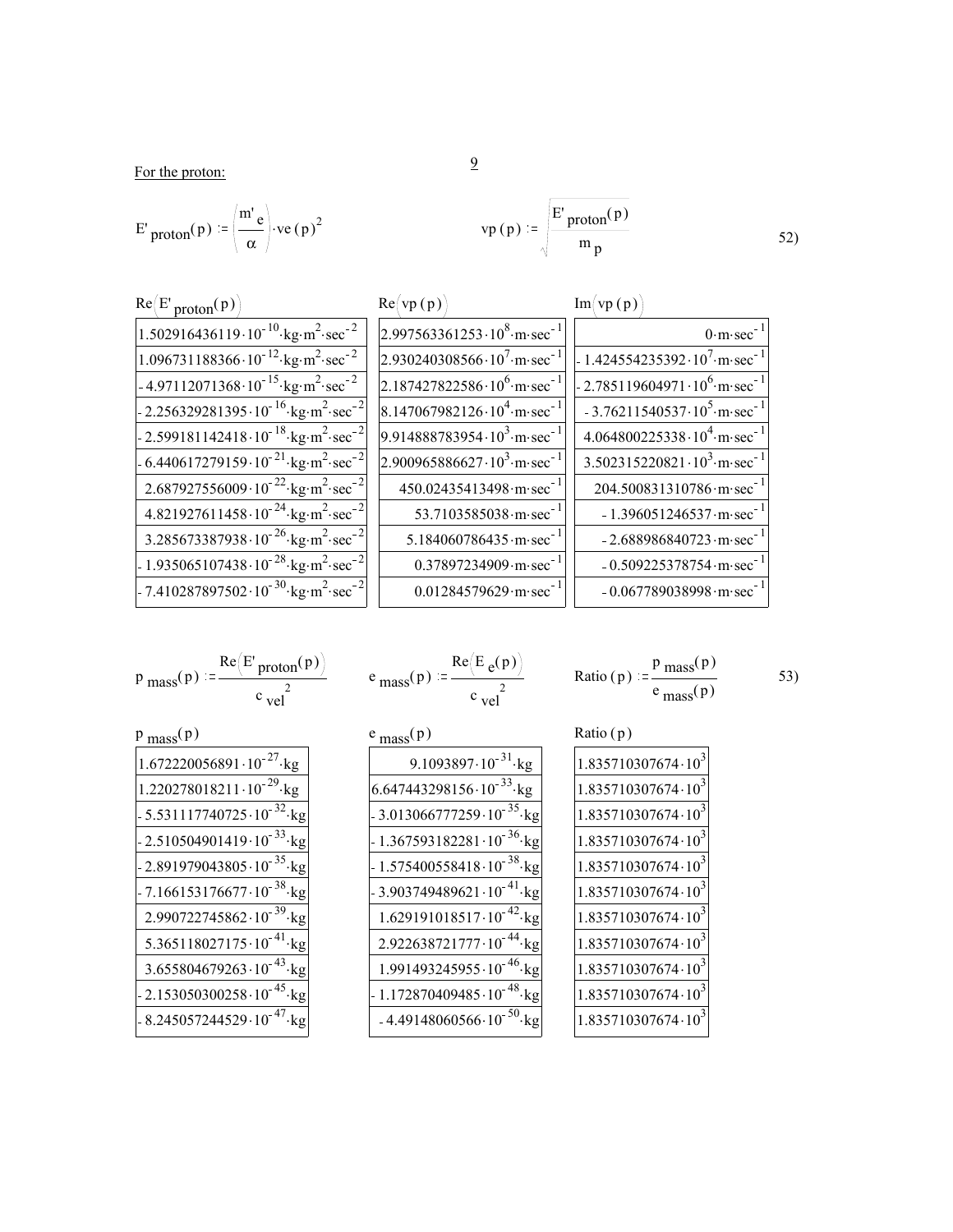| 360<br>$arg(E' \text{proton}(p)) \cdot \frac{36}{2}$ | 360<br>$arg(E_e(p))$<br>$2 \cdot \pi$ |  |
|------------------------------------------------------|---------------------------------------|--|
|                                                      |                                       |  |
| - 51.853974012778                                    | - 51.853974012777                     |  |
| - 103.707948025555                                   | 103.707948025555                      |  |
| - 155.561922038333                                   | - 155.561922038333                    |  |
| 152.58410394889                                      | 152.58410394889                       |  |
| 100.730129936113                                     | 100.730129936112                      |  |
| 48.876155923335                                      | 48.876155923335                       |  |
| $-2.977818089443$                                    | $-2.977818089443$                     |  |
| $-54.83179210222$                                    | $-54.83179210222$                     |  |
| - 106.685766114998                                   | 106.685766114998                      |  |
| - 158.539740127775                                   | 158.539740127775                      |  |
|                                                      |                                       |  |

| $arg(E_e(p))$       |
|---------------------|
| 0                   |
| - 51.853974012777   |
| - 103.707948025555  |
| 155.561922038333    |
| 152.58410394889     |
| 100.730129936112    |
| 48.876155923335     |
| $-2.977818089443$   |
| -54.83179210222     |
| $-106.685766114998$ |

**The phasing of the complex fields are in agreement at all energy reduction levels of (p) for both the proton and the electron. Also, the proton and electron field velocities match at the same reduction power level of (p) as the tables show above.**

The quantum wavelengths related to the electron field reduction of velocity by  $\alpha(p)$  is shown next.

Let: 
$$
h := 6.626075500 \cdot 10^{-34}
$$
. joule-sec  $\lambda(p) := \frac{h}{m_e \cdot ve(p)}$  55)

| Re( $\lambda(p)$ )                     | Im( $\lambda(p)$ )                     | p   |
|----------------------------------------|----------------------------------------|-----|
| 2.426310600009 · 10 <sup>-12</sup> · m | 0·m                                    | 0·m |
| 2.007570849549 · 10 <sup>-11</sup> · m | 9.759928386125 · 10 <sup>-12</sup> · m | 1   |
| 1.268501524464 · 10 <sup>-10</sup> · m | 1.615106303504 · 10 <sup>-10</sup> · m | 2   |
| 3.99897068949 · 10 <sup>-10</sup> · m  | 1.84662620584 · 10 <sup>-9</sup> · m   | 3   |
| 4.11930877295 · 10 <sup>-9</sup> · m   | 1.84662620584 · 10 <sup>-9</sup> · m   | 4   |
| 1.020161055913 · 10 <sup>-7</sup> · m  | -1.23163309513 · 10 <sup>-7</sup> · m  | 6   |
| 1.339527873442 · 10 <sup>-6</sup> · m  | -6.087105312543 · 10 <sup>-7</sup> · m | 6   |
| 1.353204420803 · 10 <sup>-5</sup> · m  | 3.51727817707 · 10 <sup>-7</sup> · m   | 8   |
| 1.105516072654 · 10 <sup>-4</sup> · m  | 5.73434281356 · 10 <sup>-5</sup> · m   | 9   |
| 6.840567275861                         |                                        |     |

Finally:  $\frac{h}{\sqrt{1-\frac{1}{2}}}$ 

 $m e^{-\left[\left|ve(10)\right| \cdot \left(\frac{i \cdot 4}{\pi}\right)\right]}$ 

Notice that at 
$$
p = 2
$$
 the wavelength  
is smaller than the standard n1 Bohr  
Hydrogen-1 atomic wavelength of  
3.324918739\*10<sup>-10</sup> m by a factor of being  
divided by the square of the golden ratio  
 $\Phi$ . This suggests a hidden energy content  
in the complex realm.

The below result is very close to my previously derived least quantum electrogravitational wavelength.

$$
\frac{1}{1} = -8.2791237073 \cdot 10^{-3} \text{ i} \cdot \text{m} \qquad \text{and} \qquad \lambda_{LM} = 8.514995416 \cdot 10^{-03} \cdot \text{m}
$$

54)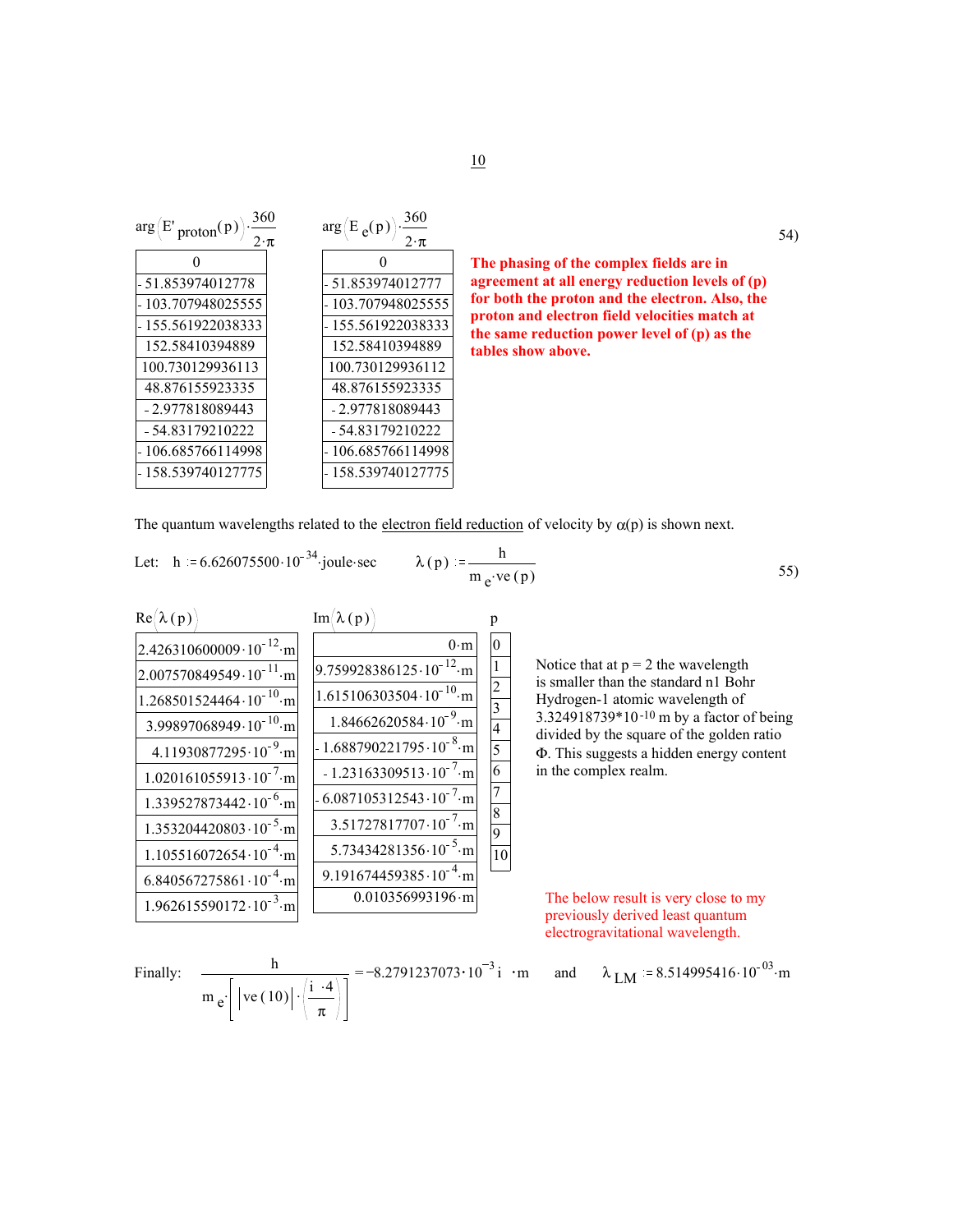Related complex alpha electron field reduction quantum frequencies are: fe

$$
e(p) = \frac{E_e(p)}{h}
$$
 56)



fe (10) 
$$
\cdot \left(\frac{\mathbf{i} \cdot 4}{\pi}\right)^2 = 9.876311786217 + 3.882471752086\mathbf{i} \cdot Hz
$$
 Real part is close to f<sub>LM</sub>. 57)  
fe (10)  $\cdot (-1.646734965928) = 10.032248050283 + 3.943771775158\mathbf{i} \cdot \frac{\mathbf{I}^{\text{Ising correction factor of}}}{\mathbf{H}_{21.646734965928}}.$ 

Imaginary part times 2 is close to Shumann frequency of 7.83 Hz.

$$
\frac{E_e(10) \cdot \left(\frac{i}{\pi}\right)^2}{h} = 9.876311786217 + 3.882471752086i \cdot Hz
$$
 59)

# **The real part of the frequency above is close to pi squared and is also close to the main**  electrogravitational frequency which is stated as  $f_{LM} = 1.003224805 \times 10^{1}$  Hz.

I propose that the intervening energy reduction levels 2 through 9 above may be energy dimensions that are life-form energy levels. For example, energy level 3 may be the spiritual energy of human beings. It is of interest also that there are 10 levels of energy and that they represent powers of the complex alpha fine structure constant and as such are dimensions. It is theorized in contemporary physics that local space-time is composed of 10 dimensions also. (The first result above is in a zero dimension and is connected directly to energy space.) Level 1 is the first complex reduction by alpha and represents the field energy at the surface of the electron at the Compton radius.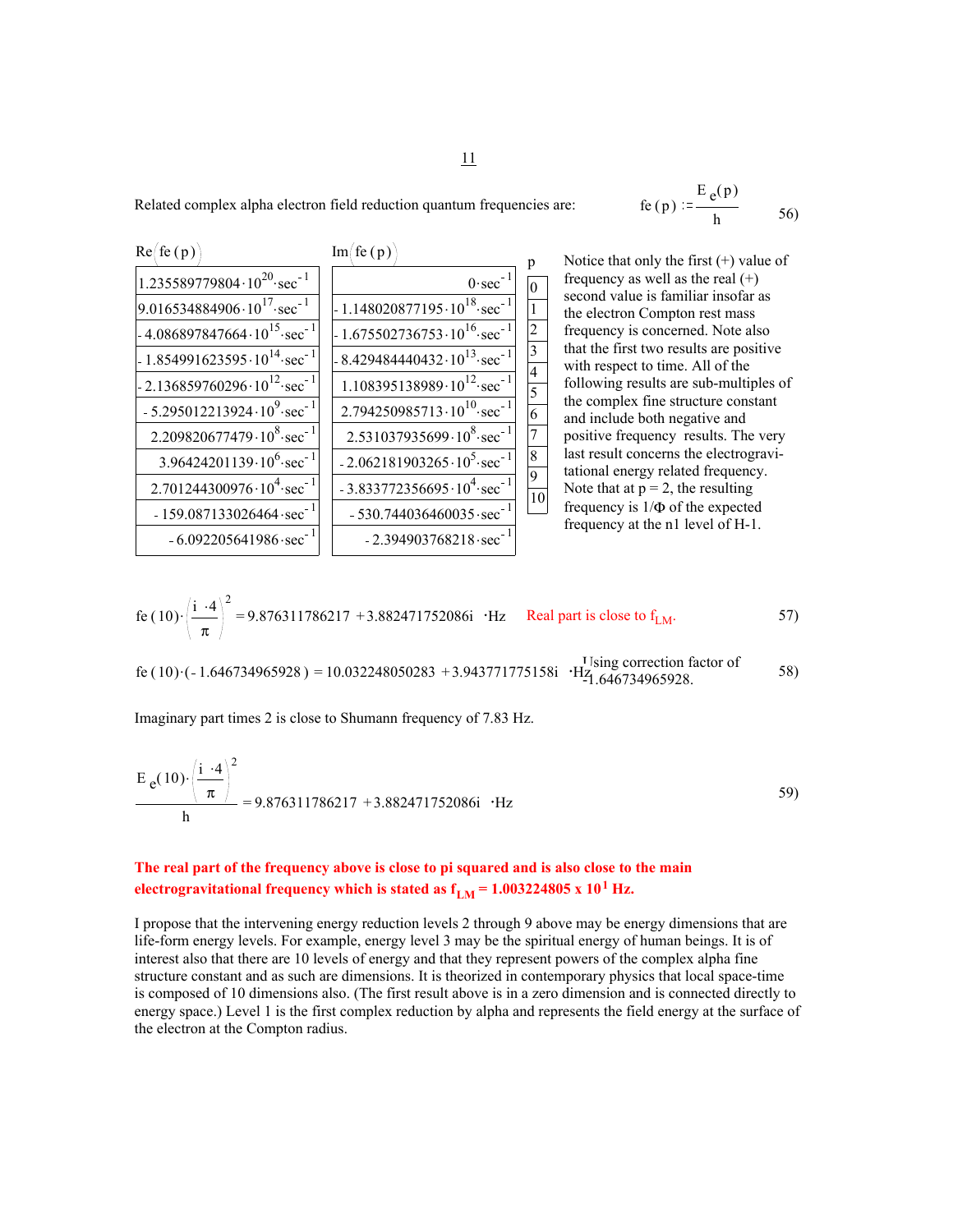The Great Pyramid at Giza has a resonant acoustic frequency in the Grand Gallery and the King's Chamber very close to 438 Hz as measured by an acoustic frequency meter. It is of interest that a frequency close to twice the frequency of 438 Hz will yield  $2\pi$  Hz in the real and exactly 8.0 Hz in the Imaginary. This is obtained as a complex result when multiplied by the first reduction of the complex form of the fine structure constant  $\alpha(1)$  in eq. (21) above. The 438 Hz is multiplied by nearly 2 which is an adjustment to arrive at the  $2\pi$  - 8.00i Hz result for f $\Delta\alpha(1)$  in eq. (61) below.

$$
f\Delta := 438 \cdot (1.9658048305335) \cdot Hz \quad f\Delta = 861.022515773673 \cdot \sec^{-1} \qquad \frac{f\Delta}{2} = 430.511257886837 \cdot \sec^{-1} \qquad 60)
$$

$$
f\Delta \cdot \alpha (1) = 6.28318530718 - 8i \cdot \sec^{-1} \qquad \text{where:} \quad 2 \cdot \pi = 6.28318530718 \tag{61}
$$

The above frequency is slightly less than twice 438.2 Hz and may represent the actual active 'loaded' or running frequency of the oscillator mechanism frequency

It should be noted that an acoustic frequency is a quantum level frequency since the realm of particles in motion is what comprises quantum action. The absolute value of the above complex result will yield a frequency close to my predicted electrogravitational frequency of  $f_{LM}$  which is equal to 10.03224805 Hz. The absolute value of the above complex result is shown for comparison below.

| $ f\Delta \cdot \alpha(1)  = 10.172434202508 \cdot Hz$ | Complete tables for the powers of $f\Delta\alpha(p)$ are: | 62) |
|--------------------------------------------------------|-----------------------------------------------------------|-----|
|--------------------------------------------------------|-----------------------------------------------------------|-----|

| $Re(f\Delta \cdot \alpha(p))$                         | $Im(f\Delta \cdot \alpha(p))$                                                                                                 | $f\Delta \cdot \alpha(p)$ |                                                  | 360<br>$arg(f\Delta \cdot \alpha(p))$<br>$2 \cdot \pi$ |
|-------------------------------------------------------|-------------------------------------------------------------------------------------------------------------------------------|---------------------------|--------------------------------------------------|--------------------------------------------------------|
| $861.022515773673 \cdot \text{sec}^{-1}$              | $0\text{-sec}^{-1}$                                                                                                           |                           | 861.022515773673 · sec <sup>-1</sup>             |                                                        |
| $6.28318530718 \cdot \sec^{-1}$                       | $-8\cdot \sec^{-1}$                                                                                                           |                           | $10.172434202508 \cdot \sec^{-1}$                | 51.853974012778                                        |
| $-0.028479606452 \cdot \sec^{-1}$                     | $\big  0.116757649275 \cdot \sec^{-1}$                                                                                        |                           | $0.120180849756 \cdot \sec^{-1}$                 | 103.707948025555                                       |
| $-1.29265358179 \cdot 10^{-3} \cdot \text{sec}^{-1}$  | $5.874098360323 \cdot 10^{-4} \text{ sec}^{-1}$                                                                               |                           | $1.419860414964 \cdot 10^{-3}$ sec <sup>-1</sup> | 155.561922038333                                       |
|                                                       |                                                                                                                               |                           |                                                  | 152.58410394889                                        |
| $-1.489073798391 \cdot 10^{-5}$ sec <sup>-1</sup>     | $7.723867473193 \cdot 10^{-6}$ sec <sup>-1</sup>                                                                              |                           | $1.677474907261 \cdot 10^{-5}$ sec <sup>-1</sup> | 100.730129936112                                       |
| $-3.689836879527 \cdot 10^{-8}$ sec <sup>-1</sup>     | $1.947177819651 \cdot 10^{-7} \sec^{-1}$                                                                                      |                           | $1.981830069233 \cdot 10^{-7}$ sec <sup>-1</sup> | 48.876155923335                                        |
| $1.539916718503 \cdot 10^{-9}$ sec <sup>-1</sup>      | $1.763757427049 \cdot 10^{-9}$ sec <sup>-1</sup> 2.341406364003 · 10 <sup>-9</sup> sec <sup>-1</sup>                          |                           |                                                  | -2.977818089443                                        |
| $2.762487749231 \cdot 10^{-11}$ sec                   | 1.437034426276·10 <sup>-12</sup> ·sec <sup>-1</sup>   2.76622292017·10 <sup>-11</sup> ·sec <sup>-1</sup>                      |                           |                                                  | $-54.83179210222$<br>106.685766114998                  |
| $1.882365977578 \cdot 10^{-13} \cdot \text{sec}^{-1}$ | 2.671569782643 · 10 <sup>-13</sup> · sec <sup>-1</sup>   3.268116701875 · 10 <sup>-13</sup> · sec <sup>-1</sup>               |                           |                                                  | 158.539740127775                                       |
| $-1.108600975377 \cdot 10^{-15}$ sec <sup>-1</sup>    | $\frac{1}{2}$ 3.698497454206 · 10 <sup>-15</sup> · sec <sup>-1</sup> 3.861072330503 · 10 <sup>-15</sup> · sec <sup>-1</sup>   |                           |                                                  |                                                        |
| $4.245362266842 \cdot 10^{-17}$ sec                   | <sup>1</sup>   1.668892136575 · 10 <sup>-17</sup> · sec <sup>-1 </sup> 4.561611748083 · 10 <sup>-17</sup> · sec <sup>-1</sup> |                           |                                                  |                                                        |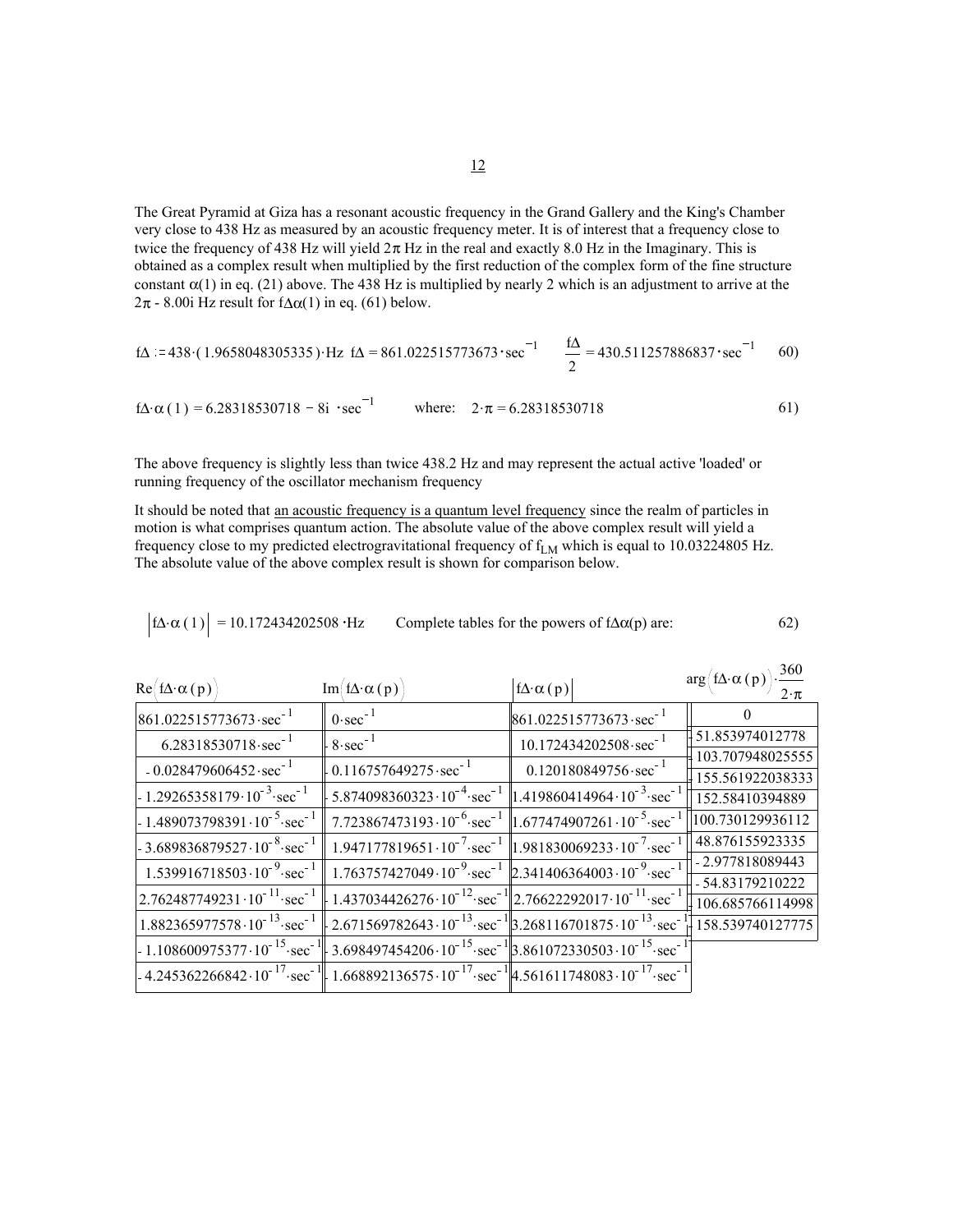If we use an adjusted value for the imaginary frequency result for the first complex reduction by  $\alpha(1)$  of twice the Grand gallery frequency above, (such that the absolute result is  $f_{LM}$ ), we arrive at the commonly measured Schumann atmospheric frequency near 7.83 Hz as shown below.

$$
f\Delta_{LM} = (2 \cdot \pi - i \cdot 7.820970742) \cdot Hz \qquad \text{or,} \qquad \left| f\Delta_{LM} \right| = 10.03224805074 \cdot \sec^{-1} \tag{63}
$$

$$
\arg\left(\frac{f\Delta_{LM}}{LM}\right) = -51.222417590384 \cdot \text{deg} \quad \text{which is very close to } 4/\pi \text{ of the Great pyramid.} \tag{4}
$$

The reduction to 7.83 Hz from 8.00 Hz may correspond to the difference in the medium of propagation. That is, the 7.83 Hz may be loaded by the medium so that it is lower than for a more tightly coupled action such as for close inter-particle direct quantum coupled action. Then, in general, the 7.83 Hz is probably more realistic than the idealized 8.00 Hz as calculated above.

The result of the above analysis is that the Great Pyramid may indeed have been used to resonate with the electrogravitational frequency  $f_{LM}$  which is ubiquitous to all matter everywhere, not just to the Earth. For the Pyramid, horizontal is the real valued  $2\pi$  frequency, vertical is the imaginary 7.83 Hz frequency and finally the hypotenuse is the absolute electrogravitational frequency of 10.03224805 Hz. For the Great Pyramid this would correspond to the Apothem. Further, the angle related to  $f_{LM}$  is shown above which is capactive. Therefore, an inductive mechanism inside of the Great Pyramid which interfaced as the conjugate of the above angle would couple maximum power to sustain oscillation inside of the pyramid of whatever mechanism is capable of resonance at the above pyramid frequency near 438 Hz.

Maxwell proved that the electric permittivity  $\varepsilon_0$  and magnetic permeability  $\mu_0$  of free space was intimately related to the electromagnetic wave since it was proven that the inverse of the square root of  $\varepsilon_0$  and  $\mu_0$  was exactly equal to the speed of light c in free space. In my theory of electrogravitation, these two constants can be utilized to prove that the magnetic field can be expressed directly in terms of the rest mass of the electron. The below are all established S.I. units. The classic electron radius was obtained directly from a table of constants as were the others. First, the field energy at the surface of an electron will be used to establish the fact that at the classic electron radius, the field energy is equal to the electron rest mass.

$$
\varepsilon_0 := 8.854187817 \cdot 10^{-12} \cdot \frac{\text{farad}}{\text{m}}
$$
 Electric permeability of free space.  
\n
$$
\mu_0 := 1.256637061 \cdot 10^{-06} \cdot \frac{\text{herry}}{\text{m}}
$$
 Magnetic permeability of free space.  
\n
$$
1_q := 2.817940920 \cdot 10^{-15} \cdot \text{m}
$$
 Classic electron radius.  
\n
$$
q_0 := 1.602177330 \cdot 10^{-19} \cdot \text{coul}
$$
 Electric charge of the electron.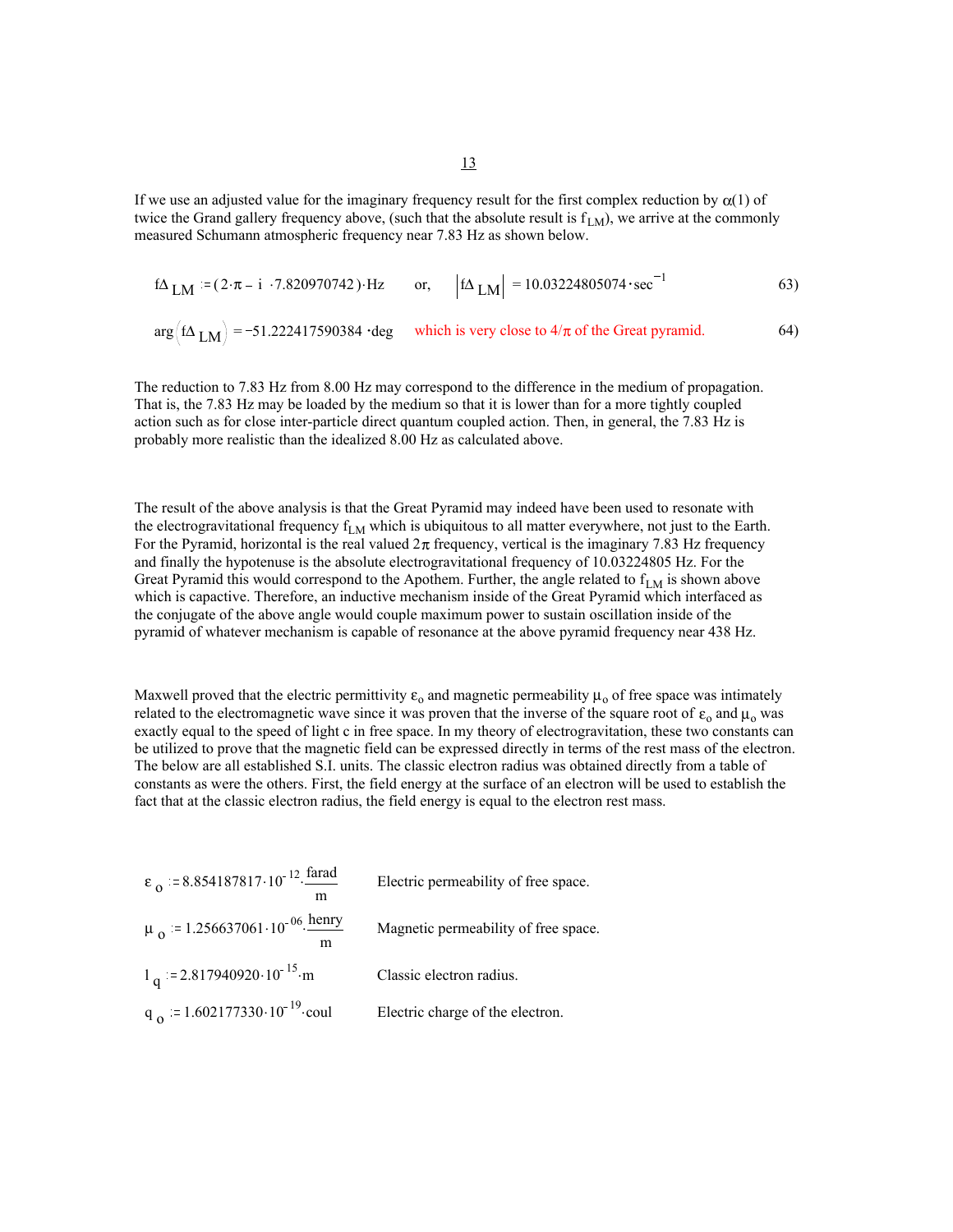$$
E_{lq} = \frac{q_0^2}{4 \cdot \pi \epsilon_0 \cdot l_q}
$$
  $E_{lq} = 8.187111160863 \cdot 10^{-14}$  'joule (65)

$$
E_{\text{me}} := m_e \cdot c_{\text{vel}}^2
$$
  $E_{\text{me}} = 8.187111168007 \cdot 10^{-14}$  'joule

We can therefore establish a statement for mass that is more subtle than simply dividing the rest mass energy by the square of the speed of light and at the same time show that mass is intimately related to the magnetic term  $\mu_0$  which means it is a fundamental property of magnetism.

mass 
$$
e := \left(\frac{q_0^2}{4 \cdot \pi \epsilon_0 \cdot l_q}\right) \cdot (\epsilon_0 \cdot \mu_0)
$$
 or, mass  $e = 9.109389688253 \cdot 10^{-31}$  \cdot kg (67)

Note that the previously defined Note that the previously defined<br>mass above in standard S.I. units is:  $m e^{1.5} = 9.1093897 \cdot 10^{-31}$  · kg

Thus Maxwell's reasoning is extended such that mass also can be intimately related to a field and in this case the magnetic field reduced from the electric field by the indirect use of the square of light parameter. Therefore the term electrogravitation is proper in that gravity really can be connected to a particular form of the electro*magnetic* field. In my theory it is the (**A**) vector, also known as the vector magnetic potential. Then, since the  $\varepsilon_0$  terms cancel, the simplified mass equation is:

mass 
$$
e = \frac{\mu_0 \cdot q_0^2}{4 \cdot \pi \cdot l_q}
$$
 or, mass  $e = 9.109389688253 \cdot 10^{-31}$  · kg (68)

I have previously stated in my theory that the mass is a standing wave composed of two standing waves 90 degrees to each other that form a torus. The standing waves are quantum standing waves also known as De Broglie matter waves. Standing waves do not radiate as in the case for ordinary electromagnetic waves. They can however participate in what is termed nowadays as entanglement wherein particles can transport information about themselves to other particles instantly through any intervening space. The (**A**) vector appears to also traverse space without being affected by shielding and therefore may be connected to a form of entanglement and thus electrogravitational action.

The (**A**) vector is inline to particle motion and is thus parallel in the same sense. It can act on other particles without being diminished by interfering shielding placed between the particles. The net result causes particles to line up with each other and a common power industry device known as a current transformer demonstrates this action quite well.

#### What I am leading up to is the following statement:

**A parallel resonance involving a freely moving quantum particle motion along with a parallel electric current motion may be utilized to generate large amounts of power since the basic electrogravitational energy field can be used to build the field over time if the proper dimensions of the resonant chamber is utilized near ground level. The acoustic and electric motions are linked by the (A) vector.**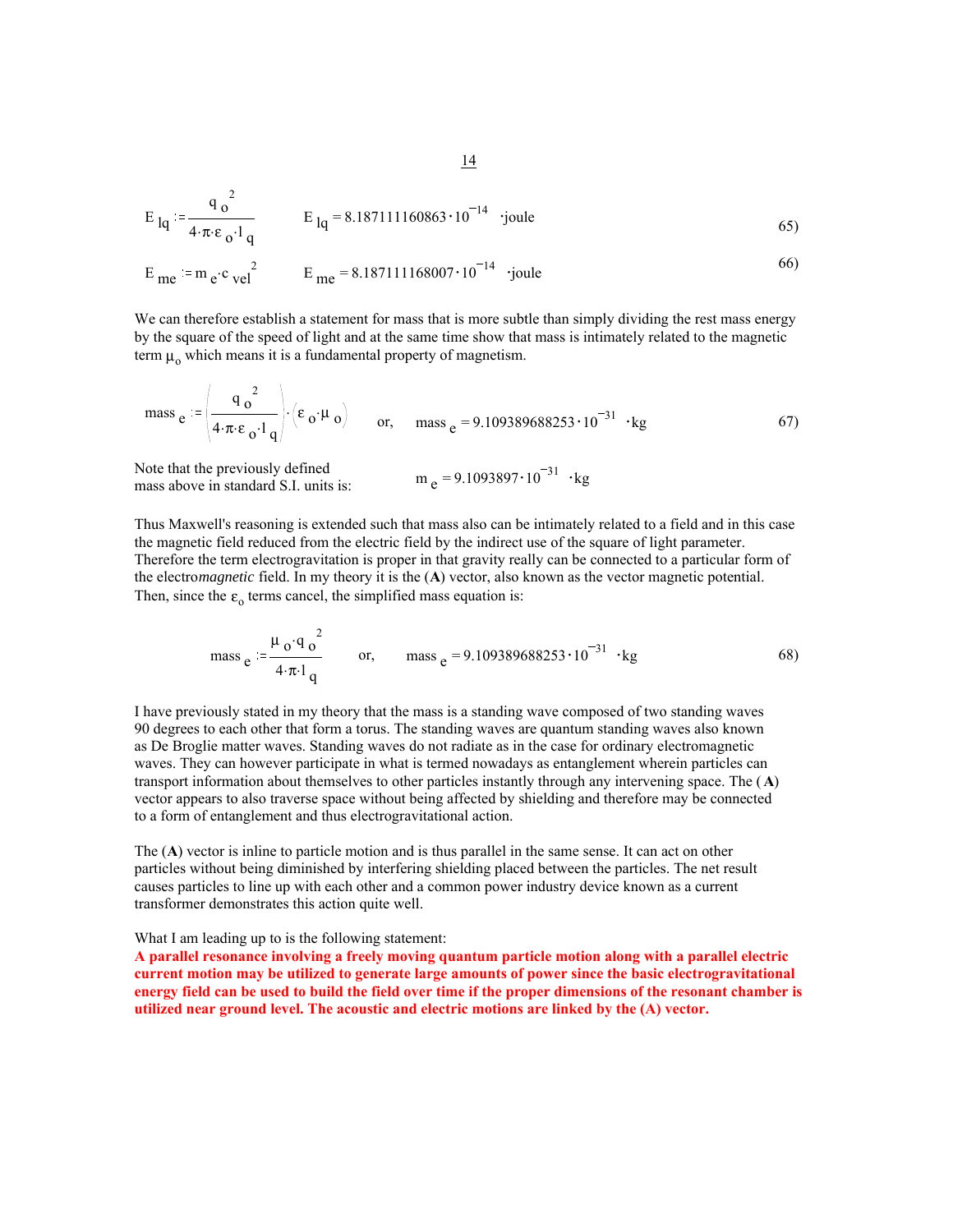I am suggesting something like a Helmholtz resonator wherein a vertical metal pipe filled with air (Hydrogen is preferred) having a larger enclosure at the bottom is allowed to resonate at a certain acoustic frequency. That frequency is equal to the frequency f∆/2 in eq. 60 above. From the top of the open pipe, an inverted V antenna is constructed where the angle between the wires is approximately equal to 51 degrees and each leg of the V is insulated near the top and bottom. A current transformer is enclosing the bottom of the vertical resonating pipe and the wavelengths of the acoustic wave and the electric wave on the pipe are exact whole number multiples of each other. Having the electrical 1/4 the wavelength of the acoustic would be preferred as will be developed below.

It was mentioned above that an acoustic resonance of the great pyramid was near 438 Hz. I further developed that the complex fine structure constant  $\alpha(1)$  times a frequency f $\Delta$  yielded a complex frequency that contained a real frequency and and imaginary frequency as shown below.

$$
\alpha(1) \cdot \text{f}\Delta = 6.28318530718 - 8i \cdot \text{Hz}
$$
 where,  $\frac{\alpha(1) \cdot \text{f}\Delta}{2} = 3.14159265359 - 4i \cdot \text{Hz}$  69)

Note that: 2 430.511257886837 Hz Which can be considered as a 'loaded' 438 Hz.

The real part of the complex frequency above related to  $\alpha(1)f\Delta$  is equal exactly to  $2\pi$  Hz and the imaginary part is equal to -8.00i Hz exactly. Let us use a 'loaded' value of the complex result as shown below so as to correspond to the 'loaded' value of 430 Hz instead of 438 Hz.

Or: 
$$
f\Delta_{LM} = (2 \cdot \pi - i \cdot 7.820970742) \cdot Hz
$$
  $|f\Delta_{LM}| = 10.03224805074 \cdot Hz$  70)

Now the fundamental electrogravitational frequency as predicted by my theory is linked intimately to the 'loaded' acoustic frequency as shown above. Note that the imaginary value is also equal to the Schumann Earth cavity resonance frequency of 7.83 Hz as measured by Bob Beck (an engineering scientist) or 8.00 Hz by Andrija Puharich (a medical doctor and well known researcher).

Therefore the energy is there and it may be utilized as an initiator energy to build on the Hydrogen power level via the acoustic frequency related by the complex fine structure constant,  $α(p)$ .

The book "The Giza Powerplant" **1** presents the concept of the Great Pyramid at Giza being a carefully tuned acoustical amplifier which is used to drive a Hydrogen maser. The output frequency of the maser is **1,420,405,751.786 Hz**. **2** The author makes a very strong case for his argument and the book is well worth the reading from an engineering standpoint. The contemporary belief that the Great Pyramid was built as a tomb for Pharoah Kufu may be a monumental mistake. (Pun intended.) In fact, the Great Pyramid may be the first pyramid built and the others were copies or were built to receive power and not to be used as generators and transmitters of power. The Great Pyramid is absolutely unique. There are no paintings on the walls nor was a body found entombed inside of the Kings Chamber. The sarcophagus was empty and showed sign of severe heating. The kings chamber also has signs of heating and of a huge explosion having occurred in the distant past. It has also been suggested that the Great Pyramid may be more than 12,000 years old. Some have suggested it is much older than that. Further, I suspect the pyramids on Mars in the Cydonia region may have been built by the same race of people who built the Great Pyramid.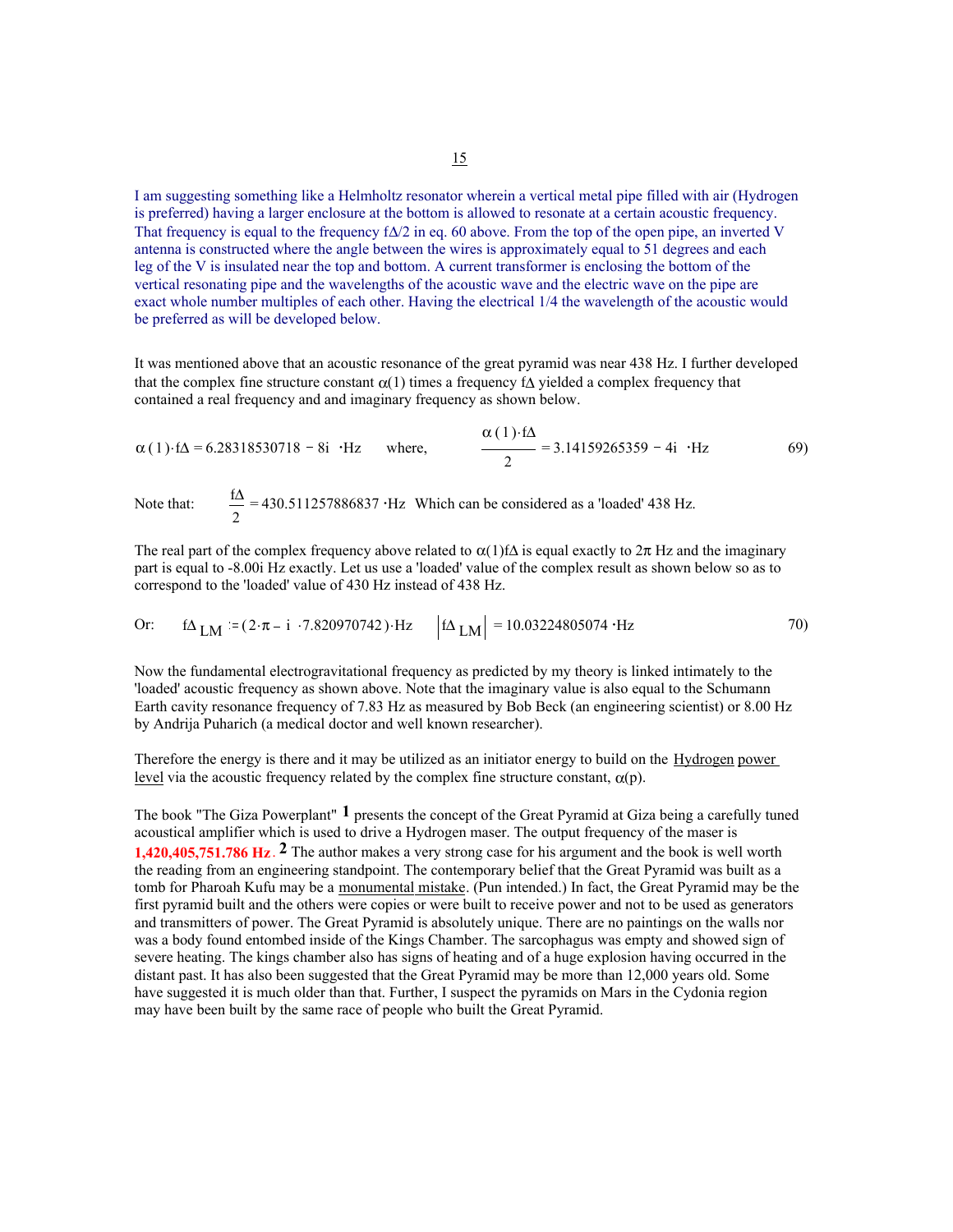The author of ref. 1 also suggests that there may have been 27 banks of Helmholtz resonators located in the Grand Gallery leading to the King's chamber resonator room which served to amplify the natural low frequency signals of the Earth.**3** It is my suggestion that the Great Pyramid as a whole, housing the resonator banks as well as the King and Queen's chambers, may have served as one Giant Helmholtz resonator. Also, the massive five layers of redundant granite slabs **4** above the King's chamber may have acted as finely tuned resonators which then served as artificial openings or loads to certain frequencies corresponding to the opening on an ordinary Helmholtz resonator. The author suggests that the airshafts from the North and the South faces of the Pyramid that enter the King's Chamber were actually microwave waveguides and further that the Sarcophagus housed a large crystal that amplified the hyperfine hydrogen frequency previously mentioned above. **5**

c := 2.997924580·10<sup>08</sup> 
$$
\frac{m}{\text{sec}}
$$
  $f_{\text{hyd}} = 1.4204·10^{09}$  Hz  $f \Delta = 861.0225$  Hz

Thus: 
$$
\lambda_{\text{hyd}} := \frac{c}{f_{\text{hyd}}} \lambda_{\text{hyd}} = 0.211061995213 \text{ m} = 8.309527362 \text{ inches.}
$$
 Electric wavelength. 71)

Required 
$$
v_{air} = f\Delta \left[ 2 \cdot (\lambda_{hyd}) \right]
$$
  $v_{air} = 363.45825354591 \frac{m}{sec} = 1192.448338 \text{ ft/sec.}$  72)

The formula  $\mathbf{6}$  to find the required air temperature for the above velocity in air is:

$$
V=20.06 \cdot \sqrt{273 \cdot \text{deg} \cdot C + Tx \cdot \text{deg} \cdot C}
$$
 Rearranging to find the required temperature of the air: 73)

Celsius: 
$$
\text{Tx}_{\text{C}} := \left(\frac{\text{v}_{\text{air}}}{20.06}\right)^2 - 273 \text{ or,} \qquad \text{Tx}_{\text{C}} = 55.282107989697 \text{ deg C.}
$$

Fahrenheit 
$$
Tx_F := Tx_C \cdot \frac{9}{5} + 32
$$
 or,  $Tx_F = 131.507794381454$  deg F. (75)

The required calculated air temperature of 131.51 degrees Fahrenheit is not out of line considering the enclosed airspace and the power levels being generated.

Let us now use half of the f'∆ frequency which yields a frequency close to the unloaded resonant frequency of the Grand Gallery and the King's Chamber as well as the Sarcophagus of 438 Hz.

$$
\frac{f\Delta}{2} = 430.51125 \text{ Hz.}
$$
  
\n
$$
\lambda_{\text{air}} := \frac{v_{\text{air}}}{\frac{f\Delta}{2}}
$$
 or,  $\lambda_{\text{air}} = 0.84424798085$  meter which = 33.23810945 inches.

16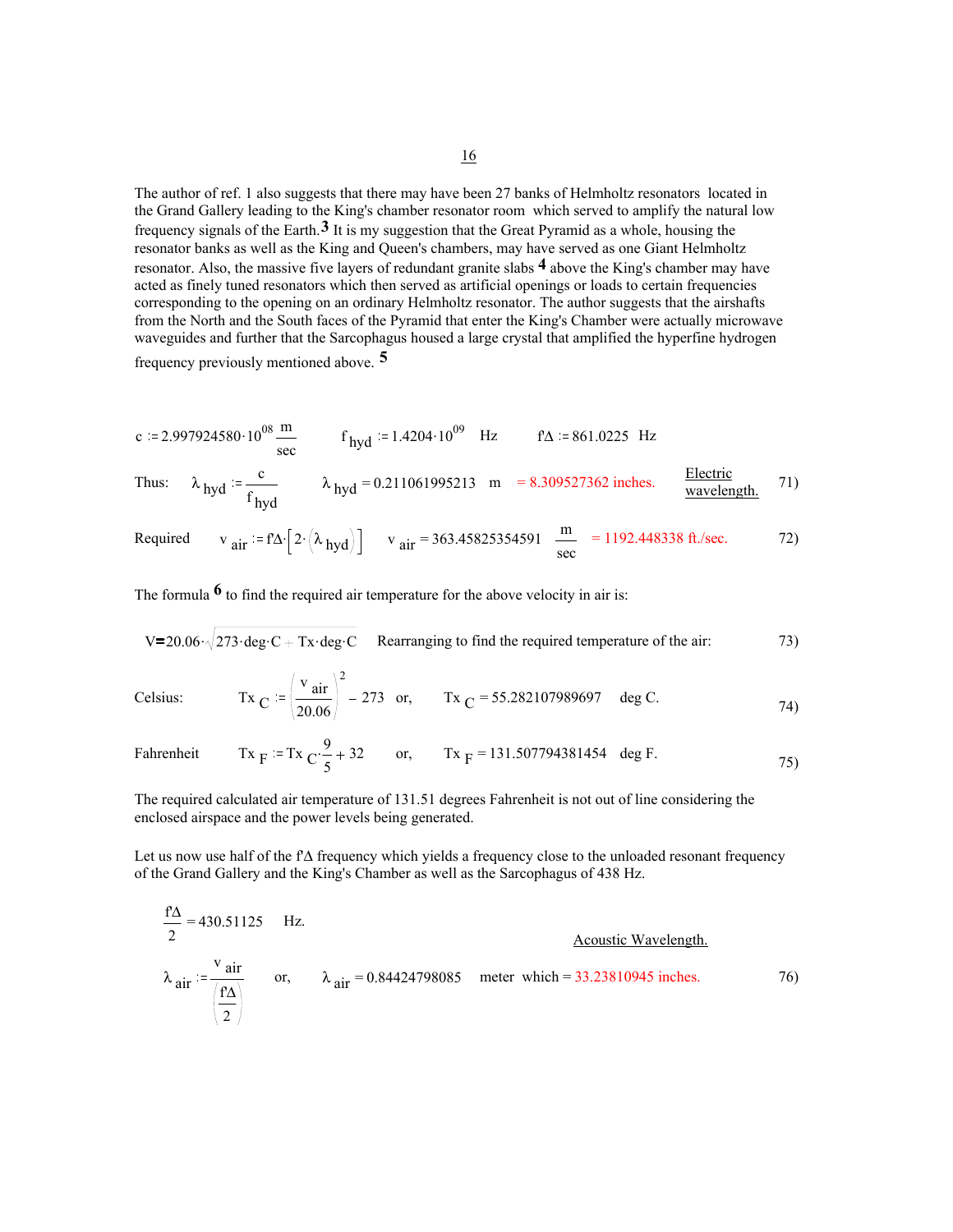Then the ratio of the acoustic wavelength to the electric wavelength is:

Ratio 
$$
EA := \frac{\lambda_{air}}{\lambda_{hyd}}
$$
 Ratio  $EA = 4$  which is a whole number exactly.

Then the acoustic frequency will interact strongly with the electric frequency since the wavelengths are in synchronization by reason of the fact that the ratios are even whole numbers. Remember that particles in motion manifest quantum realm characteristics of entanglement. In this case the entanglement is the Hydrogen-1 gas electrons and protons 51 degree electrogravitational first reduction phase angle interacting with electrons in the adjacent metal walls of a Helmholtz resonator pipe.

It is of related interest that UFO's internal layouts often include a vertical pipe that extends from the floor of the crew compartment to the overhead and that this pipe is a integral part of the operational mechanics of the craft. I cite as reference the Testor's Area 51, (sub area S4) UFO, model # 576.**7** The kit drawings indicate that the pipe transported microwave energy. However I suggest it is additionally an acoustic resonator coupling to that microwave energy as I outlined above for the previous Helmholtz resonator discussion. Also there is a drawing of a Caduceus coil **7** wherein the vertical pipe in the middle of the two upwardly spiraling coils carries a resonating column of boiling ionized mercury gas and the wings symbolize flight. This too I suggest is a special form of a Helmholtz resonator acting in the manner I described above.

Below is a drawing of a Helmholtz resonator with the applicable formula. **8**



In the above drawing, the small rectangle represents the vertical tube. The large rectangle is a bottom resonator chamber, much like the King's Chamber in the Great Pyramid or the base of the Caduceus coil or the base of the S4 UFO vertical pipe.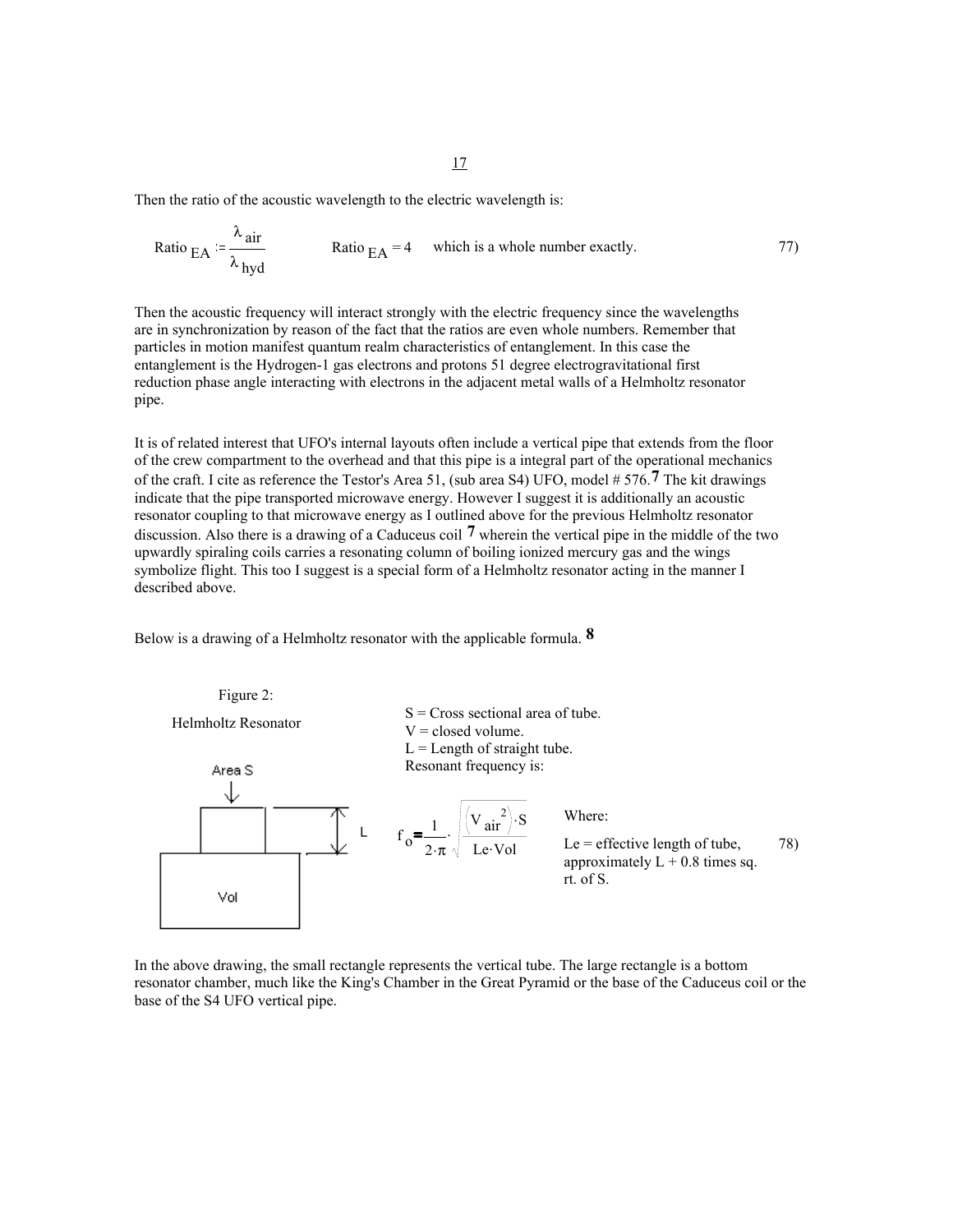The following calculations apply specifically to building a Helmholtz acoustic powered electric generator.

$$
f_0 = \frac{1}{2 \cdot \pi} \sqrt{\frac{(V_{air}^2) \cdot S}{(L + 0.8 \cdot \sqrt{S}) \cdot Vol}}
$$
 where the desired  $f_0 := 430.51125 \cdot Hz$  79)

 $\lambda$  air = 0.84424798085 m let L =  $\lambda$  air Assume a a 5.08 cm tube diameter.

$$
D_{\text{tube}} = 5.08 \cdot 10^{-02} \cdot m \qquad \text{Then:} \qquad S := D_{\text{tube}} \cdot L \qquad \text{or,} \qquad S = 0.042887797427 \cdot m^2 \qquad \text{sectional} \qquad \text{area.}
$$

$$
V_{air} = 363.45825354591 \cdot \frac{m}{sec}
$$
 Assume:  $Vol = .001 \cdot m^3$  or,  $Vol^{\frac{1}{3}} = 0.1 \cdot m$ 

The calculated sample has a resonant frequency of:

$$
f_o := \frac{1}{2 \cdot \pi} \sqrt{\frac{(V_{air})^2}{(L + 0.8 \cdot \sqrt{S}) \cdot Vol}}
$$
  $f_o = 376.961868171325 \cdot Hz$  80)

As a check, we now solve for the volume (Vol) necessary to resonate at  $f_0$  above.

$$
f_0 = \frac{1}{2 \cdot \pi} \sqrt{\frac{(V_{air})^2 S}{(L + 0.8 \cdot \sqrt{S}) \cdot Vol}}
$$
 
$$
f_0^2 \cdot 4 \cdot \pi^2 = \frac{(V_{air})^2 S}{(L + 0.8 \cdot \sqrt{S}) \cdot Vol}
$$
 (81)

Then: 
$$
\text{Vol} := \frac{(\text{V}_{\text{air}}^2) \cdot \text{S}}{(\text{L} + 0.8 \cdot \sqrt{\text{S}}) \cdot \text{f}_0^2 \cdot 4 \cdot \pi^2}
$$
 or,  $\text{Vol} = 1 \cdot 10^{-3} \cdot \text{m}^3$  82)

Result checks so formula can be used to find the volume for the correct frequency where  $f_0 = f \Delta/2$ .

$$
f_o := \frac{f\Delta}{2}
$$
 Then: Vol :=  $\frac{(V_{air}^2) \cdot S}{(L + 0.8 \cdot \sqrt{S}) \cdot f_o^2 \cdot 4 \cdot \pi^2}$  Vol = 7.667006238744 \cdot 10<sup>-4</sup> \cdot m<sup>3</sup>

Where: 
$$
f_0 = 430.511257886837 \cdot Hz
$$
 (Vol)<sup>3</sup> = 0.091525463918 \cdot m

The required volume can be a box exactly 9.152546 cm on a side.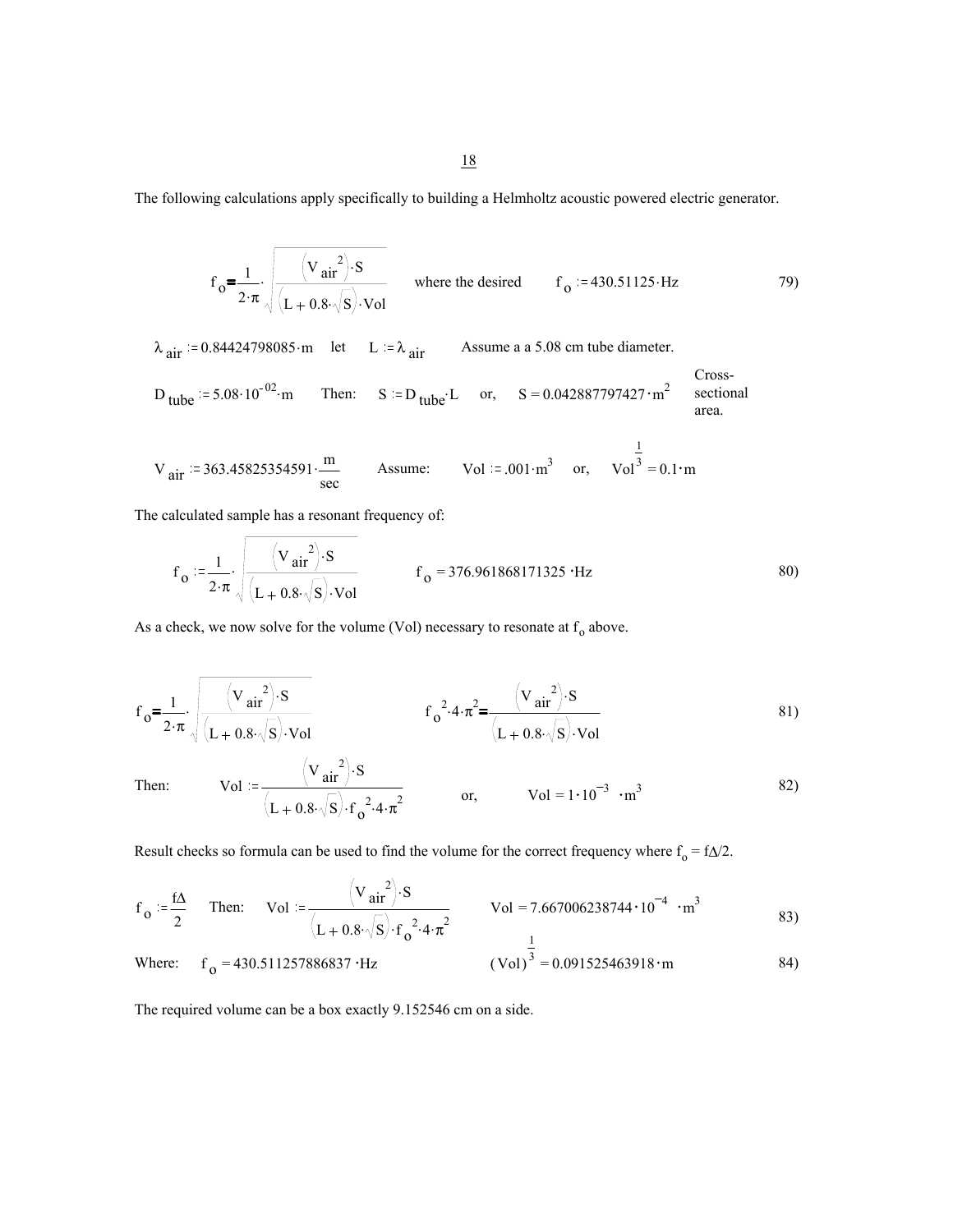Check: 19

$$
f_o := \frac{1}{2 \cdot \pi} \sqrt{\frac{(V_{air})^2 S}{(L + 0.8 \cdot \sqrt{S}) \cdot Vol}}
$$
 or,  $f_o = 430.511257886837 \cdot Hz$  (85)

## **The above design calculations will allow for one wavelength of acoustic resonance while having an associated four wavelengths of electrical wavelength.**

During my amateur radio days I remember that something happened while erecting an inverted-"v" type of antenna that at the time was quite startling and perhaps even dangerous to my life. I was standing on a flat asphalt covered roof on a one story dwelling and was lifting a three section mast above my head in preparation to putting the bottom over the side of the roof to the ground. Each section of the mast was of thin galvanized steel pipe about 2 inches in diameter and close to 8 feet in length. The mast was aligned North-South with the base towards the North. The 12 gauge hard drawn copper antenna wires were attached at the top which was behind me to the South by 1 inch PVC pipe insulators about 8 inches in length for each element. Each wire was about 5 meters long so as to represent a quarter wavelength in each wire in the 20 meter Ham band. The bottom of each wire was also connected to 8 inch PVC 1/2 inch plastic pipe insulators to eyebolts at the corners of the roof. The angle between the antenna wires was close to 90 degrees apart and I was aiming for a rise of each wire slope to be about 45 degrees.

When the mast was within a few inches of the edge of the roof in front of me, I suddenly heard a crackling sound and simultaneously observed a bright white flame of electrical energy between the mast bottom and the aluminum flashing around the roof. The mast was about 8 feet above the roof at the top end behind me. I was centered at the middle of the mast and wearing rubber gloves which may have helped to keep me from becoming electrocuted. There were no power lines anywhere near me but the amount of electrical energy I witnessed passing between the bottom of the mast and the roof flashing was very substantial. Anyway, realizing I should do something to stop the arcing, I set the mast bottom directly on the flashing and slid the mast over the side as quickly as possible. The arcing stopped as soon as the mast bottom physically contacted the flashing. I later determined that the flashing was grounded to Earth ground.

When I first started my career in electronics I remember reading bulletins about persons being killed by electrocution while erecting antenna masts. Most of the cases involved contact with powerlines. However there were a few reports of people being electrocuted and yet there were no adjacent power lines nor were there any thunder storms nearby. In light of what I have presented above concerning tapping into energy associated with the energy reduction by the complex fine structure constant and its association to the golden ratio, I am forced to conclude that I may have inadvertently tuned into just the right geometry to induce power into the hollow cavity of the mast by creating a form of Helmholtz resonator/electrical generator as described above. The inverted "v" antenna may have acted as a top-loading effect to help build the field between the top of the mast and ground at the aluminum flashing. The North-South orientation alignment of the mast as described above matches the fact that the Grand Gallery of the Great Pyramid at Giza also is aligned North-South. The inverted "v" resembles a pyramid but having only one face.

I also remember that some of the fellow amateur radio operators reported that the signal from my transmitter was very much stronger than expected at their location since The transmitter was only 50 watts and not using a beam or high forward gain type of antenna. This was factoring in the distance from me to them and based on their experience over the years from reception from my area. Perhaps the inverted V type of antenna actually amplified the power in the antenna in the manner described above.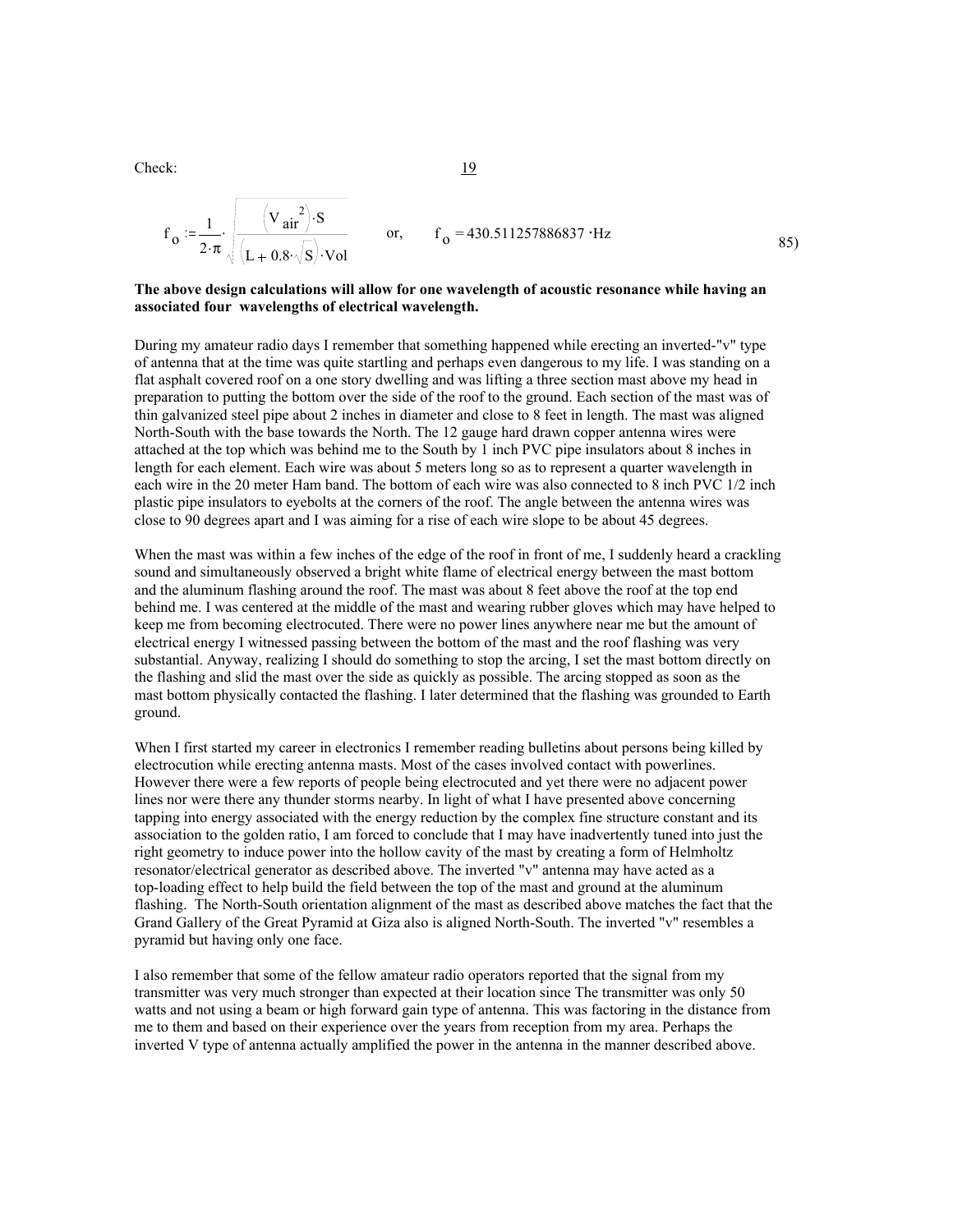It is of interest if the above antenna mast has the necessary dimensional parameters to act as a Helmholtz resonator. The below calculations are presented for that purpose.

$$
\lambda_{\text{hyd}} := 0.211061995213 \cdot m \quad \text{or}, \quad \lambda_{\text{hyd}} = 8.309527370591 \cdot in \quad \text{and} \quad \lambda_{\text{air}} = 33.238109482283 \cdot in \quad 86)
$$

In the below calculation,  $L = \lambda_{air}$ . We provide for 6 acoustic wavelengths minus the distance of 1/4 the electrical wavelength so as to build a quarter-wavelength standing wave of voltage at the top (or bottom) end. L<sub>mast</sub> is about equal to two 8-foot sections of thin-wall antenna mast pipe. These form the upper two sections of the three section mast.

Let 
$$
L_{\text{max}} = 6 \cdot L - \frac{\lambda_{\text{hyd}}}{4}
$$
  $L_{\text{max}} = 16.445939587588 \cdot ft$   $D_{\text{tube}} = 2 \cdot in$  87)

$$
S_{\text{mast}} := D_{\text{tube}} \cdot L_{\text{mast}} \qquad S_{\text{mast}} = 0.254646297224 \cdot m^2 \qquad f_{\text{o}} = 430.511257886837 \cdot Hz \qquad 88)
$$

Vol base := 
$$
\frac{V \text{ air}^2}{(L_{\text{max}} + 0.8 \sqrt{S_{\text{max}}}) \cdot f_0^2 \cdot 4 \cdot \pi^2}
$$
 Vol base = 8.487995794681 \cdot 10<sup>-4</sup> \cdot m<sup>3</sup> 89)

$$
L_{\text{base}} := \frac{\text{Vol}_{\text{base}}}{\pi \left( \frac{\text{D}_{\text{tube}} + .25 \cdot \text{in}}{2} \right)^2}
$$
 Required  $L_{\text{base}} = 1.085595019579 \cdot \text{ft}$  90)

It is of relevance that the top two sections of mast fit together with a tapered joint so that they both were of the same 2 inch diameter. The bottom base pipe was slightly larger by 1/4 inch in diameter and the upper section fit down into the bottom pipe with about a 1/8 inch gap around the edge and a little over a foot down from the top of the base pipe I had put a bolt through the pipe to keep the upper section of smaller diameter pipe from sliding down into the base pipe. This effectively created a short or acoustic interruption which quite possibly limited the cavity in the base pipe to a little over a foot long near the top of the pipe. Then this was very close to the required base volume calculated above and was quite by accident. If the parameters would have been exactly right, I may not be typing this now. Apparently others may have not been as fortunate as I concerning the amount of energy that could build in a perfectly designed acoustic/electric Helmholtz generator.

The author of reference 1, Christopher Dunn, proposed that there were 27 banks of Helmholtz resonators in the 1836 inch length of the Grand Gallery of the Great Pyramid and that each bank had seven resonators. Further, the design accuracy of the builders suggest that the dimensions were probably close to perfect and therefore the total energy output (in a saturated Hydrogen gas environment) from these resonators to the top of the Gallery must have been astronomical. The total energy output from the Pyramid may have been enough to power the energy needs of a planet or perhaps even an armada of space vehicles.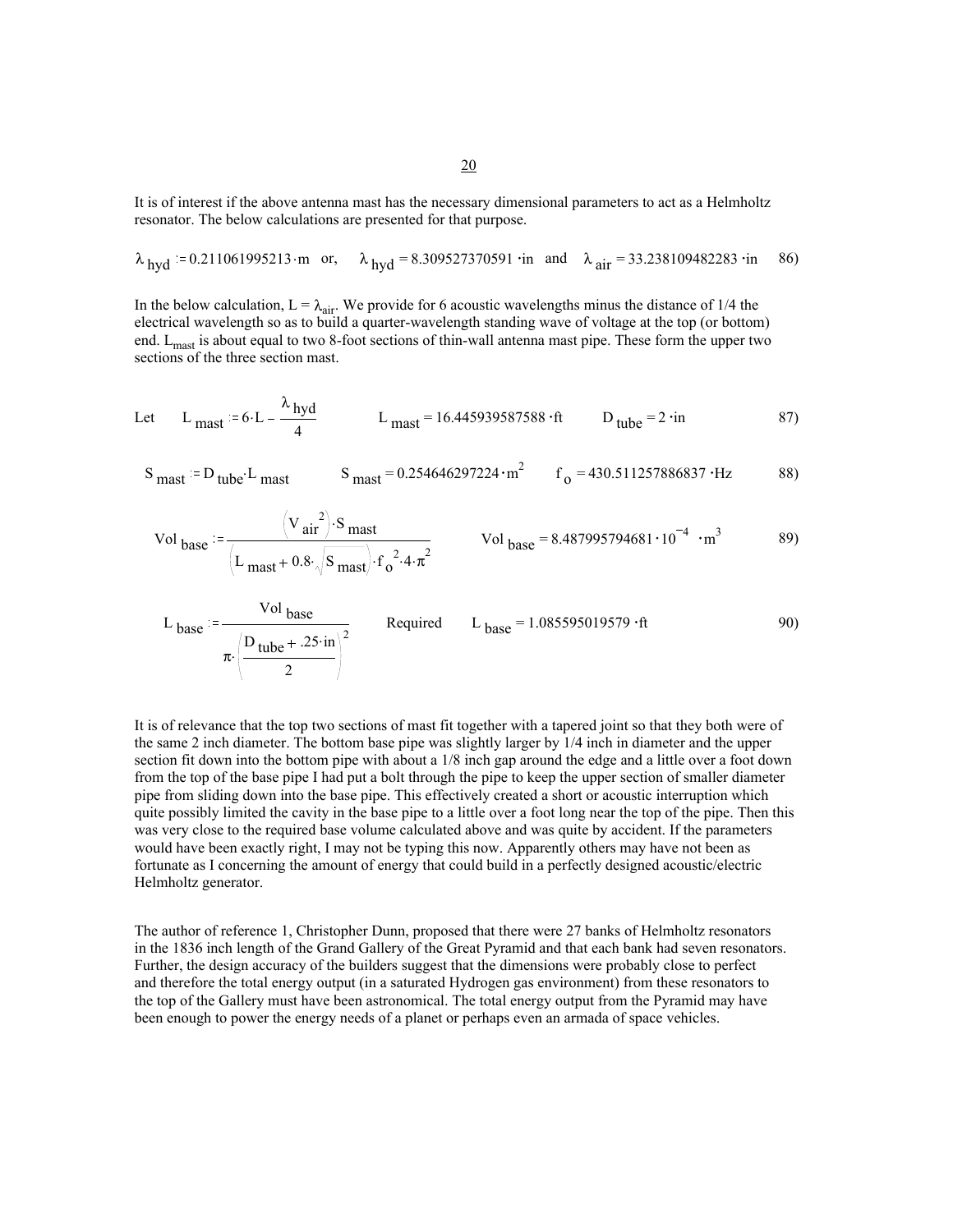Grand gallery calculations related to the Schumann Earth cavity resonate frequency.

$$
V_{air} = 363.45825354591 \cdot m \cdot sec^{-1}
$$
\n
$$
V_{air} = 1.192448338405 \cdot 10^{3} \cdot \frac{ft}{sec}
$$
\n
$$
91)
$$

$$
L_{\text{gallery}} = 1844.5 \cdot \text{in} \quad \text{(Ref. 9.)}
$$
\n
$$
L_{\text{gallery}} = 153.708333333333 \cdot \text{ft} \quad \text{Ceiling length.}
$$

$$
f_{\text{gallery}} = \frac{V_{\text{air}}}{L_{\text{gallery}}} \qquad f_{\text{gallery}} = 7.757863952758 \cdot Hz \qquad (93)
$$

The frequency is very close to the Schumann frequency of 7.83 Hz of eq. 70 above. It is also of interest that there are 28 open intervals relative to the resonator banks, counting the open intervals at each end and the 26 intervals between the resonator banks.

$$
f1_{\text{gallery}} = (28) \cdot 7.83 \cdot \text{Hz} \quad \text{Times 2 we get:} \qquad f1_{\text{gallery}}(2) = 438.48 \cdot \text{Hz} \tag{94}
$$

Then each bank of resonators may have been adding energy up the length of the gallery starting with the Schumann electric field's Earth cavity resonance frequency of 7.83 Hz. Remember eq. 60 and 61 where f∆/2 loaded was equal to 431 Hz which when multiplied by the complex fine structure constant of the first reduction level yields a real value frequency equal to  $2π$  Hz and an imaginary frequency value equal to -8 Hz. This is a frequency derived from the first reduction of the electron energy level and thus relates to the excess energy in the field for that atomic energy level since it relates also to the proton energy level. Then this explains the use of Hydrogen gas as proposed by Christopher Dunn. The Great Pyramid mechanism was extracting the excess refresh energy related to the first reduction level of the proton and electron's complex energy reduction level. This is pure clean energy and amounts to a considerable amount when taken enmass with the total number of Hydrogen atoms being used. Therefore, the use of Hydrogen gas in a Helmholtz resonator/generator will likely boost the energy output considerably. Especially when aligned North-South.

In his book, (Ref. 1), Christopher Dunn proposes that the Hydrogen-1 hyperfine frequency of 1420 MHz was utilized in the maser located inside of the Sarcophagus in the King's Chamber to generate a microwave energy that was then focused into the input of the Southern air shaft which he also suggested was actually a waveguide before the metal was leached out of it. The hyperfine interaction for the Hydrogen-1 atom is due to the magnetic dipole moment of the proton nucleus interacting with the spin of its electron as well as the electrons orbital motion. The hyperfine frequency represents a definite energy which I propose can be a radiative energy, especially if the Hydrogen-1 atom is accelerated as in a vibrational action caused by an strong acoustic wave physically accelerating the Hydrogen atom back and forth at a key frequency. The "key frequency" is the above calculated  $f<sub>o</sub>$  frequency of 431 Hz. More fundamentally, causing the hyperfine frequency of H-1 to radiate will also cause induction of a corresponding amount of energy from what I call energy space so as to keep the net energy in the n1 energy level relatively constant. I propose that energy must be 'inducted' to replace that which has been extracted by radiation or the hydrogen-1 atom could not continue to exist as a stable atom.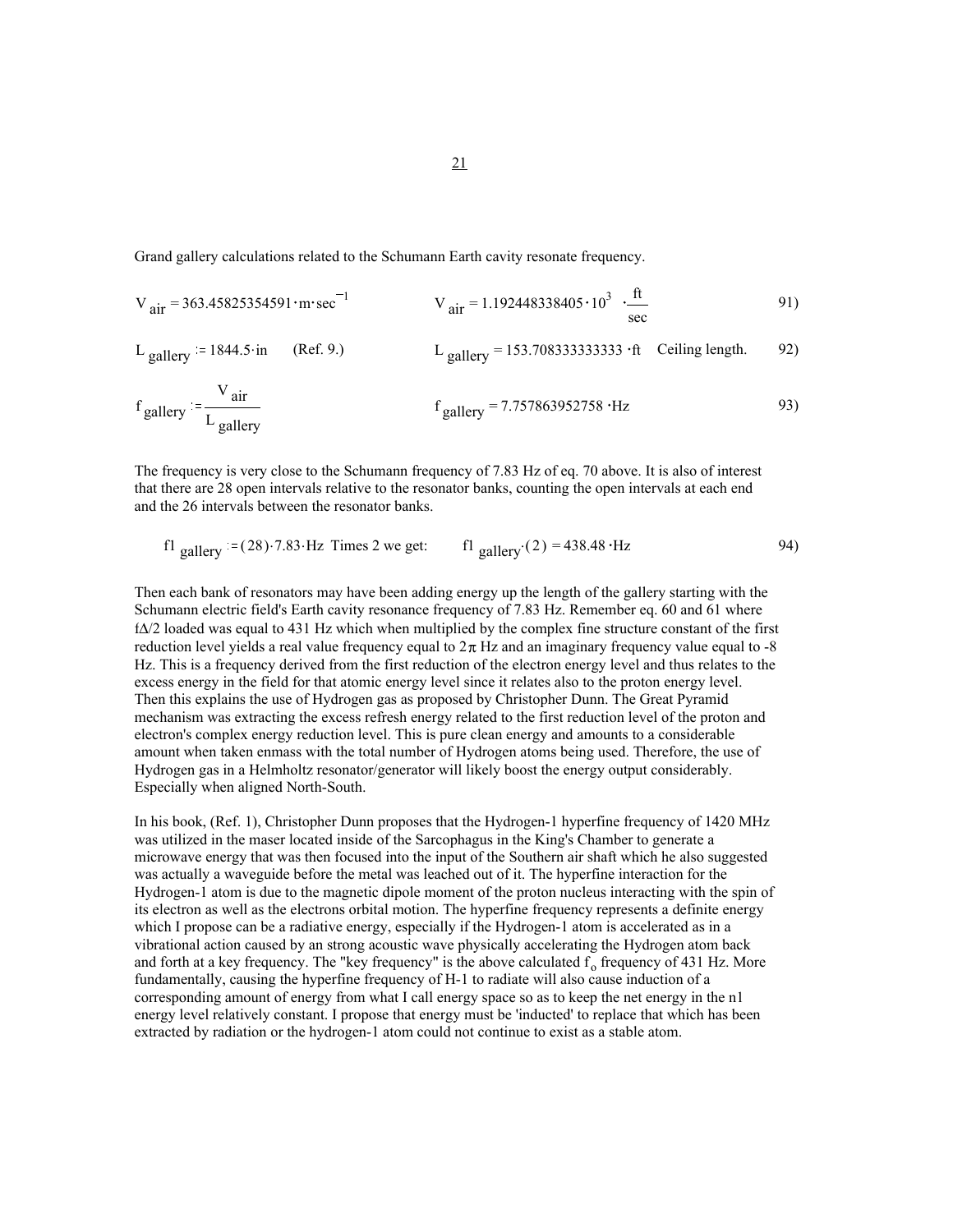The  $f_0$  acoustic frequency is related to the proton and electron key interaction velocity v1 as shown below.

$$
f_{\text{hyd}} = 1.420405751786 \cdot 10^{09} \cdot \text{Hz}
$$
 and from eq. 44 above:  $\frac{\text{Re}(v1)}{V_{\text{n1}}} = 13.395826267695$  95)

or, 
$$
\frac{\text{Re}(v1)}{\text{Re}(v2)} = 13.39582626823
$$
 This is the key ratio linking proton to electron field velocities.

Let a Hydrogen-1 hyperfine correction factor be set at:  $H1_{CF} = 0.9894863517$  97)

Then  $f_{\text{hyd}}$  is related to the acoustic  $f_0$  frequency by the following equation:

$$
\frac{f_{\text{hyd}} \left( \frac{\text{Re}(v2)}{v0} \right)^2}{\left( \frac{\text{Re}(v1) \cdot \text{H1 } \text{CF}}{v_{\text{n1}}} \right)^2} = 430.511257866449 \cdot \text{Hz} \qquad \text{where,} \qquad f_0 = 430.511257886837 \cdot \text{Hz}
$$

The squared velocity terms arise by reason that energy is mass times velocity squared and energy is directly proportional to frequency by E=hf. Note that the hyperfine action related to the 1420 MHz is from a magnetic interaction and it is the vector *magnetic* potential, the (A) vector, which I attribute the ability to cause electrogravitational action since it also connects to non-local energy space.

The book, *Molecular Quantum Mechanics*,**10** presents the description of an electron experiencing what is called a **Fermi contact interaction**. An electron in the s-orbital can be near the nucleus as a result a non-zero magnetic field developed involving a vector magnetic potential form of equation:

Eq. (62), p.428 of ref. 10: 
$$
A_{\text{nuc}} = \left(\frac{\mu_0}{4 \cdot \pi \cdot r^3}\right) \cdot m \times r
$$
 leading to the Hamiltonian: 99)

Eq. (91), p. 439 of ref. 10: 
$$
H_{hf} = \frac{2}{3} g e^{\gamma} e^{\gamma} N^{\mu} o^{\delta}(r_N) s I
$$
 (100)

The important point here is that the  $\delta(rN)$  is the  $\delta$ -function which is what I call the impulse function. Another term is the Dirac delta function. It has a non-zero value at time = zero and is zero for all other time. The net result is the following equation:

Eq. (94), p. 440 of ref. 10: 
$$
E^{(1)} = \left(\frac{2}{3 \cdot \pi \cdot a_0^3}\right) \cdot g_e \cdot g_N \cdot \mu_B \cdot \mu_N \cdot \mu_0 \cdot m_s \cdot m_1
$$
 (101)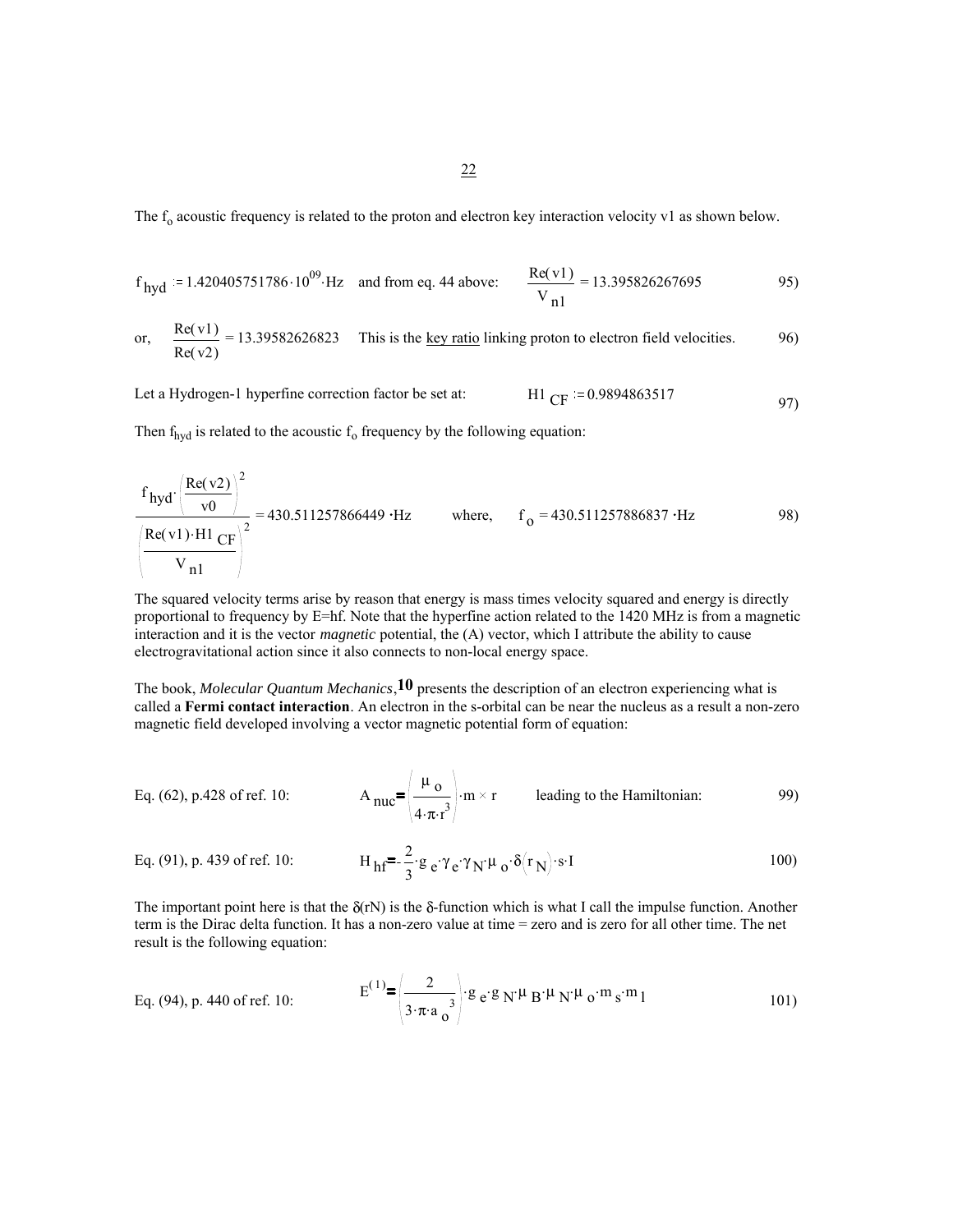The result of the above equation is the numerical eigenvalue which correspond to the 1420 MHz frequency mentioned above. That is, the electromagnetic radiation exists apart from any external application of stimulation. It is generated by the electron-nucleus coupling due to their Fermi contact interaction which causes a non-zero magnetic interaction field to arise which splits the electron energy levels enough to create the hyperfine frequency of 1420 MHz. Let the H-1 in-situ atomic parameters be stated for the purpose of computing the energy output of eq. 101.

| $a_{\Omega}$ = 5.291772490.10 <sup>-11</sup> m                            | Bohr n-1 radius.                     |
|---------------------------------------------------------------------------|--------------------------------------|
| $g_e$ = 2.002319314                                                       | g-factor of the electron.            |
| $g_N = 5.5857$                                                            | g-factor of the nucleus.             |
| $\mu_{\rm B}$ = 9.274015400 · 10 <sup>-24</sup> joule tesla <sup>-1</sup> | Bohr magneton.                       |
| $\mu_N$ = 5.050786600.10 <sup>-27</sup> joule tesla <sup>-1</sup>         | Nuclear magneton.                    |
| $\mu_{\Omega}$ = 1.256637061.10 <sup>-06</sup> henry m <sup>-1</sup>      | Magnetic permeability of free space. |

The product of  $m_s$  and  $m_l$  is equal to 1 in this case.

Then the output of eq. 101 above is:

$$
E_{msl} := \left(\frac{2}{3 \cdot \pi \cdot a_0^3}\right) \cdot g_e \cdot g_N \cdot \mu_B \cdot \mu_N \cdot \mu_0 \qquad E_{msl} = 9.427640532782 \cdot 10^{-25} \text{ 'joule } 102)
$$

The quantum frequency is: E msl  $\frac{\text{msl}}{\text{h}}$  f<sub>msl</sub> = 1.422809102127 · 10<sup>9</sup> · Hz 103)

The result in eqs. 102  $&$  103 above is very close to the actual measured value of  $f_{\text{hvd}}$  above. The energy radiated by the hyperfine interaction of H-1 is spontaneous and is not reliant on external stimulation. However, external stimulation to force coherency will greatly increase the total sum output of an aggregate assembly of hydrogen atoms in a tuned cavity. This will result in maser action.

Eq. 102 parameters are relative to the boundary volume of the H-1 atom. There are no external parameters stated, such as for an external magnetic field or external thermal stimulation. Therefore, the frequency radiated represents energy expended from the H-1 atom via the internal mechanics of the fine structure field. However, the unperturbed H-1 atom energy does not change over an extended time. Thus, I propose that the energy is replaced via the impulse function d(rN), see (Eq. 100 above), which allows for time gated energy from energy space to be input to the electron-proton connection related to eq. 36, parameter v1 above. A method of tapping into energy space is suggested by the above analysis. For this purpose, the weighted impulse function  $\delta(r_{NW})$  is used which is a form of the Dirac delta function but allows for a form of energy to be gated from energy space to local space via the impulse time width that sets the amount of energy proportional to the length of time the gate is open.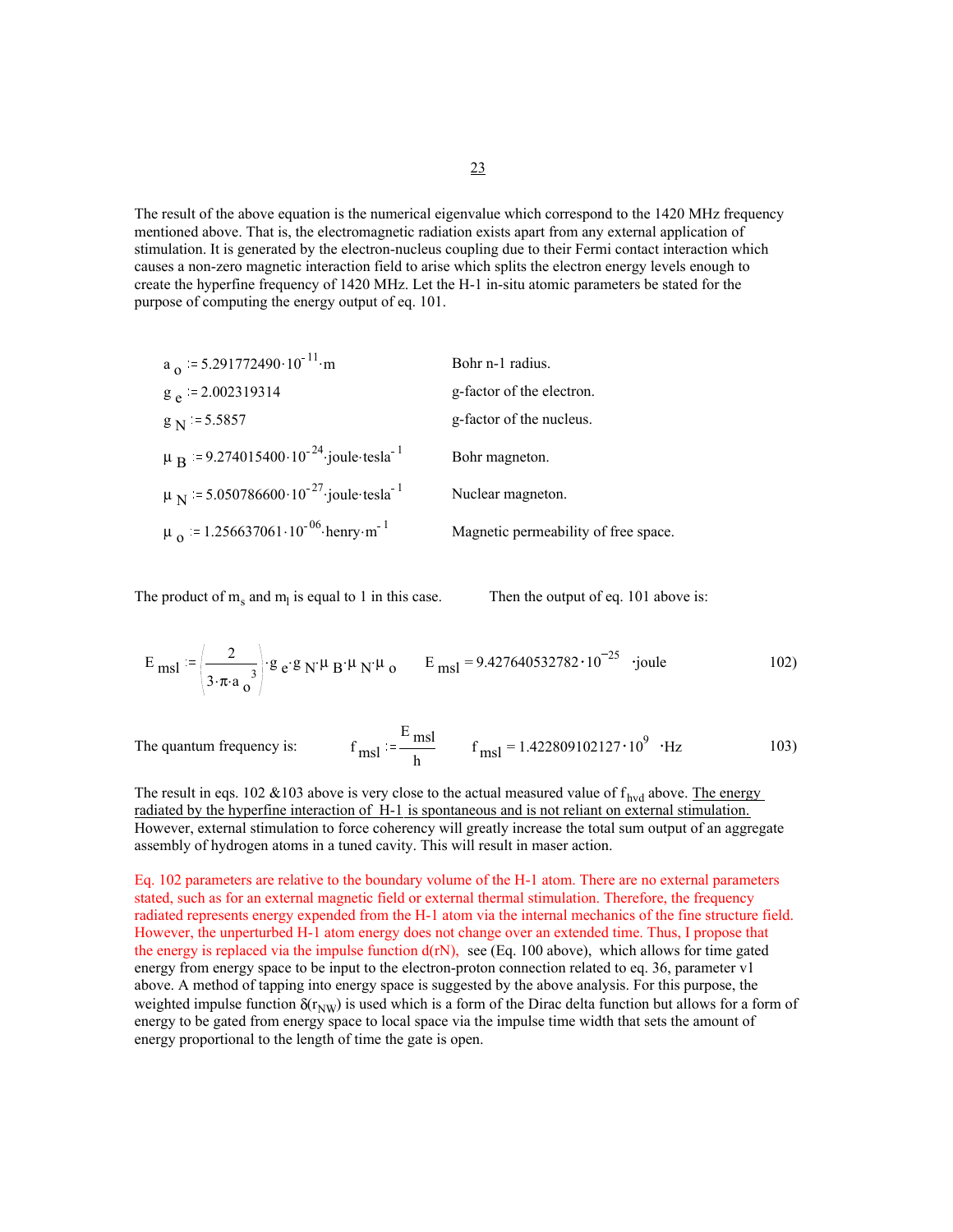I therefore suspect Christopher Dunn's suggestion *that the purpose of the design of the Great Pyramid and the Grand Gallery was to provide acoustical energy for driving a maser cavity amplifier in the form of the King's Chamber granite sarcophagus* is correct. For my own part, I propose that energy related to f∆/2 in eq. 60 above was tapped into and amplified in the Grand Gallery utilizing resonators tuned to the natural quantum and acoustic frequencies as I developed above.

Professionals in the mainstream of physics view this thinking as fringe science. I would like to point out that it is the fringe, or edge of the mainstream that determines the direction that the stream will flow. Put another way, it is the banks of the river that sets the direction of the flow. Without flow and direction, it is a placid pool which becomes stagnate over time.

Returning to the subject of discussion, if the time gate were to be forced open wider, the energy output would rise accordingly. This may be the purpose of acoustically exciting the Hydrogen gas at the frequency of 431 Hz as calculated above. Remember that eq. 98 above connected  $f_{\text{hvd}}$  to the common nucleus and electron velocity v1 as well as the n1 velocity v2. Eq. 69 connects 431 Hz to the Schumann frequency as well as my calculated least quantum electrogravitational frequency. It was further established by eq. 5 through 19 that a very small adjustment downwards from 90 degrees generated the complex fine structure constant and from the constant fine structure constant a cascade of energy levels down from the rest mass energy were generated via powers of that complex fine structure constant. All of the complex energies increased by 51 degrees the rotation around the complex Argand diagram with each energy reduction until the last energy reduction yielded the energy level where the least quantum electrogravitational frequency was established by eqs. 57 through 59. Therefore, an acoustic resonance through Hydrogen gas at 431 Hz would affect all of the atomic H-1 cascaded energy levels simultaneously as well as the hyperfine energy emission via the key v1 and v2 velocities.

The Great Pyramid's height to half baseline length ratio is equal to  $4/\pi$  and the atan of that ratio is 51.85397401 degrees which is extremely close to all of the energy reduction angles above as well as the key proton-electron interaction angles in eq. 48 and 49 above.

For those who would argue that the free emission of energy from the H-1 atom via the hyperfine mechanism, (without external stimulation of some kind) is impossible, I present again eq. 101 above which is an existing equation referenced to a textbook **10** in quantum physics that speaks otherwise.

I do not see our universe as a closed system wherein there was just one Big Bang of energy and after that nothing more. Further, I extrapolate that concept of a dynamic energy input to the quantum realm by allowing for energy to enter through a quantum particle's center of existence and I propose that the refresh pulse is equivalent to  $\delta(r_{NW})$ . Thus all matter everywhere is connected through non-local energy space which has no distance and is not time-like. All action electrogravitationally speaking occurs through this energy space effectively instantaneously and the reaction occurs in local space which is time-like and thus subject to relativistic laws of observation and measurement. It should be noted that while it is true that in a closed system energy cannot be created nor destroyed, there is not anything in reality that can be said to be a perfectly closed system just as there is no such thing as a truly static field.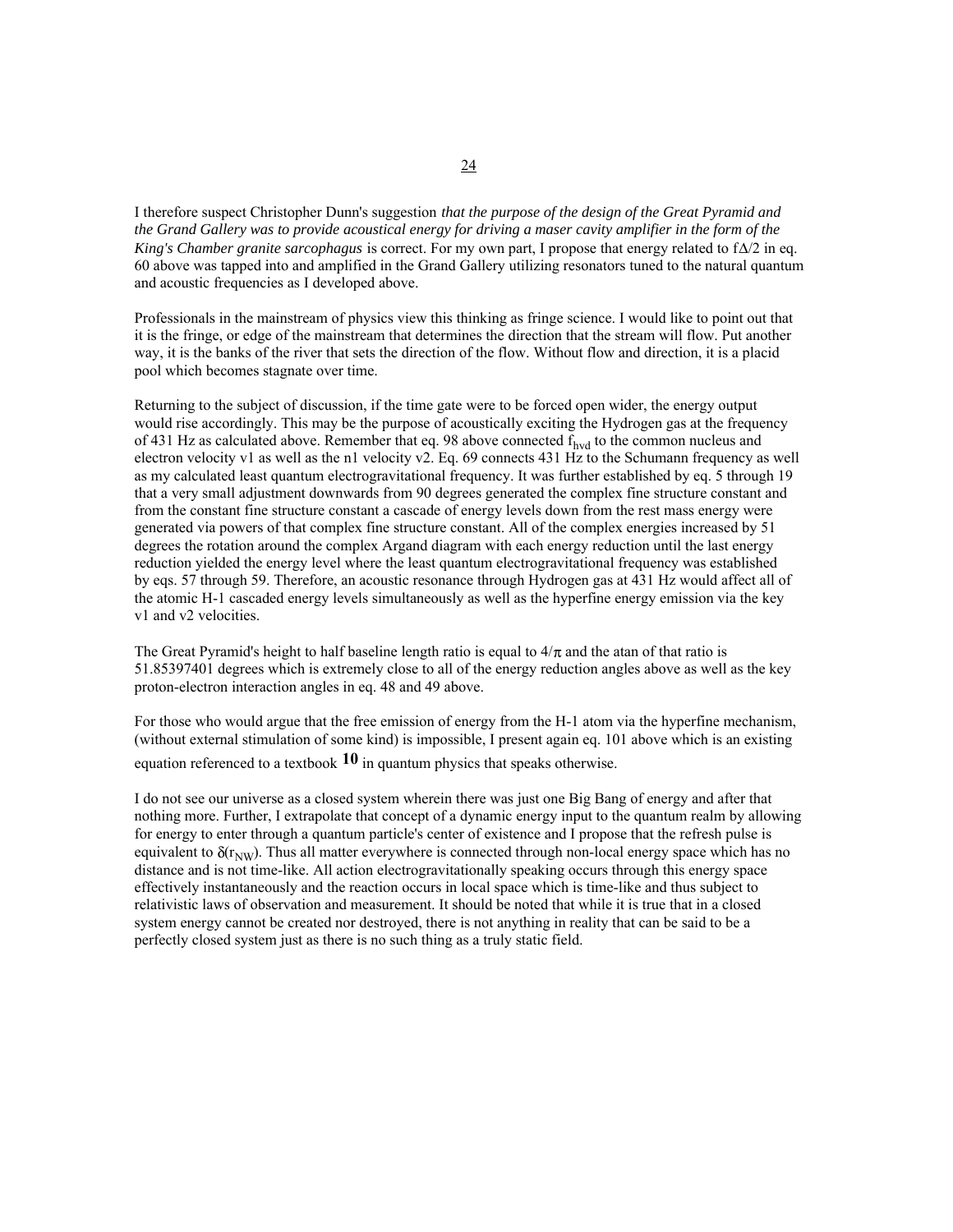I have presented the case for the geometry of the Hydrogen atom to be tied to a very slight difference between the complex value of the natural number e and the corresponding conjugate value of the square root of the golden ratio at angles of - and + 90 degrees respectively. (See fig. 1 above.) It is my postulate that it is this small difference that sets the geometry concerning the distance and field energies of the Hydrogen to be what they are as well as the proton energy in relation to the electron energy via  $v1$ , the common complex velocity below the velocity of light. I have also related the geometry of the Great Pyramid of Giza to the new complex fine structure constant a(p) as a result.

Finally, in eqs. 65 through 68 I proved the case for the mass of the electron to be stated in terms of the permeability of free space times the charge of the electron squared divided by  $4\pi$  times its classic radius. Thus, the electron mass is a field which I further propose to be a composed of two standing waves linked into a torus such that each standing wave is almost degrees to each other. The small difference from 90 degrees may be set equal to the small difference of 90 degrees minus the angle θ4 in eq. 17 above.

> ----- Author ----- Jerry E. Bayles

#### **REFERENCES:**

- 1. Dunn, Christopher, *The Giza Powerplant*, Copyright 1998 by Christopher P. Dunn, Publisher, Bear & Company, Inc.
- 2. Ibid; p. 186.
- 3. Ibid, p.168.
- 4. Ibid, p.155.
- 5. Ibid, pp 187-190.
- 6. Clifford, Martin, *Master Handbook of Electronic Tables and Formulas*, 5th Ed., Copyright 1992 by TAB Books, pp 212-213.
- 7. http://www.electrogravity.com/index2.html
- 8. Parker, Sybil P., *McGraw-Hill Dictionary of Scientific and Technical Terms*, 5th. ed., copyright 1994 by McGraw-Hill, Inc., p. 920.
- 9. Ref. 1, p 163.

10. P. W. Atkins & R. S. Friedman, *Molecular Quantum Mechanics*, 3rd. Ed., Copyright 1997 by Oxford University Press, pp 438-441.

11. Beiser, Arthur, Modern Technical Physics, Copyright 1966 by Cummings Publishing Company, Inc., p.491.

- 12. http://home.att.net/%7Ej.e.bayles/DualFreqEG/A\_frequency4.pdf
- 13. http://jnaudin.free.fr/lifters/main.htm
- 14. http://jlnlabs.imars.com/cfr/index.htm
- 15. http://jlnlabs.imars.com/mahg/setup.htm
- 16. http://bmiklos2000.freeweb.hu/unipolar.htm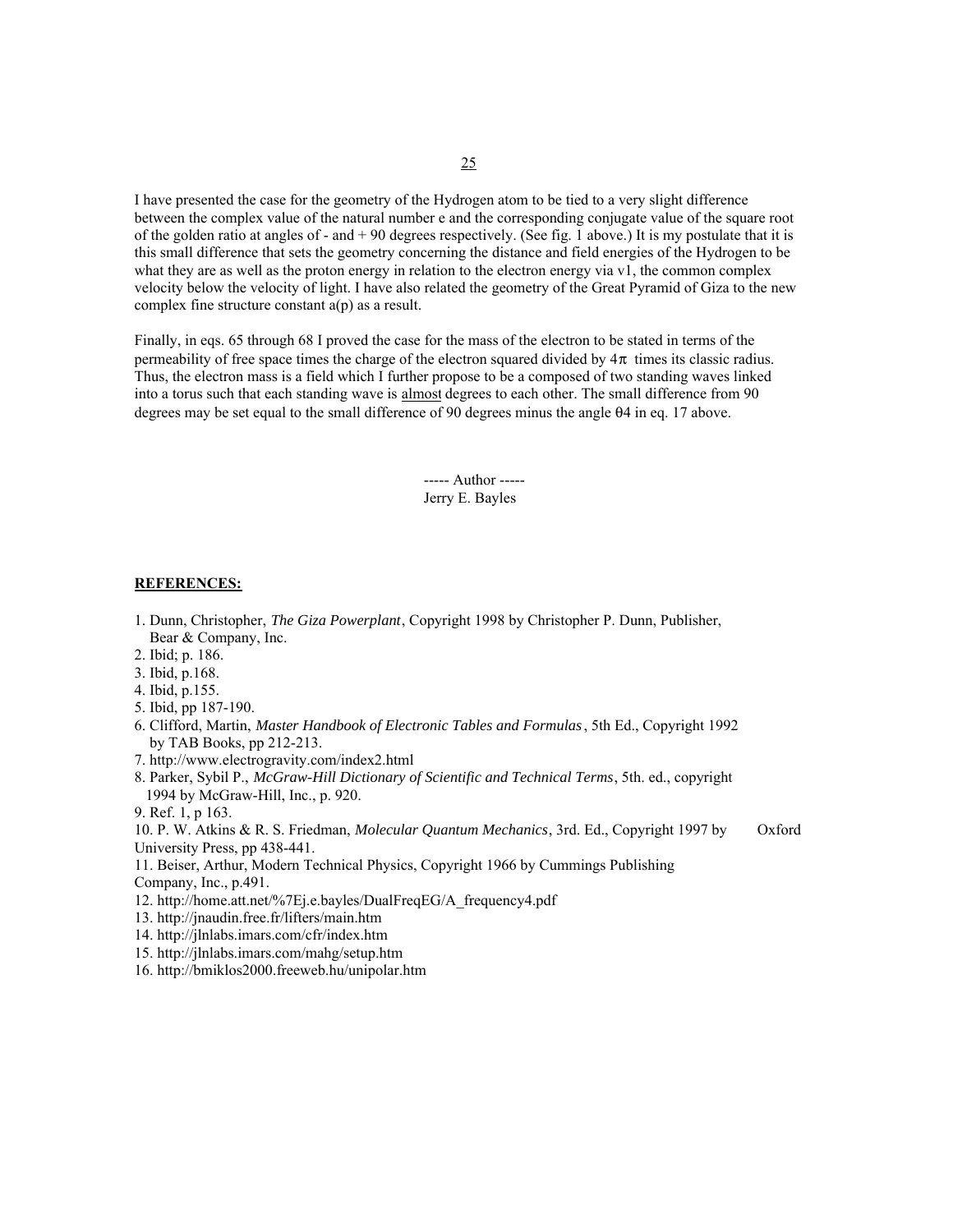**EnergySpiral\_3.MCD Addendum October 14, 2005**

# Hydrogen As A Free Energy Source Defines A New Universe

# Jerry E. Bayles

The contemporary picture of the universe is one of accelerated expansion. This is arrived at by reason of the nonlinear Doppler downshift in frequency with respect to the increase of linear distance from us to light emitted by certain standard quasars which are thought to have a standard unit of brilliance. Further, the cosmic background radiation (CBR) is thought to be the remnants of the Big Bang creation event and represents energy that is near 2.73 degrees Kelvin. This corresponds to a frequency that has a peak of emission very near 3 x 1011 Hz.

I propose that the cosmic background radiation is linked directly to free energy radiated from the Hydrogen-1 atom, specifically from free energy radiated from the proton mass, which is then refreshed from energy space. This is very similar to the case for the field establishment for the electron as I proposed in the main paper above. I further propose that the CBR is intimately linked to the 1420 MHz emission related to the standard equation 101 above which establishes the CBR as an inherent part of the hydrogen atom's dynamic structure, and further, that the 1420 MHZ radiation was also in the beginning of the universe since the fundamental Hydrogen atom structure is invariant or it could not exist.

It is well established that absolute zero degrees Kelvin cannot be achieved and one of the explanations is that the energy extraction allows for some heat to leak back into the medium that is being cooled. I propose that due to free energy as posited above, even if it were possible to perfectly isolate matter at near zero degrees Kelvin, it would not stay at that temperature. Rather, it would begin to heat up again. I propose that there is no such thing in our universe as a truly closed system nor is there such a thing as a truly static energy field which can be totally isolated from surrounding matter. Infinity and zero are useful mathematical concepts but do not occur in observable nature.

I further propose that the redshift is not solely due to expansion of the universe. Rather, I propose that electrogravitation is accomplished via the lowest quantum state of free energy which amounts to a quantum frequency near ∆10 Hz. (Thus electrogravitational action is entropic to all matter.) This ∆10 Hz quantum frequency may not be a radiated frequency but more of a quantum rate of energy reduction. Over long periods of time the accumulated subtraction of energy from light in transit from stars to us simply causes light to lose energy at a rate proportional to the distance traveled. This could even apply to the Pioneer probes which are presently known to be losing outward bound velocity faster than can be accounted for by Newtonian gravitational calculations. The electrogravitational interaction with light and matter in general would be occurring from all sides in deep space.

Therefore, the universe may not be expanding as posited by contemporary physics. Rather, it has tiny quantum leaks in its energy fabric which is constantly being refreshed from energy space. These tiny leaks are caused by the radiation of free energy, primarily from the hydrogen proton. Thus, energy is filling all of space and has been doing so since the dawn of the universe. This may be the so-called dark matter which adds hidden field mass to cause galaxies to spin stars around their outer disks much faster than can be accounted for by Newtonian gravity.

26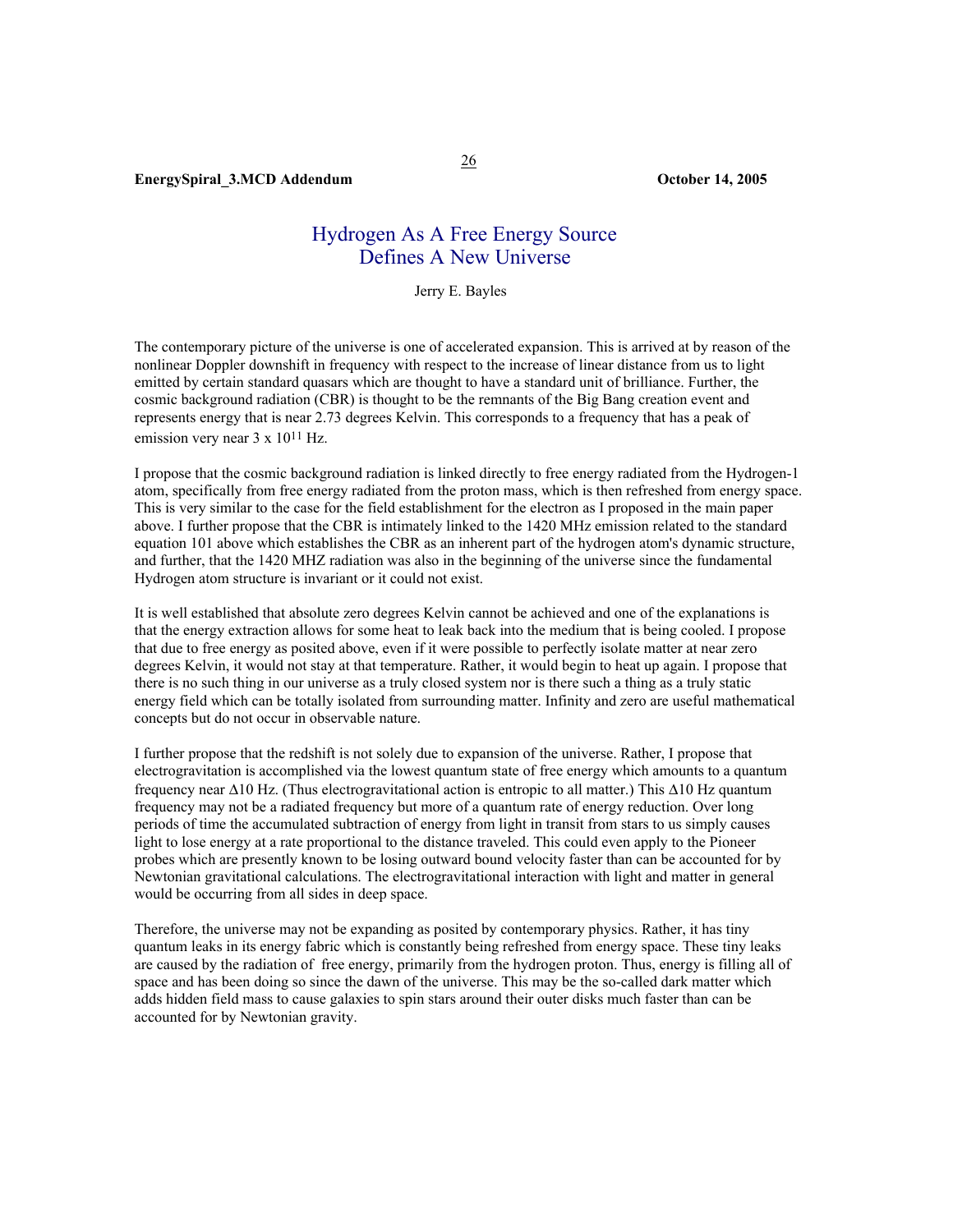From eq. 52, p. 9 above: 
$$
E'_{\text{proton}}(p) := \left(\frac{m' e}{\alpha}\right) \cdot ve(p)^2
$$
 and  $f_{\text{H1}} = 1.420405751 \cdot 10^{09} \cdot \text{Hz}$ 

The below formulea will find the differential correction related to the second reduction by a(p) that will yield the real frequency for  $f_{H1}$ . CF is found by trial and error to arrive at eq. 108 value for Hyperfine freq.

Let: CF := 
$$
1.0000000001893275
$$
 Also let:  $\Delta \alpha = \alpha \cdot CF$  (A small adjustment!) 104)

And: 
$$
\Delta m_p := m_p \cdot (\Delta \alpha - \alpha)
$$
 Thus:  $\Delta m_p = 2.31087815685 \cdot 10^{-39} \cdot \text{kg}$  105)

Then: 
$$
\Delta fm_p := \Delta m_p \cdot c_{vel}^2 \cdot h^{-1}
$$
 Or:  $\Delta fm_p = 3.134455245641 \cdot 10^{11} \cdot Hz = \text{CBR freq.!!}$  106)

E' prodiffcorr(p) := 
$$
\left(\frac{m' e}{\alpha \cdot h}\right) \cdot ve(2)^2 - \left(\frac{m' e}{\Delta \alpha \cdot h}\right) \cdot (ve(2) \cdot CF)^2
$$
  
  $\left(\frac{m' e}{\Delta \alpha \cdot h}\right) \cdot (ve(2) \cdot CF)^2$   
  $\left(\frac{m' e}{\Delta \alpha \cdot h}\right) \cdot (ve(2) \cdot CF)^2$   
  $\left(\frac{m' e}{\Delta \alpha \cdot h}\right) \cdot (ve(2) \cdot CF)^2$   
  $\left(\frac{m' e}{\Delta \alpha \cdot h}\right) \cdot (ve(2) \cdot CF)^2$   
  $\left(\frac{m' e}{\Delta \alpha \cdot h}\right) \cdot (ve(2) \cdot CF)^2$   
  $\left(\frac{m' e}{\Delta \alpha \cdot h}\right) \cdot (ve(2) \cdot CF)^2$   
  $\left(\frac{m' e}{\Delta \alpha \cdot h}\right) \cdot (ve(2) \cdot CF)^2$   
  $\left(\frac{m' e}{\Delta \alpha \cdot h}\right) \cdot (ve(2) \cdot CF)^2$   
  $\left(\frac{m' e}{\Delta \alpha \cdot h}\right) \cdot (ve(2) \cdot CF)^2$ 

$$
E' \text{product}(\text{for} (2) = 1.42040576 \cdot 10^9 + 5.823209472 \cdot 10^9 \text{ i} \qquad \text{Hz H-1 hyperfine cmplx. frequency.} \tag{108}
$$

Then the total reduction is:<br>
If proton mass is used,

 $Re(E'$  protdiffcorr $\frac{(p)}{p}$  $2.268259918448 \cdot 10^{23}$  sec

 $1.66267696328 \cdot 10^{21}$  sec

7.161837782382 $\cdot 10^{18}$ ·sec

7.498437851302 $\cdot 10^{18}$ ·sec

7.502350786682 $\cdot 10^{18}$ ·sec

7.502360912449 $\cdot 10^{18}$ ·sec

7.502360514067 $\cdot 10^{18}$ ·sec

7.50236050684 $\cdot 10^{18}$ ·sec

7.50236050679 $\cdot 10^{18}$ ·sec

7.50236050679 $\cdot 10^{18}$ ·sec

 $1.42040576 \cdot 10^{9}$  sec

$$
E' \text{product}(\mathbf{p}) := \left(\frac{\mathbf{m} \cdot \mathbf{e}}{\alpha \cdot \mathbf{h}}\right) \cdot \mathbf{v}(\mathbf{p})^2 - \frac{\mathbf{m} \cdot \mathbf{e}}{\Delta \alpha \cdot \mathbf{h}} \cdot \left[\left(\mathbf{v}(\mathbf{e}(2) \cdot \mathbf{C}F)^2\right)\right] \qquad \text{the frequency without theerror of the frequency of the frequency.} \qquad (109)
$$
 shown directly below as:

 $\sqrt{2}$ 

|                | $E'$ protdiffcorr $(p)$<br>Re<br>$m$ p                                     | Re               |
|----------------|----------------------------------------------------------------------------|------------------|
| $\mathbf{1}$   | $2.997612942177 \cdot 10^{8} \text{ m-sec}^{-1}$                           | 2.26             |
| $\overline{1}$ | 2.926203373812 $\cdot$ 10 <sup>7</sup> $\cdot$ m $\cdot$ sec <sup>-1</sup> | 1.6 <sup>2</sup> |
| $\mathbf{1}$   | 38.322212537329 · m · sec <sup>-1</sup>                                    | 7.5              |
| $\overline{1}$ | $2.764770212232 \cdot 10^6 \cdot m \cdot sec^{-1}$                         | 3.4              |
| $\overline{1}$ | $2.785017363292 \cdot 10^6$ m sec <sup>-1</sup>                            | 3.9              |
| $\overline{1}$ | $2.785120949728 \cdot 10^6$ m · sec <sup>-1</sup>                          | $-9$             |
| $\overline{1}$ | $2.785119639129 \cdot 10^{6}$ m sec <sup>-1</sup>                          | 4.0              |
| $\overline{1}$ | $2.785119605541 \cdot 10^6 \cdot m \cdot sec^{-1}$                         | $\overline{7}$   |
| $\overline{1}$ | $2.785119605234 \cdot 10^{6}$ m · sec <sup>-1</sup>                        | $\overline{4}$   |
| $\overline{1}$ | $2.785119605234 \cdot 10^{6}$ m · sec <sup>-1</sup>                        |                  |
| $\overline{1}$ | $2.785119605234 \cdot 10^6$ m sec                                          |                  |
|                |                                                                            |                  |

| $m_p$ ·ve $(p)^2$<br>Re                                           |
|-------------------------------------------------------------------|
| 2.268731579047 $\cdot 10^{23}$ ·sec <sup>-1</sup>                 |
| $1.655573537539 \cdot 10^{21} \cdot \text{sec}^{-1}$              |
| 7.504168745074 $\cdot$ 10 <sup>18</sup> $\cdot$ sec <sup>-1</sup> |
| 3.406047981382 $\cdot 10^{17}$ ·sec <sup>-1</sup>                 |
| $-3.923600937318 \cdot 10^{15} \cdot \text{sec}^{-1}$             |
| $-9.72245126783 \cdot 10^{12} \cdot \text{sec}^{-1}$              |
| $4.057568326458 \cdot 10^{11} \cdot \text{sec}^{-1}$              |
| 7.278953893301 $\cdot$ 10 <sup>9</sup> $\cdot$ sec <sup>-1</sup>  |
| $4.959897166938 \cdot 10^{7} \text{ sec}^{-1}$                    |
| $-2.92108277696 \cdot 10^{5}$ sec <sup>-1</sup>                   |
| $-1.118622017756 \cdot 10^{4}$ sec <sup>-1</sup>                  |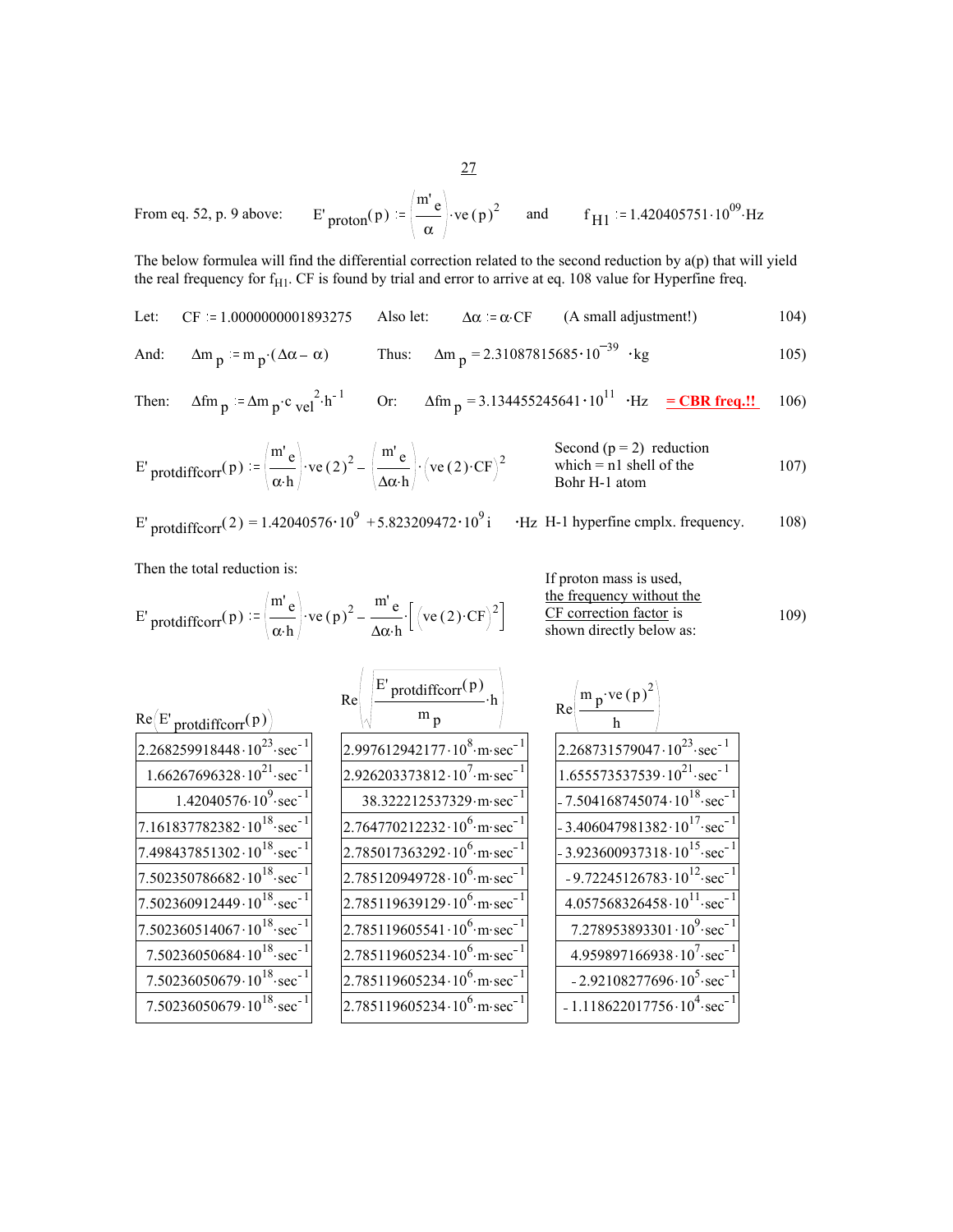

$$
p := 1, 1.00002...
$$
3 Figure 3.



$$
p = 1.9100, 1.9100002...
$$
 1.93

Figure 4.



The above plot is an expanded view of the minor dip in figure 3 which is the CBR dip.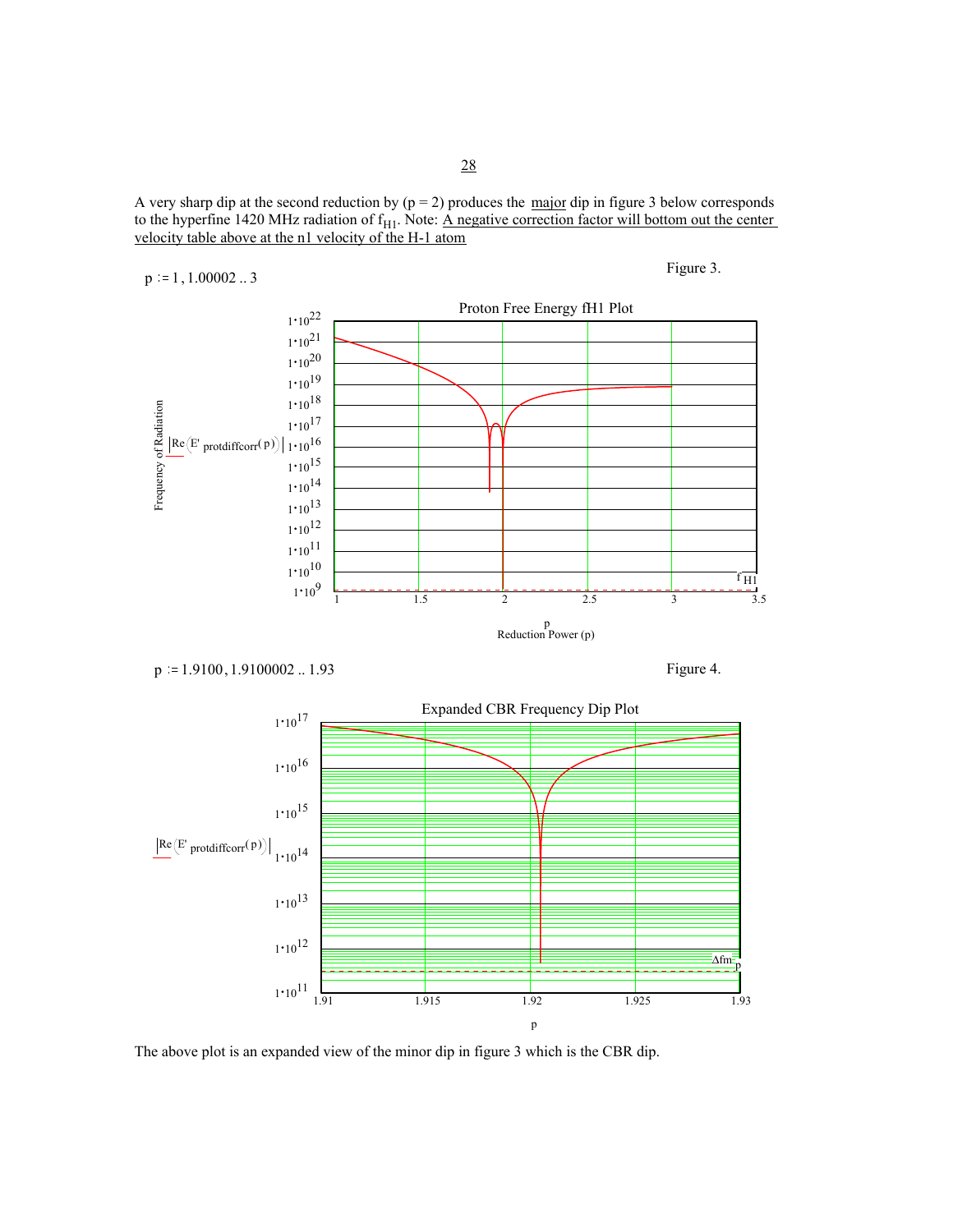The above plots in figures 3 and 4 show very sharp dips in the frequency which correspond to quantum energy radiation action. The dips are exactly coincidental to the Hydrogen H-1 hyperfine frequency of 1420 MHz and the CBR frequency of  $3.13 \times 10^{11}$  Hz. Thus the CBR is tied directly to the hydrogen hyperfine frequency which means it is a direct function of the radiation that is attributed to the dynamic free energy associated with the Hydrogen atom as explained above. This means that the CBR electromagnetic radiation is not due to the energy left over from the big bang but is ongoing and was of the same character as when hydrogen atoms first came into existence soon after the big bang occurrence.

I agree that the universe may indeed have been created by an original creation event but it is undergoing continuous proton and electron temporary energy reduction steps via the entropy due to electrogravitational action as well as particle field creation from mass. The temporary energy reduction steps are being replenished via the energy space refresh input pulse to keep the affected protons and electrons at the same average 'rest' mass energy. The difference is radiated as electromagnetic energy and as such is **free energy**. Thus the universe is not a closed system. It is dynamic and in a sense, alive with renewing energy and old matter that continues to grow in magnitude with the passage of time.

It is of interest that the so-called proton rest mass energy is very close to being greater than the established constant known as the Atomic Mass Unit by a factor very close to the fine structure constant.

Where: 
$$
u_m = 1.660540200 \cdot 10^{-27} \text{ kg}
$$
 Ratio  $_{mup} = \frac{m_p}{u_m}$  110)

And: Ratio 
$$
\mu_{\text{mup}} - 1 = 7.276487494853 \cdot 1 \text{ where, } \alpha = 7.29735308 \cdot 10^{-3}
$$
 111)

Thus, it is implied that there is energy available within the structure of the standing wave energy of the proton that is available for the creation of field energy via the same basic mechanism as for the electron which was explained in the beginning of the main body of this paper. In fact, it was established in the beginning of the main body of this paper that the fine structure constant was derived as being based on the difference of the magnitude at 90 degrees of the natural spiral and the complex value of the square root of the golden ratio. (See eqs. 17-21 above.) Therefore the construct of the proton may be based on the same type of structure.

I propose that the proton field creation interfaces to the electron field creation dynamics for the atomic case of hydrogen as follows: When the electron radius becomes larger by a factor of 1/a, the proton radius becomes smaller by the product of a. Concurrently, the mass of the electron temporarily becomes smaller by a factor of the product of a, while the proton mass temporarily becomes larger by 1/a. Then when the mass of the electron becomes normal, the generated field mass velocity is reduced below the velocity of light by the product of a while the wavelength remains larger by 1/a. Concurrently, the proton mass returns to normal while the generated field mass wavelength remains smaller by the product of (a) insofar as the field is concerned but the field mass velocity increases above the velocity of light by the factor of 1/a. Considering the proton and the electron in regards to the Argand diagram, the proton field is a phase wave in the imaginary axis, the electron field is a group wave along the real axis. Since the proton field velocity is in the imaginary axis, the square of the velocity results in a negative energy.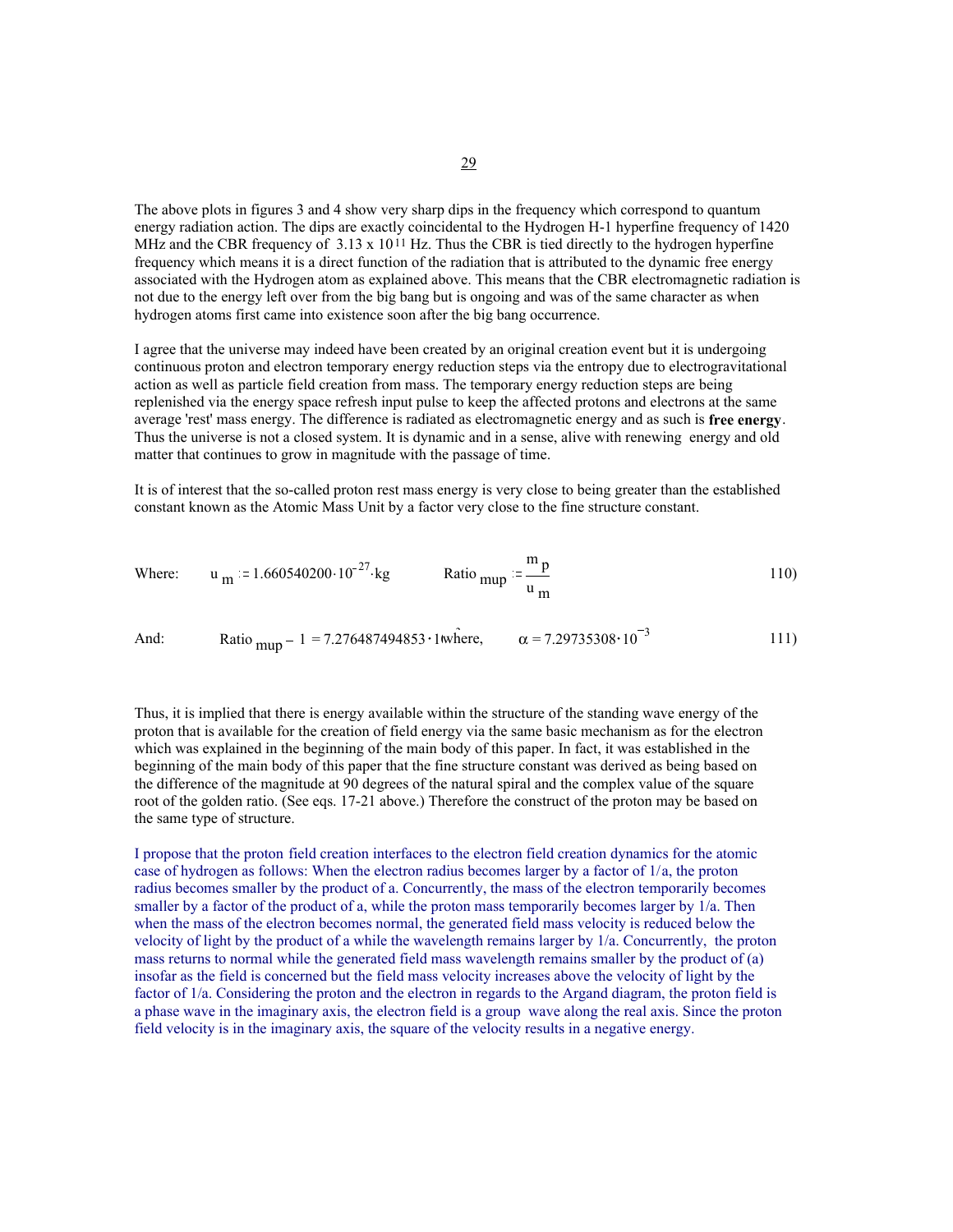Hydrogen gas may be 'light' due to proton electromagnetic radiation of energy as outlined above. The release of electromagnetic radiation may repel other like Hydrogen atoms so that the do not 'bounce' off of each other like billiard balls while in a container. Instead, they experience a cushioned deflection due to repulsive field interaction between the atoms. It is reasonable to expect that the neutral Hydrogen atom should allow relatively close proximity to another neutral Hydrogen atom due to the close-up proton to electron electrostatic fields being tied together in a close knot. This is not the case and in fact the space between atoms is what makes Hydrogen gas so light. The same process may be occurring for Helium. However, as we consider atoms with more electrons, I propose that the radiated proton electromagnetic energy becomes shielded by the increasing number of electrons surrounding the nucleus. Thus atoms become more tightly packed and begin to form molecules since they can get close enough to each other.

This suggests that the radiated energy from the Hydrogen nucleus may be harnessed on a large scale to create a repulsion field that can be directed towards other mass and create what is popularly called antigravity. The energy may also be directly harnessed by means of resonating the atom in coherent fashion with many other atoms in a suitable container, such as a specially designed acoustic-electric Hydrogen maser.

I cannot help but wonder if the cold fusion claim is not cold fusion but actually the resonant dance of the H-2 Deuterium atom with its neighbors and the electromagnetic energy output prom the protons began to rise when the protons are forced into a wild gyration that causes larger proton electromagnetic radiation than normal. I would like very much to make a measurement of a cold fusion experiment around the two frequencies related to  $1.420 \times 10^{09}$  and  $3.13 \times 10^{11}$  Hz. This would explain the absence of neutrons during such experiments since it is not really fusion. It is possibly the form of electromagnetic proton radiation as described above.

Electromagnetic radiation can create pressure. Quote: An electromagnetic wave whose Poynting vector has the magnitude **S** loses the momentum **S**/c per unit area per unit time when it is absorbed by a surface, and so the force it exerts upon the wall is **S**/c per unit area. Since pressure is force per unit area, the pressure p of the wave is  $p = S/c$ . Unquote.<sup>11</sup>

Note: The vector **S** has the units of energy per unit time per meter squared. This amounts to power per meter squared.

Savg=
$$
\frac{\text{Energy}}{\text{time}}
$$
  $\frac{1}{\text{area } 2}$  and the momentum per unit time and unit area is given as: 112)

$$
Payg = \frac{Energy}{time\cdot velocity}\cdot\frac{1}{area}\cdot\frac{1}{2} \quad yields \quad Pay = \left(\frac{m\cdot v}{t}\right) \cdot \left(\frac{v}{v}\right) \cdot \left(\frac{1}{2\cdot r^2}\right) \quad which can be expressed aspressure since pressure is force  $113$
$$

Then the average pressure is given as: P

$$
Press = \frac{force}{2 \cdot area} \tag{114}
$$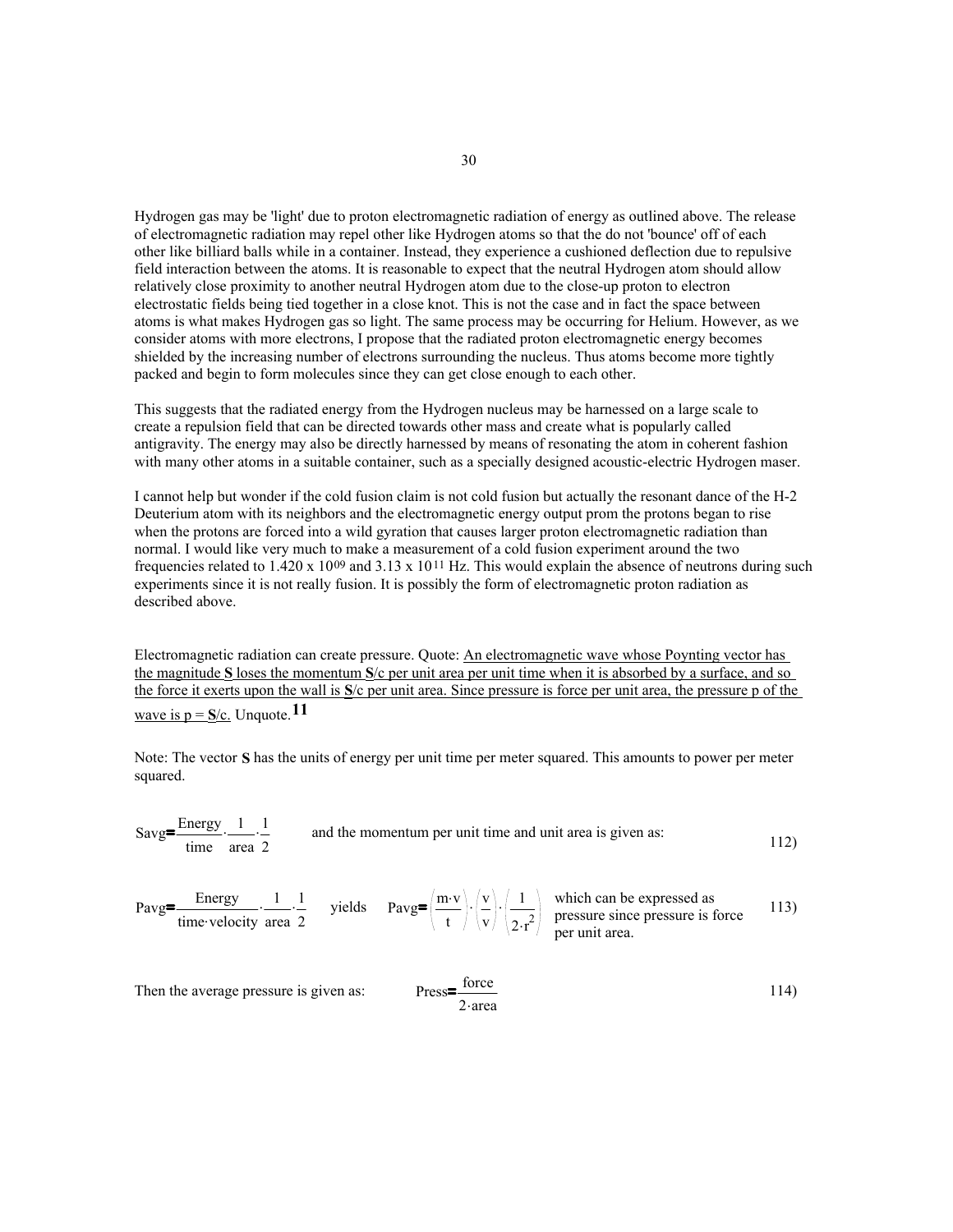Let us examine the lowest energy level of the H-1 Hydrogen atom for the amount of force on the electron in that level exerted by the energy radiated by the proton's radiation at 1420 MHz. The equation in 115 below is the result of equations 112, 113 and 114 above. First the radius of the n1 energy level must be stated.

$$
R_{n1} = 5.291772490 \cdot 10^{-11} \cdot m = Bohr \text{ radius.} \qquad \text{and} \qquad f_{H1} = 1.420405751 \cdot 10^{9} \cdot Hz
$$

Then the pressure at the n1 energy level is calculated by the following equation where we do not assume the surface area of a sphere,  $(A = 4\pi r^2)$ , but only the area of a plane surface defined by the square of the Bohr n1 radius.

Press 
$$
n1 := \frac{h \cdot f_{H1}^2}{(R_{n1}^2) \cdot c_{vel}}
$$
 Press  $n1 = 1.592422087395 \cdot 10^{-3} \cdot Pa$  115)  
where,  $1 \cdot \frac{newton}{m^2} = 1 \cdot Pa$  The Pa unit is the Pascal in newton/meter<sup>2</sup> units.

The pressure above is throughout the n1 surface defined by R<sub>n1</sub> squared. Therefore, the actual *force* on the much smaller electron Compton radius area can be found by multiplying the above pressure by the square of the product of the fine structure and the unit meter.

Then: 
$$
F_{en1} = \text{Press}_{n1} \cdot (\alpha \cdot m)^2
$$
 or,  $F_{en1} = 8.479864499158 \cdot 10^{-8}$  'newton

Next we calculate the electric field force due to the interaction of the field of the electron with the field of the proton at the n1 Bohr radius.

$$
F_{En1} := \frac{q_0^2}{4 \cdot \pi \epsilon_0 \cdot R_{n1}^2}
$$
 F<sub>En1</sub> = 8.238729466022 \cdot 10<sup>-8</sup> 'newton

The pressure on the electron due to the energy of the radiating hyperfine electromagnetic frequency is a little more than necessary to counterbalance the coulomb electric field force. This is an alternative explanation as to why the electron cannot be pulled into the proton by the force of the electrostatic field and further, it establishes why it is that the first shell is located at the n1 radius. It is located where the outward electromagnetic wave from the proton balances the inward electric field force.

Therefore, the "orbital" picture of the electron totally gives way to the probability wave of where the electron is in the energy shell which agrees with the expected quantum result. The electron can be effectively sitting still and yet not be able to go any further towards the proton than allowed by the force balance point which holds the electron in the bottom of the energy valley very close to zero joules. It is thus desirable to consider the pressure wave from the proton to be energy that cancels the positive electric field energy of the electron with the <u>proton pressure wave's negative energy</u>. Or, put another way, the proton's negative field energy cancels the electrons positive field energy and the proton pressure wave cancels the electrostatic force field between the proton and the electron with some energy left over which is the Hyperfine and CBR radiation.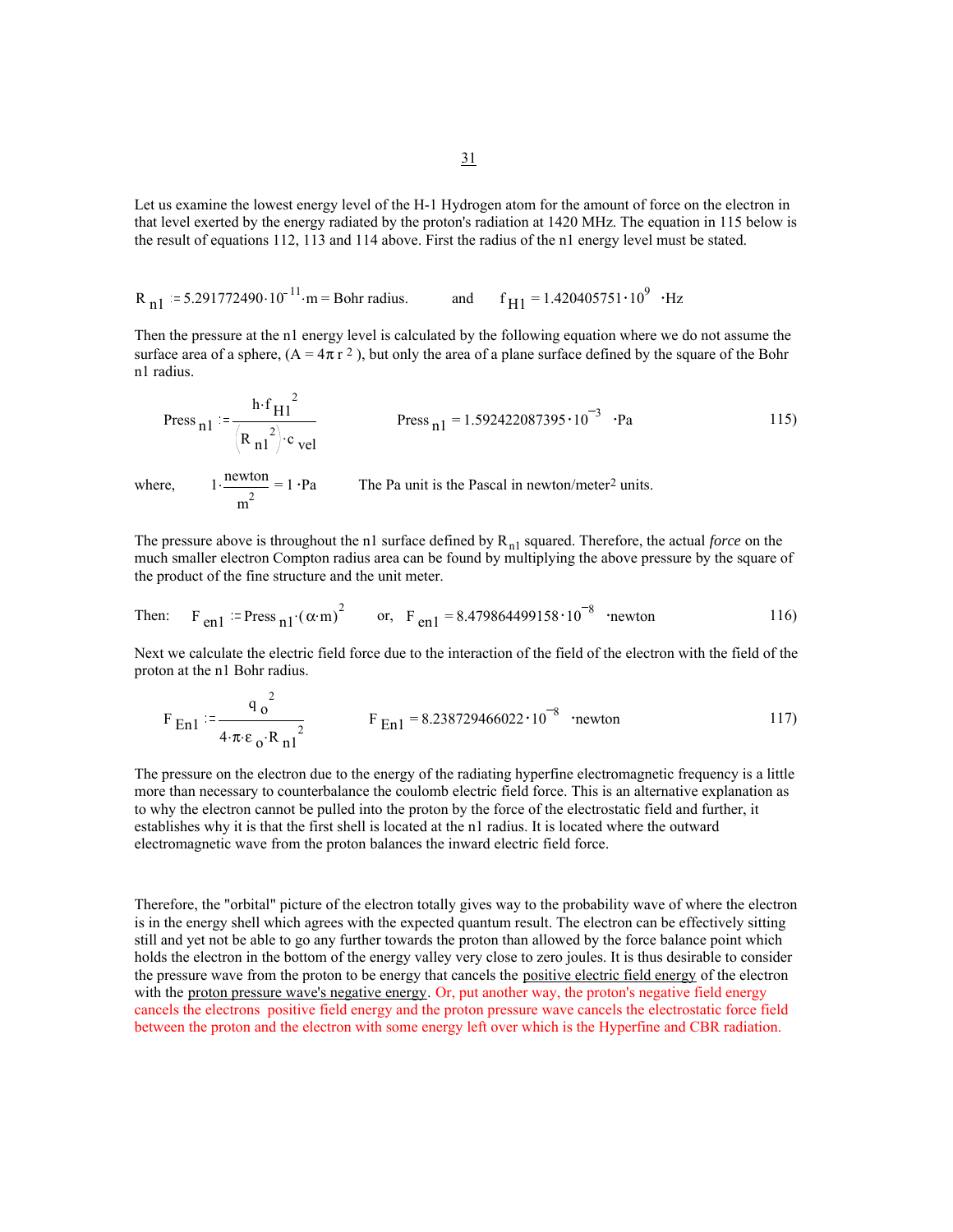I am going to ask the reader to fasten their mental seatbelts. The next result is astounding. At least it is to me.

The difference in the (-) energy pressure-wave force and the (+) energy electric field force at the Bohr radius on the electron divided into the energy of the n1 shell derives a distance  $\Delta R_{n1}$  as:

$$
\Delta R_{n1} := \frac{m_e \left(c_{vel} \cdot \alpha\right)^2}{2 \cdot \left(F_{en1} - F_{En1}\right)} \qquad \Delta R_{n1} = 9.040055579244 \cdot 10^{-10} \cdot m \qquad (118)
$$

Then if we find the ratio of the  $\Delta R_{n1}$  to the quantum De Broglie wavelength of the n1 shell, we arrive at a very interesting number.

$$
\frac{\Delta R_{n1}}{2 \cdot \pi \cdot R_{n1}} = 2.718880174802 \quad \text{where,} \quad \frac{\Delta R_{n1}}{2 \cdot \pi \cdot R_{n1} \cdot (e)} = 1.000220119318 \quad 119)
$$

And where also:  $e = 2.718281828459$ 

# **This is a eureka moment! The natural number e is ubiquitous throughout physics as related to the growth and decay of many types of natural processes.** In this case, a

distance ∆Rn1 divided by the natural number e yields the wavelength of the n1 (lowest energy level) of the Bohr 'orbital' of Hydrogen-1. Therefore, the proton pressure wave works to 'fix' the n1 foundation wavelength through the decay of  $\Delta R_{n1}$  to  $R_{n1}$  which is controlled by e. The energy can be stated as a negative energy by reversing the order of the forces in the denominator above. This is shown below in the solution for energy based on equations 118 and 119 above.

$$
\Delta E_{\text{diff}} = (e) \cdot (2 \cdot \pi \cdot R_{n1}) \cdot (F_{En1} - F_{en1}) \qquad \Delta E_{\text{diff}} = -2.179394374848 \cdot 10^{-18} \text{ joule}
$$
 (120)

The result is negative energy which is what I propose is coming from the proton as a pressure wave. It is this negative energy that may be used by UFO's to interact with the gravitational field of the Earth. It has been reported by numerous persons that electrical devices fail to work close to the presence of UFO energy fields. Negative field energy would cause just this sort of effect on positive energy devices that are electrically and/or magnetically operated. If we could isolate a lot of protons, we could build a source of negative energy. The trick is to keep electrons from getting close to cancel the negative energy field. Negative energy implies negative time and clocks have been known to lose time in ambient energy fields of the UFO's.

Seat belt still fastened? The below equation (121) is based on the sum of the kinetic energy of the n1 shell of the Bohr H-1 atom and the negative energy of equation (120) above and delivers a frequency very near the Cosmic Background Radiation frequency when divided by twice Plank's constant. This correlates very strongly the 1420 MHz fine structure 'pressure wave' and the CBR to the energy output of the proton in the Hydrogen atom.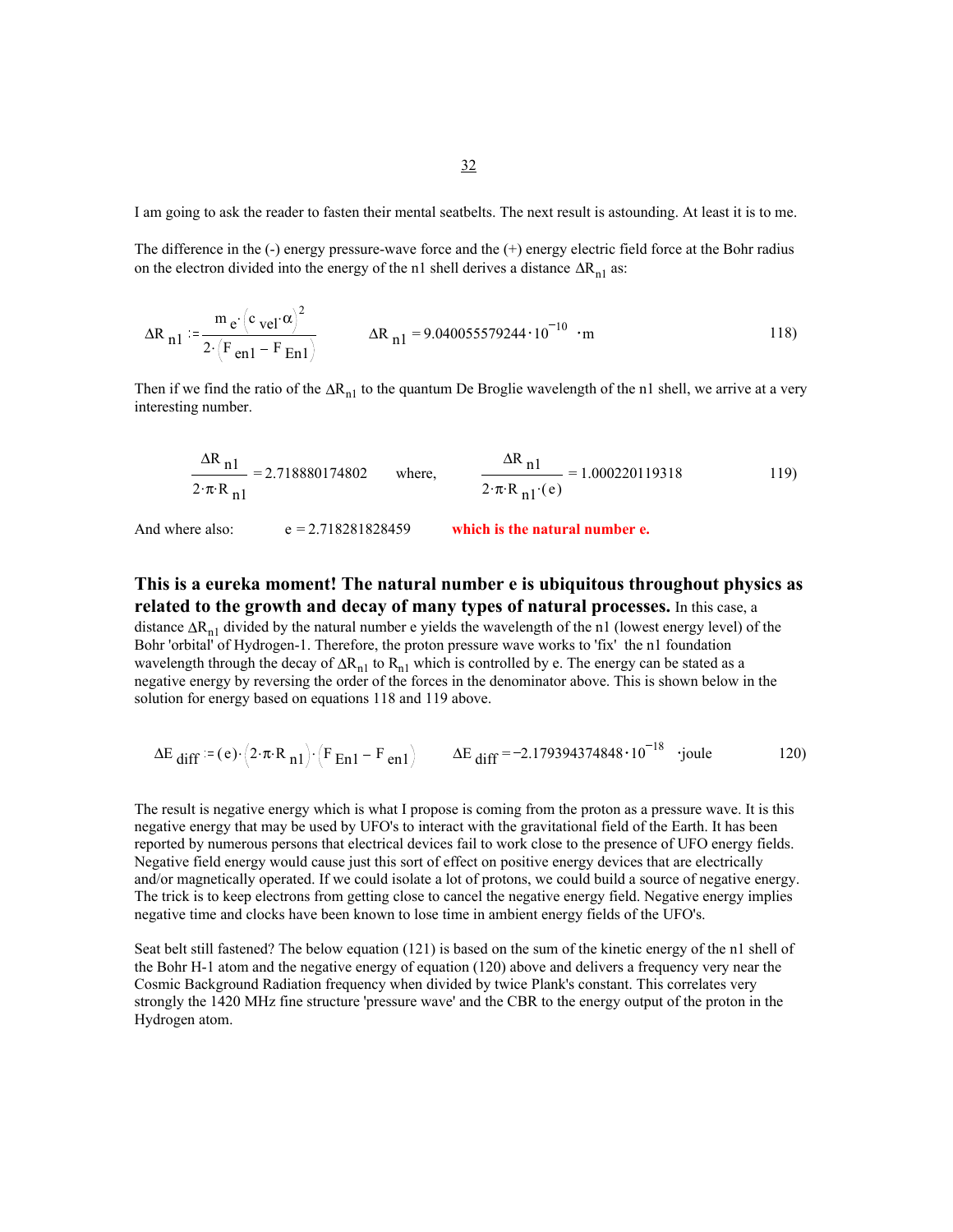CBR 
$$
f_{\text{freq}} := \frac{m_e \cdot V_{\text{nl}}^2}{2 \cdot h}
$$
 \t\tCBR  $f_{\text{freq}} = 3.619991982968 \cdot 10^{11} \cdot Hz$  121)

Note that: 
$$
\frac{m e^{V} n1^{2}}{2 q_{0}} = 13.605698076206 \text{ volt} \text{ which is the electron volt energy} (122)
$$

And 
$$
\frac{\Delta E}{q_o} = -13.602703858307
$$
 volt Results in the required negative binding energy of the n1 shell.

Other interesting relationships related to  $f_{H1}$  are:  $\{f_{H1} = 1.420405751 \cdot 10^3 \cdot MHz\}$ 

$$
\frac{f_{\text{H1}}}{\alpha} \left(\frac{4}{\pi}\right)^2 = 3.155493568497 \cdot 10^{11} \text{ Hz}
$$
 Very close to CBR frequency.

Note also that  $f_{H1}$  is the 1420 MHz hyperfine frequency of Hydrogen and  $(4/\pi)^2$  is the golden ratio number related to the Great Pyramid as discussed in the main body of this paper. It seems that the ancients knew much more than contemporary science knows now about the actual structure of the Hydrogen atom. Also of interest are the following geometric relationships to  $f_{H1}$ :

$$
\frac{f_{\text{H1}}}{2 \cdot \pi^2} = 71.958595971852 \cdot \text{MHz} \qquad \text{and} \qquad \frac{f_{\text{H1}} \cdot \sqrt[4]{\alpha}}{\left(\frac{4}{\pi}\right)} = 326.057086356505 \cdot \text{MHz} \qquad (125)
$$

The first frequency is very close to my calculated mass motional vibration rate forming a De Broglie matter wave and as such may also be related to negative energy radiation. It is a frequency used by radio astronomy studies and is allocated by the FCC for that purpose both in the USA and Canada. The first frequency was calculated as A'dbf =7.3405234414 x 1007 Hz by eq. 29 of my previous paper, "*A Testable Dual Frequency Solution For The Electrogravitational Action Mechanism*".**12** The second frequency is very close to the empirical value of the Deuterium hyperfine frequency of 327 MHz. Also of importance in relation to Reference 12 above are the derived constants:

|                                                              | A' $_{\text{dbf}}$ = 7.34052344414.10 <sup>07</sup> . Hz Master EG mass motional interaction frequency.                                                        |
|--------------------------------------------------------------|----------------------------------------------------------------------------------------------------------------------------------------------------------------|
| $\lambda'$ <sub>fc</sub> = 3.1478935252.10 <sup>-06</sup> ·m | Equations 23 $\&$ 30 of ref. 12. This is the interaction<br>wavelength common to the EG A vector and the<br>associated force constant $F_{OK}$ as shown below. |
| $f_{\text{FOK}}$ = 3.8094358097.10 <sup>14</sup> .Hz         | EG Force Constant Frequency. (Eq. 5 of ref. 12.)                                                                                                               |
| $A_f = 1.5157263456 \cdot 10^{13}$ Hz                        | EG A vector frequency constant. (Eq. 3 of ref. 12.)                                                                                                            |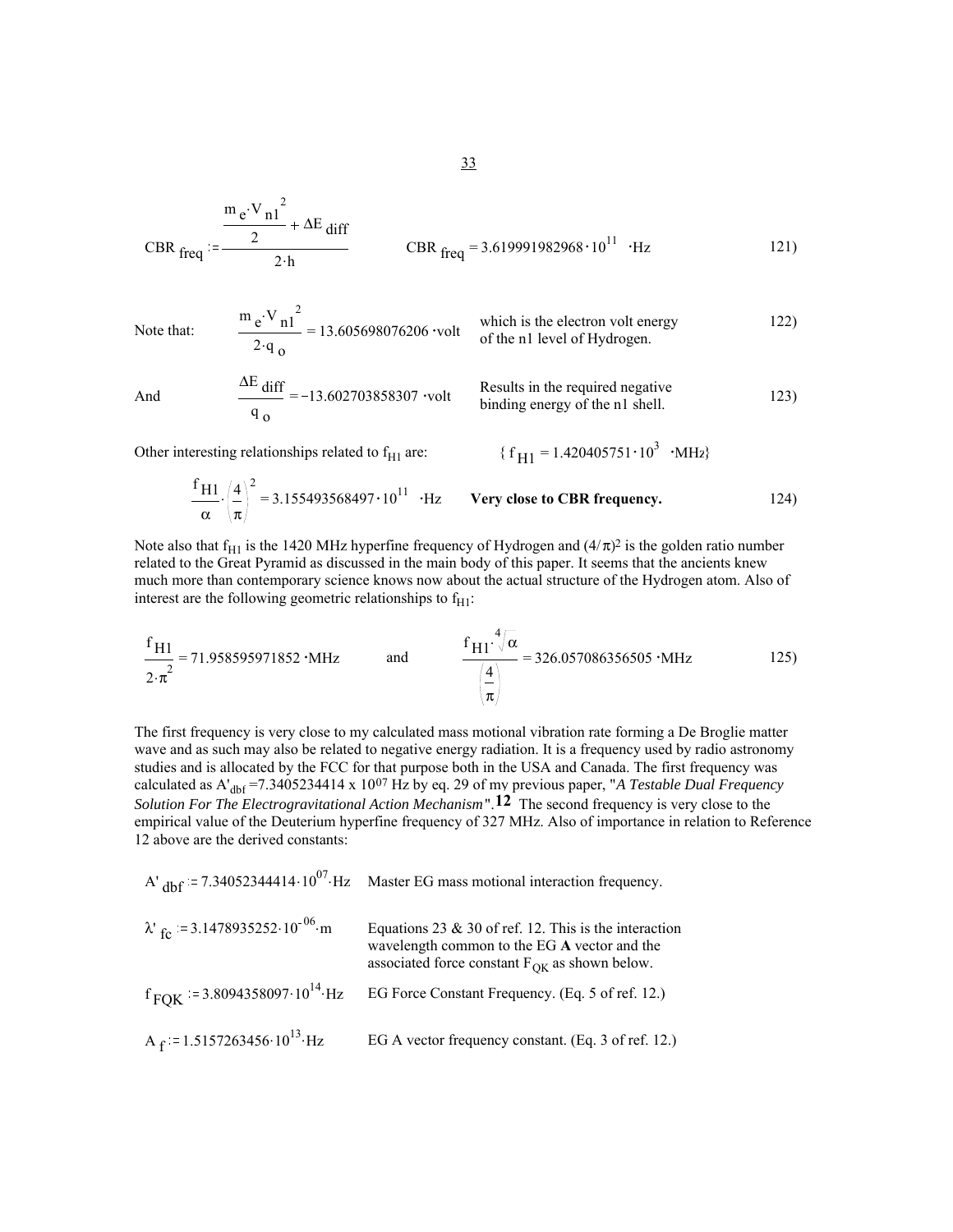A <sub>egf</sub>  $= 9.5235895041 \cdot 10^{13}$  Hz **Main EG Interaction Frequency. (Eqs 14, 15 & 23 of ref. 12.)** 

The above frequency should interact with the force constant as well as the EG **A** vector.

The relationship between the hyperfine pressure wave frequency of Hydrogen and the 73.404 MHz A' dbf frequency is shown below. It can be related by the square of the natural number e and the square of the golden ratio where the golden ratio is  $(4/\pi)$  squared.

$$
\frac{f_{\text{H1}}}{A' \text{ dbf} (e^2) \cdot \left(\frac{4}{\pi}\right)^4} = 0.996451014434 \qquad \text{The result is very close to unity.}
$$

Where also:  $\frac{f_{\text{FQK}}}{f_{\text{FQK}}}$  = A <sub>egf</sub>  $4.000000008463$   $\frac{A_{\text{egf}}}{A_{\text{egf}}}$  $A_f$ 6.283185306996 =  $2\pi$ . 127)

The ratio of frequencies  $f_{FOK} / A_f = 8\pi$  which is the perimeter of the Great Pyramid if the height is set equal to 4 numerically. Thus the geometry of the Great Pyramid corresponds to the ratio of the frequency constants of my electrogravitational equation. Specifically they are the force constant frequency  $f_{FOK}$  and the  $\bf{A}$  vector constant frequency  $A_f$  of my electrogravitational equation shown on the cover page of ref. 12.

Note that in ref. 12 above,  $\lambda'_{\text{fc}}$  was derived by eq. 23 as:

$$
\lambda'_{\text{fc}} = \frac{c_{\text{vel}}}{A_{\text{egf}}}
$$
 or,  $\lambda'_{\text{fc}} = 3.147893531855 \cdot 10^{-6} \cdot \text{m}$  128)

And eq.29 of ref. 12 derived  $A'_{dbf}$  as:

A' dbf 
$$
=\frac{h}{\lambda' \text{ fc}^2 \cdot m \text{ e}}
$$
 or, A' dbf = 7.340523410369·10<sup>7</sup> ·Hz 129)

Then the above frequencies involving the electrogravitational frequencies of ref. 12 are intimately related to the hyperfine hydrogen frequency  $f_{H1}$  as well as the Cosmic Background radiation frequency by eq. 126 and 127 above utilizing the square of the natural number (e) times the square of the Golden Ratio. The important electrogravitational connection to (e) was also brought forth by eq. 119 above as well as the genesis of the fine structure constant and the square root of the Golden Ratio in the beginning of this paper. Finally, ref. 12 derived the fundamental A force in ref. 12 eq. 10 by taking the derivative with respect to time related to  $1/A_{\text{egf}}$ . The ratio of non-local space force constant  $F_{OK}$  to the **A** vector force constant was found to be almost exactly equal to the square root of the Golden Ratio, or  $4/\pi$ .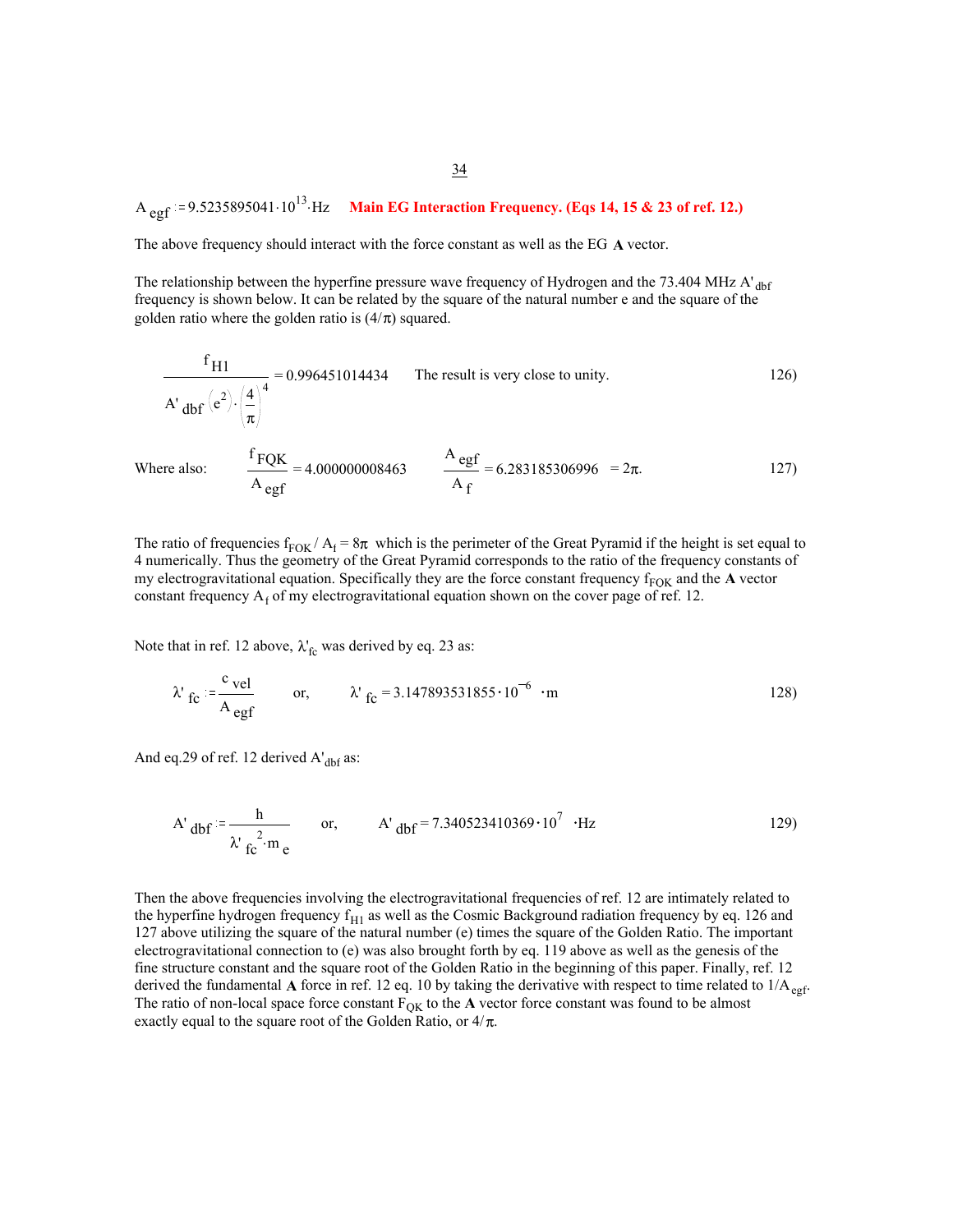Let the constants from ref. 12 be stated as:

$$
F_{\text{QK}} = 2.9643714476 \cdot 10^{-17} \text{.} \text{Newton} \qquad \text{Ref. 12, eq. 4.}
$$
\n
$$
t_{\text{Aegf}} = \frac{1}{A_{\text{egf}}} \qquad \text{Then:}
$$
\n
$$
\frac{F_{\text{QK}}}{\frac{d}{dt_{\text{Aegf}}} \left( \frac{\mu_0}{4 \cdot \pi} \right) \cdot \frac{q_0^2}{t_{\text{Aegf}}} = -1.273239553094 \qquad \text{where:} \qquad \frac{4}{\pi} = 1.273239544735 \qquad 130)
$$

The correspondence is obvious and it states that a change in the electrogravitational **A** vector momentum with respect to the **A** vector time associated with the **A** vector frequency 'constant' is the least quantum electrogravitational force related to the  $A$  vector and further, the ratio of the non-local force constant  $F_{QK}$  to the **A** vector force is very close to being exactly equal to the square root of the Golden Ratio =  $4/\pi$ .

I suggest that the phase angle between the magnetic flux and the **A** vector related to electrogravitation is equal to the atan of  $4/\pi$  which is 51.85397401 degrees. This is also the angle of rise of the side of the Great Pyramid. This corresponds to eqs. 63 and 64 above which is repeated below.

$$
f\Delta_{LM} := (2 \cdot \pi - i \cdot 7.820970742) \cdot Hz \qquad \text{or,} \qquad \left| f\Delta_{LM} \right| = 10.03224805074 \cdot \text{sec}^{-1} \tag{131}
$$

$$
\arg\left(\text{f}\Delta_{LM}\right) = -51.222417590384 \cdot \text{deg} \quad \text{which is very close to } 4/\pi \text{ of the Great pyramid.} \tag{132}
$$

Therefore, I make the following postulate: The Schumann frequency of 7.83 Hz (as measured by various groups of scientists) is caused by the electrogravitational phase shift between the magnetic flux and the **A** vector directly attributable to electrogravitation. The generated electromagnetic (Schumann) frequency is most likely caused by the electrogravitational force action on charged particles enmass in our Earth atmosphere which then causes electromagnetic radiation at the same base electrogravitational frequency. Higher frequencies associated with the base frequency are separated by roughly 6 Hz which may correspond to the loaded value of  $2\pi$  Hz as shown above.

Regarding the electrogravitational energy induction, the **A** vector may rotate an angle around the magnetic flux **B** per unit flux length. Then for every arbitrary unit in length of the **B** flux, the **A** vector would rotate a number of degrees required so that the distance rotated divided by the distance along the **B** flux path was equal to multiples along the path that ended at the atan  $4/\pi$  degrees. This would apply directly to the Helmholtz resonator discussed in the main body of this paper. This may introduce non- linearity in the required length of the pipe and the effect would increase with the length to circumference ratio increase.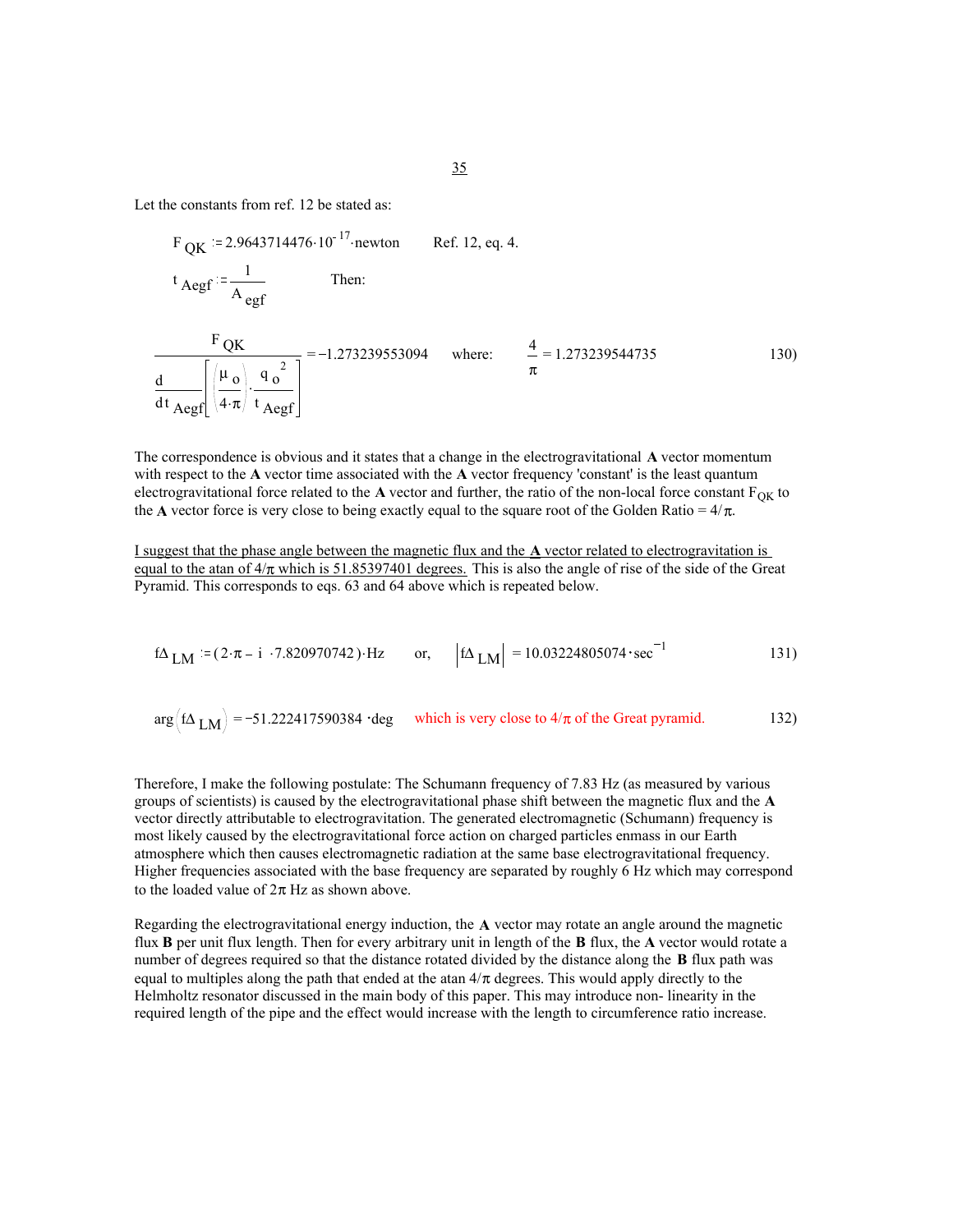The main part of the solar spectrum is represented by the color yellow. This is also the center of the most sensitive response of the human eye. We can examine the calculated wavelength ∆Rn1 of eq. 118 above in terms of Heisenberg's uncertainty principle as shown below.

$$
\Delta V_{n1} = \frac{h}{m_e \Delta R_{n1}} \qquad \Delta V_{n1} = 8.046295869222 \cdot 10^5 \cdot m \cdot sec^{-1}
$$
 (133)

$$
\Delta f_{n1} := \frac{m_e \cdot \Delta V_{n1}^2}{2 \cdot h} \qquad \Delta f_{n1} = 4.450357521969 \cdot 10^{14} \cdot Hz \qquad (134)
$$

The above frequency is at the lower edge of yellow light. Then the free energy associated with the proton negative energy wave may also help to generate the yellow spectrum of the sun. It may also do so for other atoms of larger nuclei

## **Experimental Evidence Exists On The Internet That May Support The Concept Of A Proton's Positive Pressure Wave.**

I made the point above (p. 32, below eq. 120) that if we could isolate the proton, perhaps we could utilize the negative free energy to create a force field to allow for a craft to act against the electrogravitational field of the Earth.

There are experiments on the Internet that demonstrate that metallic objects charged to high positive voltages on one end and negative on the smaller end seem to lift when the positive end is facing upwards away from the Earth. Other experiments have demonstrated a motional effect for objects allowed to rotate around a circular path when suspended at the end of a balance beam which is free to turn at its center of balance. Original credit for this work has been attributed to a Mr. T. T. Brown.

This effect is said to work in a vacuum and even if the metal is enclosed in a dielectric insulating material, the force still seems to exist. That is, the apparatus tends to move in the line of negative to positive charge where again, the positive end may be physically larger than the negative end. Negative energy associated with the free field of the positive end represents an energy void. It is thus a 'pull' on the apparatus from the negative energy. The apparatus tends to seek the lowest energy level and is somewhat like dangling a carrot in front of a horse to keep it moving. In this case it is the dynamic free energy of the proton's negative energy wave as described above which allows for the motion to continue.

## **Negative Energy May Cancel The Gravitational Field Energy Of The Earth.**

When building a fixed device to generate very large amounts of power utilizing the Poynting vector negative energy wave, we would want to tap into a very large amount of the negative energy wave in a coherent (and resonate) manner. Thus we might have to have a structure heavy enough so that the active internal mechanism would stay on the ground. The total weight of the stones making up the Great Pyramid is estimated to be close to 5,273,834 tons! A lot of it is hard granite and granite is composed of a large percent of Silicon Dioxide particulate, better known as quartz.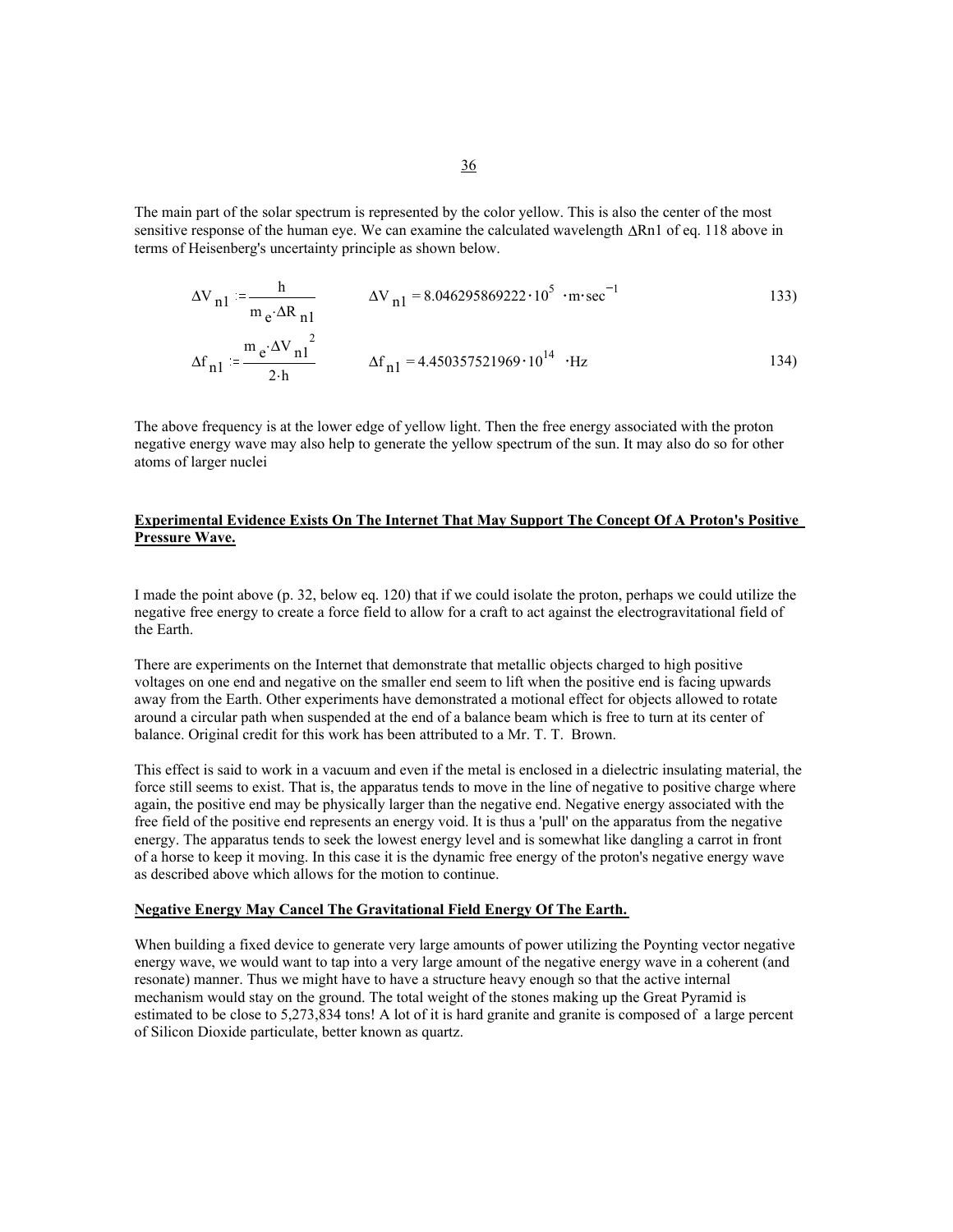I mentioned that there are tests on the Internet that support my proposal that there is a negative energy wave coming from the proton. A very good site is presented by Jean-Louis Naudin. A device that demonstrates the negative energy proton wave is the lifter. The lifter presented on his page is typical of several on the Internet. The upper part is charged highly positive, 20 to 30 kV or more, and the bottom is negative. The

device lifts in the opposite direction than expected if ion wind were the cause. **13**

Also on the above site is a cold fusion demonstration that is well done. I mentioned above that the concept of a negative energy wave could explain the excess energy released for some cold fusion experiments and also explains the lack of neutron emission since it is not really fusion. It could be the negative energy wave

related to my theory above. **14**

Of related interest is Moller's Atomic Hydrogen Generator which is also presented on Jean-Louis's Internet site. The test demonstrates energy extracted in excess of energy supplied and can also be explained by my negative energy wave from the hydrogen atom proton. **15**

Another Internet site that demonstrates the forward pull of the proton negative energy wave belongs to Miklos Borbas. He insulates thin wire emitters with ping pong balls and mounts them on opposite ends of a central support bar so that the support and ping pong balls are free to rotate in the horizontal plane. The emitters are of course pointing in opposite directions. The thin wires are then supplied with a voltage in excess of 30 kV and the device moves in the direction that the positively charged emitters are pointing even while being totally insulated from the outside environment by the surrounding ping pong ball shells. When he removed the ping pong ball shells, the device rotated in the opposite direction due to the ion wind from the thin wire emitters. This test also tends to point to my theory of negative energy wave being supplied by the proton, which of course has a positive charge and thus positive charge fields must be associated with the field of a proton. **16** 

I postulate that positive charge polarity field of the proton has the same character as the positron particle wherein the external field is negative energy and moving backwards in time since the field arises from the nature of negative mass. Further, opening the angle between the **A** vector and the magnetic **B** flux to greater than 51 degrees will generate greater output from the proton. (Output = tan(A vector/B vector angle).

Also, on the bottom of page 29 above I postulated on the negative character of the energy from a proton arising from its mass field velocity being along the imaginary axis and therefore the square of the velocity amounting to negative field energy. The action of mass pulsation is so fast that it is like the particles that make up the Fermi sea of energy but in this case actual pondermotive field arises at the output.

There is no place here for false humility. I consider the above theory of the proton having an available free energy to be extremely important, not just for physics but for solving the energy needs of humanity. Therefore I strongly encourage all research along the lines of the references above.

-- Jerry E. Bayles --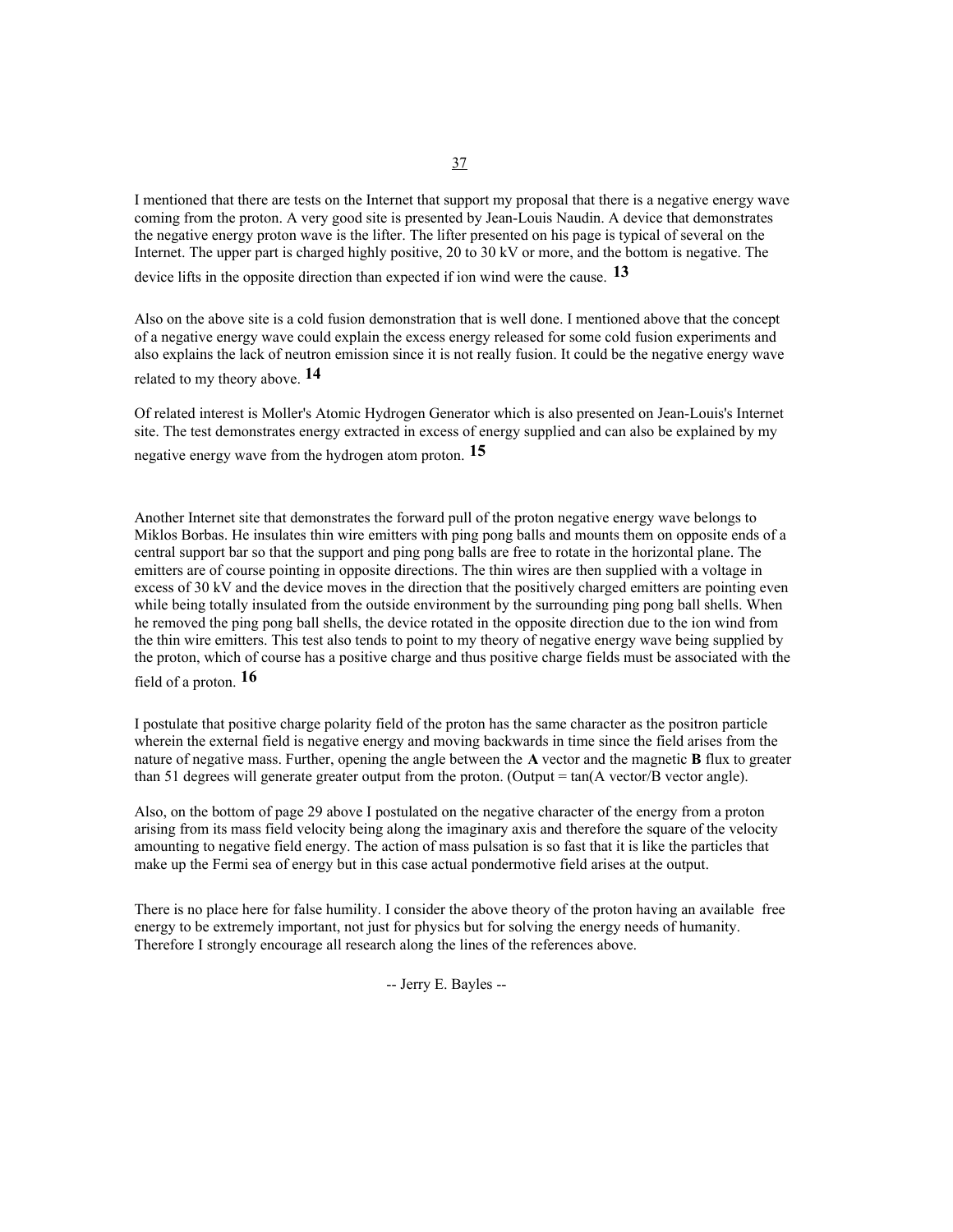# **Negatve Energy And Positive Pressure**

February 06, 2006

The established Heisenberg quantum expression for angular momentum in the (n) atomic shell is:

$$
(\Delta momentum)(\Delta radius) = inh/2\pi.
$$

Thus Planks constant (h) is stated as having a connection to the imaginary domain of the Argand diagram. Therefore let the Plank energy related to the hyperfine frequency  $f_{H1}$  of the hydrogen-1 atom be stated in terms of imaginary parameters as in eq. 136 below.

**Negative Energy ImagEner<sub>n1</sub>:** 

 $\overline{r}$ 

$$
ImageIner_{n1} := (i \cdot h) \cdot (i \cdot f_{H1})
$$
\n
$$
ImageIner_{n1} = -9.41171574676 \cdot 10^{-25}
$$
\n
$$
joule
$$
\n
$$
136)
$$

A kinetic energy related velocity  $v1_{H1}$  is derived below (in eq. 137) which is equated to energy equal to the  $f<sub>H1</sub>$  photon energy.

$$
v1_{H1} := \sqrt{\frac{\text{ImageEner}_{n1}}{m_e}} \qquad v1_{H1} = 1.01645875349 \cdot 10^3 \text{ i} \cdot \text{m} \cdot \text{sec}^{-1} \qquad \frac{\text{Imaginary}}{f_{H1} \text{ velocity.}} \qquad (137)
$$

Next a check is made to ensure that the kinetic energy based on  $v1_{H1}$  velocity equals the negative field energy related to  $f_{H1}$  above.

$$
E_{kH1} := m_e \cdot (v1_{H1})^2 \qquad E_{kH1} = -9.41171574676 \cdot 10^{-25} \quad \text{joule} \qquad \text{Equals Imagener}_{n1} \qquad \text{138}
$$

Equation 115 above is now repeated below to illustrate how a positive pressure arises from the proton's negative energy field.

**Positive Poynting Pressure, PressPos<sub>n1</sub>:** Where in eq. 115: Press  $_{n1}$  = 1.592422087395  $\cdot$  10<sup>-3</sup>  $\cdot$  Pa

PressPos <sub>n1</sub> := 
$$
\frac{(i \cdot h) \cdot (i \cdot f_{H1})^2}{(i \cdot R_{n1})^2 \cdot (i \cdot c_{vel})}
$$
 PressPos <sub>n1</sub> = 1.592422087395·10<sup>-3</sup> • Pa result is not dependent on  
the dependent on  
fl1 energy sign.

Thus a positive pressure can result from an expanding (And thus growing) negative or positive energy field. The momentum related to the pressure is:

ImagMom<sub>n1</sub> := 
$$
\frac{E_{kH1}}{(i \cdot c_{vel})}
$$
 or,  $ImagMom_{n1} = 3.13941044733 \cdot 10^{-33} i \cdot kg \cdot m \cdot sec^{-1}$  140)

Next, the velocity related to the momentum in eq. 140 above is found in equation 141 below.

\*The proton and the electron both have a positive pressure wave as a result of pressure being independant of energy sign.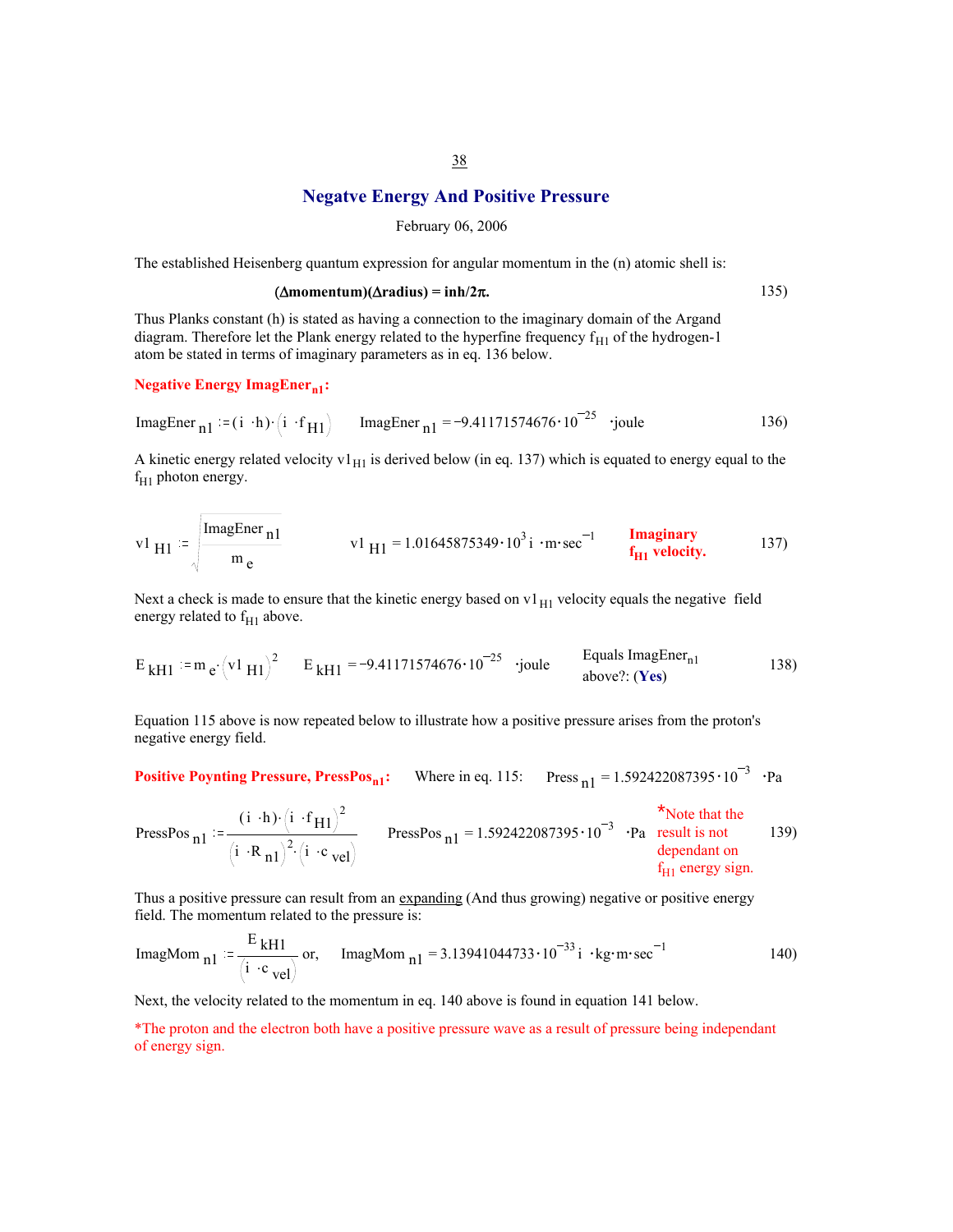then: 
$$
v^2 H1 := \frac{\text{ImagMom } n!}{m_e}
$$
  $v^2 H1 = 3.446345529965 \cdot 10^{-3} i \cdot m \cdot sec \frac{Fiquals v1_{H1}}{in eq. 137}$  (141)  
above? (NO)

Check: Angular momentum = h?

AngMom<sub>n1</sub> = ImageMom<sub>n1</sub> 
$$
\lambda_{\text{hyd}}
$$

\nAngMom<sub>n1</sub> = 6.626102328061 \cdot 10^{-34} i

\n  joule- $\sec$  (O.K.) 142)

\nwhere;

\ni  $\cdot h = 6.6260755 \cdot 10^{-34} i$  *–joule- $\sec$* 

**The pressure acting outwards from the proton on the electron and vis-versa is always positive as was shown in eq. 139 above** and can be scaled for the actual cross sectional area related to force as was shown in eq. 116 above and further in eq. 143 below.

ForcePos n1 PressPos . n1 ( ) <sup>α</sup>.m <sup>2</sup> ForcePos <sup>=</sup> n1 8.479864499158 <sup>10</sup> <sup>8</sup> newton 143) where also in eq. 116: <sup>F</sup> <sup>=</sup> en1 8.479864499158 <sup>10</sup> <sup>8</sup> newton

Where the argand corrected electrostatic inwards force of the electron towards the proton is given as:

$$
F_{En1Image} := \frac{\left(i \cdot q_o\right) \cdot \left[i \cdot \left(-q_o\right)\right]}{4 \cdot \pi \cdot \varepsilon_o \cdot \left(i \cdot R_{n1}\right)^2} \qquad F_{En1Image} = -8.238729466022 \cdot 10^{-8} \quad \text{Newton} \tag{144}
$$

where in eq. 117: F  $_{En1}$  = 8.238729466022 $\cdot$ 10<sup>-8</sup> · newton

The result of eq. 144 above is the standing wave approach to charge and follows from the concept that mass is the result of standing wave fields of energy. The imaginary operator results from considering the standing wave fields to be almost totally reactive insofar as inductive or capacitive reactance in the argand diagram is concerned. The force derived is for a negative and positive reactive charge field. Therefore, time, frequency, charge, mass, wavelength, velocity and even Planks constant are also associated with the imaginary operator starting with equation 135 above.

The imaginary operator (i) is ubiquitous in electrical and electronic engineering as well as vector field analysis in general. It is equal to the square root of a negative 1. Therefore, electrogravitational fields must also take the imaginary operator into consideration when expressing parameters in terms of vectors. Further, the vectors are also considered to have rotational aspects so as to account for spin of the proton and electron fields. Thus angular momentum is implied by the use of the imaginary operator as is shown in eq. 135 above.

Equations 137 and 141 derived substantially different velocities related to field energy and momentum, respectively. The cross product of  $v1_{H1}$  and  $v2_{H1}$  will yeild a third vector velocity as shown below. The cross-product develops a third vector 90 degrees to the first two.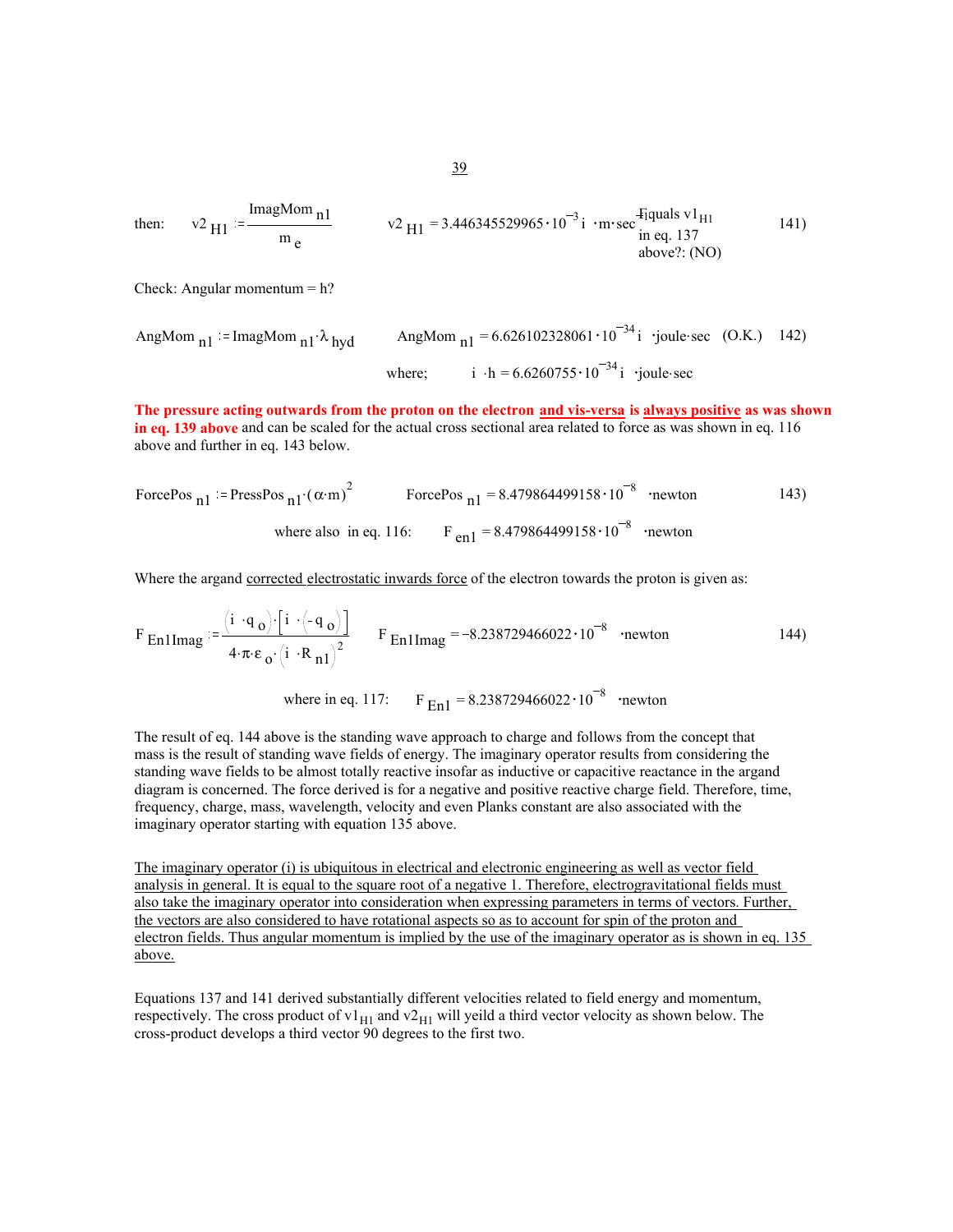$$
\mathbf{VX} := \begin{bmatrix} \mathbf{v1} & \mathbf{H1} \\ \mathbf{0} \cdot \frac{\mathbf{m}}{\mathbf{sec}} \\ \mathbf{0} \cdot \frac{\mathbf{m}}{\mathbf{sec}} \end{bmatrix} \quad \text{where,} \quad \mathbf{VX} = \begin{bmatrix} 1.01645875349 \cdot 10^3 \, \mathbf{i} \\ 0 \\ 0 \end{bmatrix} \quad \text{where,} \quad \mathbf{VX} = \begin{bmatrix} 1.01645875349 \cdot 10^3 \, \mathbf{i} \\ 0 \\ 0 \end{bmatrix} \quad \text{Soth eqs. 145 and 146} \quad \text{are associated with the imaginary argand axis.}
$$
\n
$$
\mathbf{VY} := \begin{bmatrix} \mathbf{0} \cdot \frac{\mathbf{m}}{\mathbf{sec}} \\ \mathbf{v2} \, \mathbf{H1} \\ \mathbf{0} \cdot \frac{\mathbf{m}}{\mathbf{sec}} \end{bmatrix} \quad \text{where,} \quad \mathbf{VY} = \begin{bmatrix} 0 \\ 3.446345529965 \cdot 10^{-3} \, \mathbf{i} \\ 0 \end{bmatrix} \quad \text{or,} \quad \mathbf{r} = \begin{bmatrix} 1 \\ 0 \\ 0 \end{bmatrix} \quad \text{or,} \quad \mathbf{VY} = \begin{bmatrix} 0 \\ 0 \\ 0 \end{bmatrix} \quad \text{or,} \quad \mathbf{VY} = \begin{bmatrix} 0 \\ 0 \\ 0 \end{bmatrix} \quad \text{or,} \quad \mathbf{VY} = \begin{bmatrix} 0 \\ 0 \\ 0 \end{bmatrix} \quad \text{or,} \quad \mathbf{VY} = \begin{bmatrix} 0 \\ 0 \\ 0 \end{bmatrix} \quad \text{or,} \quad \mathbf{VY} = \begin{bmatrix} 0 \\ 0 \\ 0 \end{bmatrix} \quad \text{or,} \quad \mathbf{VY} = \begin{bmatrix} 0 \\ 0 \\ 0 \end{bmatrix} \quad \text{or,} \quad \mathbf{VY} = \begin{bmatrix} 0 \\ 0 \\ 0 \end{bmatrix} \quad \text{or,} \quad \mathbf{VY} = \begin{bmatrix} 0 \\ 0 \\ 0 \end{bmatrix} \quad \text{or,} \quad \mathbf{VY}
$$

The cross product of  $v1_{H1}$  and  $v2_{H2}$  is derived below as:

$$
VZ := VX \times VY
$$
  
\n
$$
VZ = \begin{pmatrix} 0 & 0 & 0 \\ 0 & 0 & 0 \\ -3.503068081482 & 0 \end{pmatrix} \cdot m^{2} \cdot sec^{-2}
$$
  
\nThe result is negative and if multiplied by mass will result in a negative energy.

The square root of the reult in eq. 147 yields a third vector velocity  $v3_{H1}$  as shown below:

$$
v^3 H1 := \sqrt{VZ_2}
$$
 where,  $v^3 H1 = 1.871648493036i \cdot m \cdot sec^{-1}$  (148)

Dividing energy by momentum yields velocity. In my foundation work, I have previously presented the fundamental electrogravitational frequency as  $f_{LM}$ . Dividing the plank energy related to the electrogravitational frequency  $f_{LM}$  by momentum is given by equation 150 below.

$$
E_{LM} = (i \cdot f_{LM}) \cdot (i \cdot h)
$$
  $E_{LM} = -6.647443301403 \cdot 10^{-33}$  'joule 149)

Notice the electrogravitational energy result above is negative and real. Therefore:

$$
v \text{ ELMmom} = \frac{E \text{ LM}}{\text{ImagMom }_{\text{n1}}} \qquad \text{or,} \qquad v \text{ ELMmom} = 2.117417716774 \text{i} \cdot \text{m} \cdot \text{sec}^{-1} \qquad (150)
$$

$$
\left(\frac{v \text{ ELMmom}}{v^3 \text{ H1}}\right)^2 = 1.279866015453 \text{ where, } \frac{4}{\pi} = 1.273239544735
$$

40